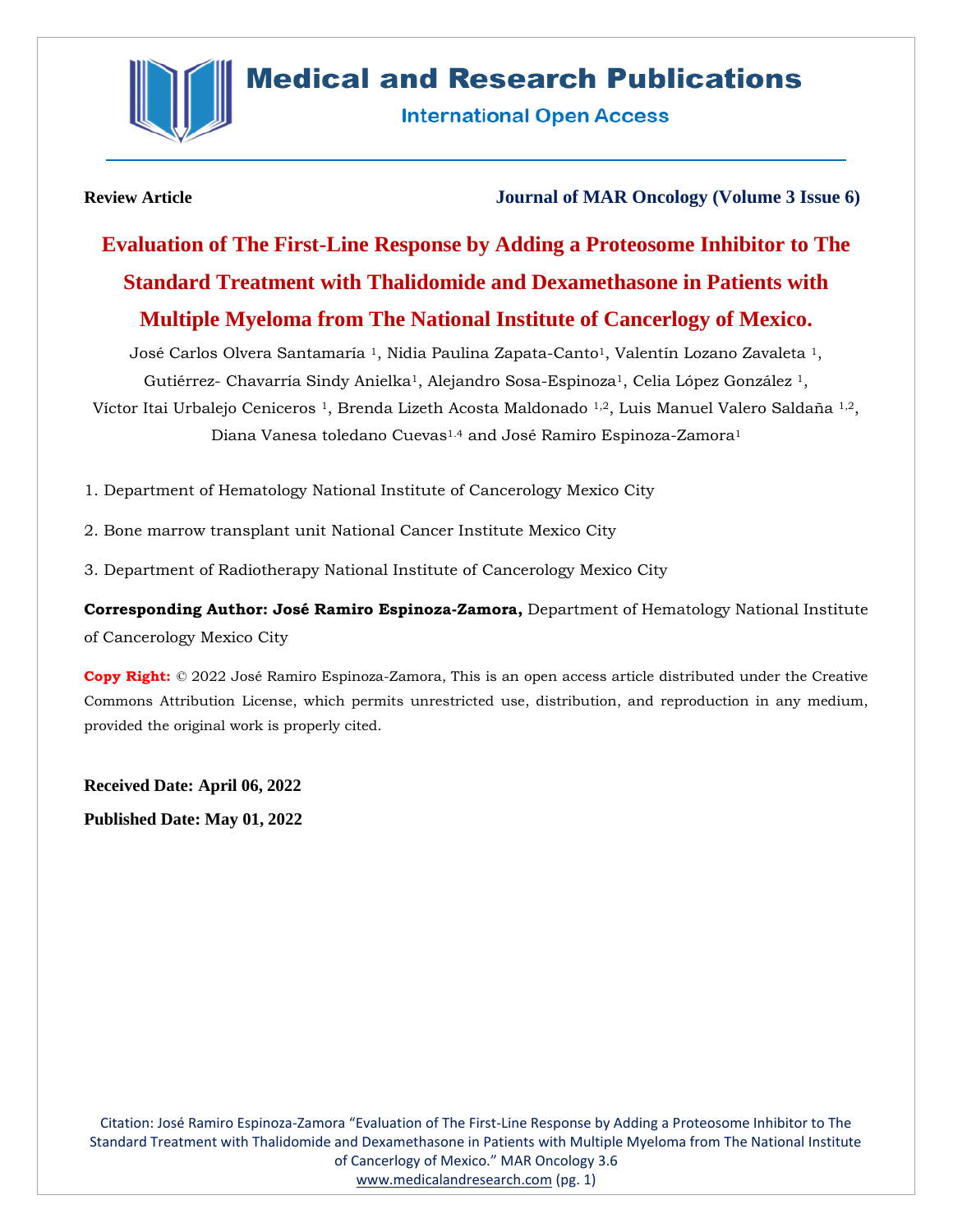# **Background**

Multiple myeloma (MM) is a clonal proliferation of plasma cells with heterogeneous cytogenetic characteristics <sup>1</sup>. It corresponds to 1% of all types of cancer and 10% of all hematological neoplasms <sup>2</sup>. In the United States, 32,000 new cases are diagnosed each year and about 13,000 patients die from the disease <sup>3</sup>. The incidence is 4/100,000 people per year. The median age of presentation is 65 years and it is more common in Americans and Africans, with a higher incidence in men compared to women <sup>4</sup>. When MM is suspected, patients should be evaluated for the presence of M protein using a combination of tests, including the determination of serum-free light chains (FLCs) <sup>5</sup>. Once the diagnosis is made, the M protein should preferably be monitored using the FLC serum free light chain method, monthly if possible, and every 3-4 months when therapy is discontinued. Follow-up with FLCs is very useful even in patients who lack measurable M protein, as long as the proportion of free light chains involved is abnormal with a ratio (involved/uninvolved)  $\geq 100$ mg/L6,7. It has been proposed that the greater the response of the disease at the start of treatment, the patient may have a better prognosis. According to the IMWG, strict complete response is defined as a proportion of normal free light chains and the absence of clonal plasma cells in the bone marrow by immunohistochemistry or immunofluorescence <sup>7</sup>.

The use of thalidomide and dexamethasone has been the mainstay of treatment for more than 30 years, however, there are currently more effective substances. One of the drugs with the best results is the proteasome inhibitor bortezomib <sup>8</sup>. A higher response rate (35%) has been shown with the use of Bortezomib, thalidomide, and dexamethasone vs thalidomide, dexamethasone  $(14\%)$ <sup>9</sup>, bone marrow transplant after obtaining the best response to the disease is desirable in most of the patients who meet criteria.

**Theoretical Framework** Plasma cell disorders or plasma cell dyscrasias are a group of related monoclonal neoplasms that arise from common B-lineage progenitors. These include multiple myeloma (MM), Waldeström's macroglobulinemia, primary amyloidosis (PA), solitary plasmacytoma, and heavy chain diseases (Figure A).10

Citation: José Ramiro Espinoza-Zamora "Evaluation of The First-Line Response by Adding a Proteosome Inhibitor to The Standard Treatment with Thalidomide and Dexamethasone in Patients with Multiple Myeloma from The National Institute of Cancerlogy of Mexico" MAR Oncology 3.6 [www.medicalandresearch.com](http://www.medicalandresearch.com/) (pg. 2)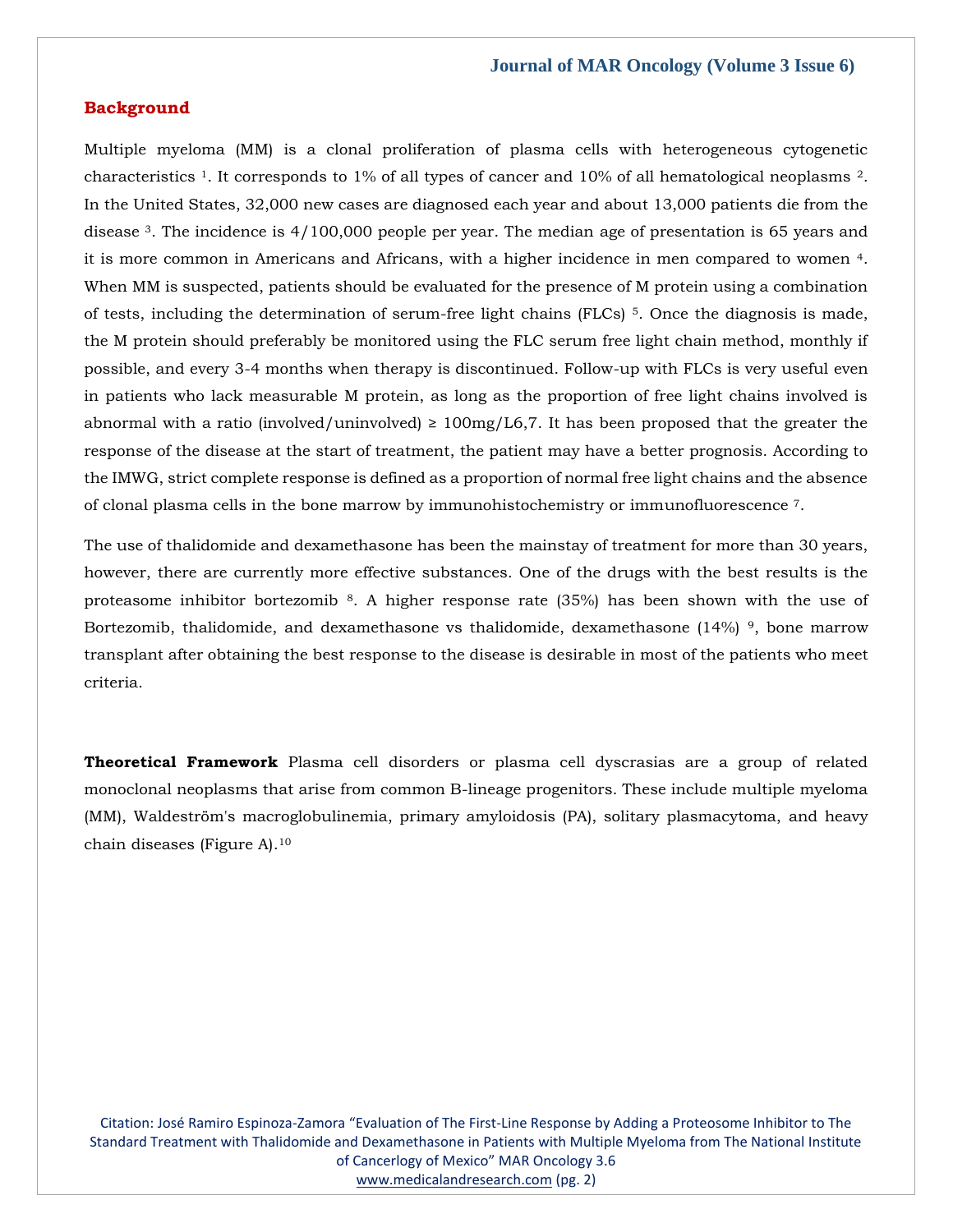

**Figure A**. Clonal evolution of plasma cell dyscrasias

Mature B lymphocytes destined to elaborate IgG present on their surface immunoglobulin molecules of the isotypes of heavy chains M or G, isotypes that have identical idiotypes (variable regions) for each clone. Under normal conditions, the maturation of antibody-secreting plasma cells is stimulated by exposure to the antigen for which the surface immunoglobulin has specificity; in plasma cell neoplasms, control of this process is lost <sup>11</sup>.

The clinical manifestations of all plasma cell disorders are related to the expansion of neoplastic cells, with the secretion of cellular products (molecules or 8 subunits of immunoglobulins and lymphokines), and to some extent, with the host response to the tumor  $10,11$ .

#### **Epidemiology of Multiple Myeloma**

MM represents 1% of all cancers and 13% of hematologic cancers. It is considered the second most common hematologic malignancy in the United States. It evolves from monoclonal gammopathy of undetermined significance (MGUS) at a rate of 1% per year. 3% of the population over 50 years of age are carriers of MGUS. The annual incidence of MM, adjusted for age according to the population of the year 2000 of the United States of North America, is 4.3 per 100,000 and in Eastern countries, it is 5.6 cases per 100,000 people. It is more frequent in the black race and in men, with a male: female ratio of

Citation: José Ramiro Espinoza-Zamora "Evaluation of The First-Line Response by Adding a Proteosome Inhibitor to The Standard Treatment with Thalidomide and Dexamethasone in Patients with Multiple Myeloma from The National Institute of Cancerlogy of Mexico" MAR Oncology 3.6

[www.medicalandresearch.com](http://www.medicalandresearch.com/) (pg. 3)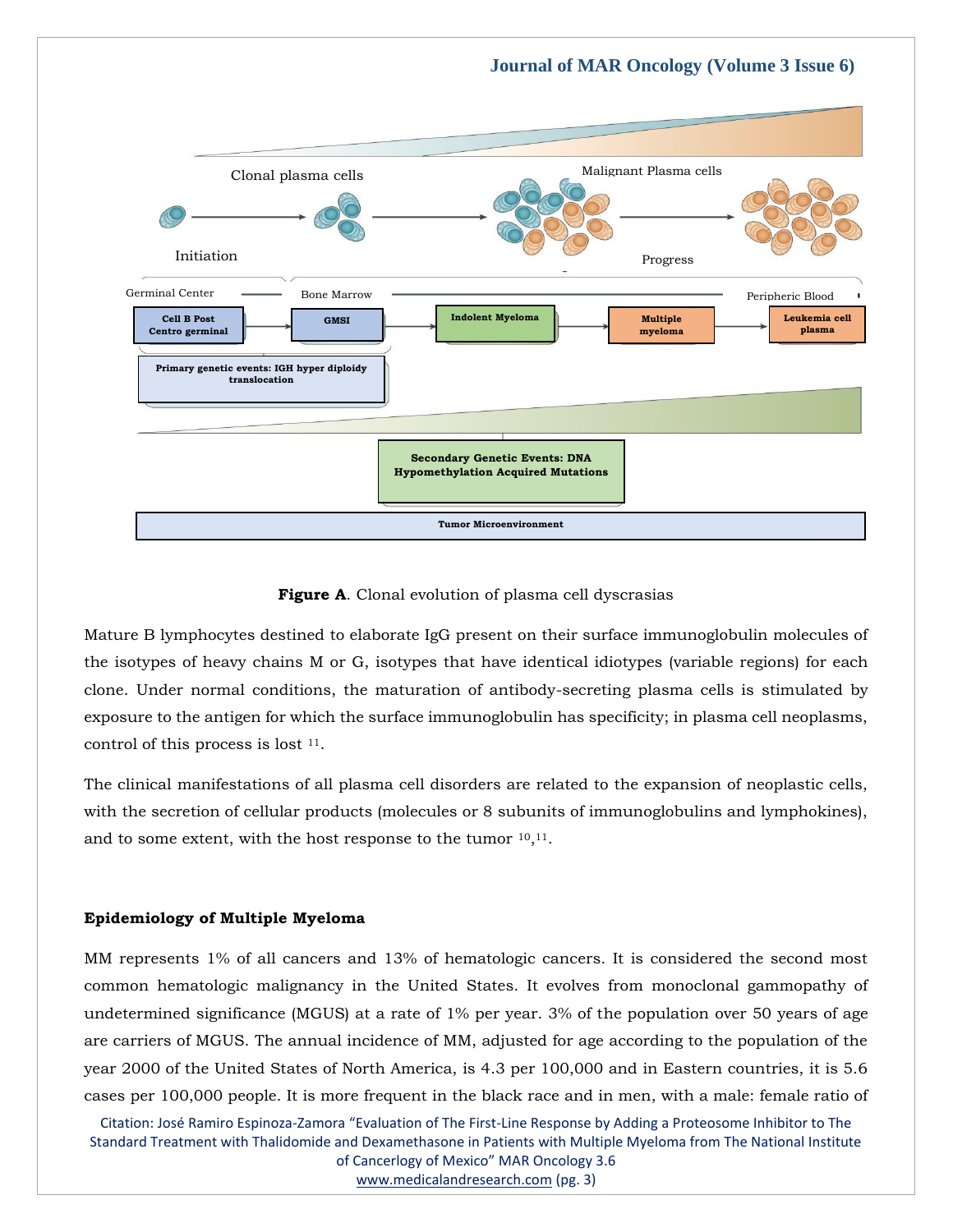1.3:112. The median age at diagnosis is approximately 70 years (69 years for men and 71 years for women); 37% of patients are under 65 years of age and 37% are 75 years of age or older. Less than 5% of patients are under 40 years of age <sup>12</sup>.

In Mexico, in a study that included 66 patients with MM, a prevalence lower than that reported internationally was identified, representing 7.7% of hematological neoplasms. Likewise, the average age at diagnosis was 66 years, and only 6% presented with non-secretory MM13. In 2015, 2,569 patients with MM were treated in the Mexican health system (outpatients and hospitalized patients), which corresponds to a prevalence rate of  $2.12 \times 100,000$  inhabitants. In the same period, 2,039 patients with MM were hospitalized, with an average number of hospitalizations per patient-year of 1.36. A total of 1,169 patients with MM died in 2015, which corresponds to a mortality rate of 0.97 x100,000 inhabitants (Table 1). MM incidence rates during 2015 were on average 13% higher in men than in women. Both men and women had a unimodal distribution; the highest occurred in people 60 years of age or older (5.2 times the overall average rate) followed by adults between 50 and 59 years of age (3.3 times the overall average rate). From the age of 50, exponential growth was observed. Those under 20 years of age experienced the lowest incidence rates of MM during the study period. The absolute number of patients diagnosed with MM in Mexico during 2015 was 1,407, which corresponds to a rate of 1.16 x 100,000 inhabitants-year. The MM incidence rate ratio between men and women was 1.18. Patients aged 60 years or older were the ones who mostly used the health system due to MM during the study period (Table 2).<sup>14</sup>

|  | <b>Table 1.</b> Multiple myeloma. Patients attended (prevalent), hospitalized patients and specific deaths in |  |                 |  |  |  |
|--|---------------------------------------------------------------------------------------------------------------|--|-----------------|--|--|--|
|  |                                                                                                               |  | Mexico in 2015. |  |  |  |

|                        | <b>Female</b> | <b>Male</b> |  |  |  |  |  |  |
|------------------------|---------------|-------------|--|--|--|--|--|--|
| <b>Cases acquitted</b> |               |             |  |  |  |  |  |  |
| Prevalent cases        | 1,253         | 1,316       |  |  |  |  |  |  |
| Inpatients             | 973           | 1,066       |  |  |  |  |  |  |
| Hospitalizations       | 2,766         |             |  |  |  |  |  |  |
| Deaths                 | 1,169         |             |  |  |  |  |  |  |
|                        | <b>Rates</b>  |             |  |  |  |  |  |  |
| Prevalent cases*       | 2.12          |             |  |  |  |  |  |  |
| Inpatients•            | 2.65          |             |  |  |  |  |  |  |
| Hospitalizations       | 1.36          |             |  |  |  |  |  |  |
| Mortality              | 0.97          |             |  |  |  |  |  |  |

*\*Patients served x 100,000 inhabitants-year.*

*†Hospitalized patient's x 100,000 population-years.*

Citation: José Ramiro Espinoza-Zamora "Evaluation of The First-Line Response by Adding a Proteosome Inhibitor to The Standard Treatment with Thalidomide and Dexamethasone in Patients with Multiple Myeloma from The National Institute of Cancerlogy of Mexico" MAR Oncology 3.6

[www.medicalandresearch.com](http://www.medicalandresearch.com/) (pg. 4)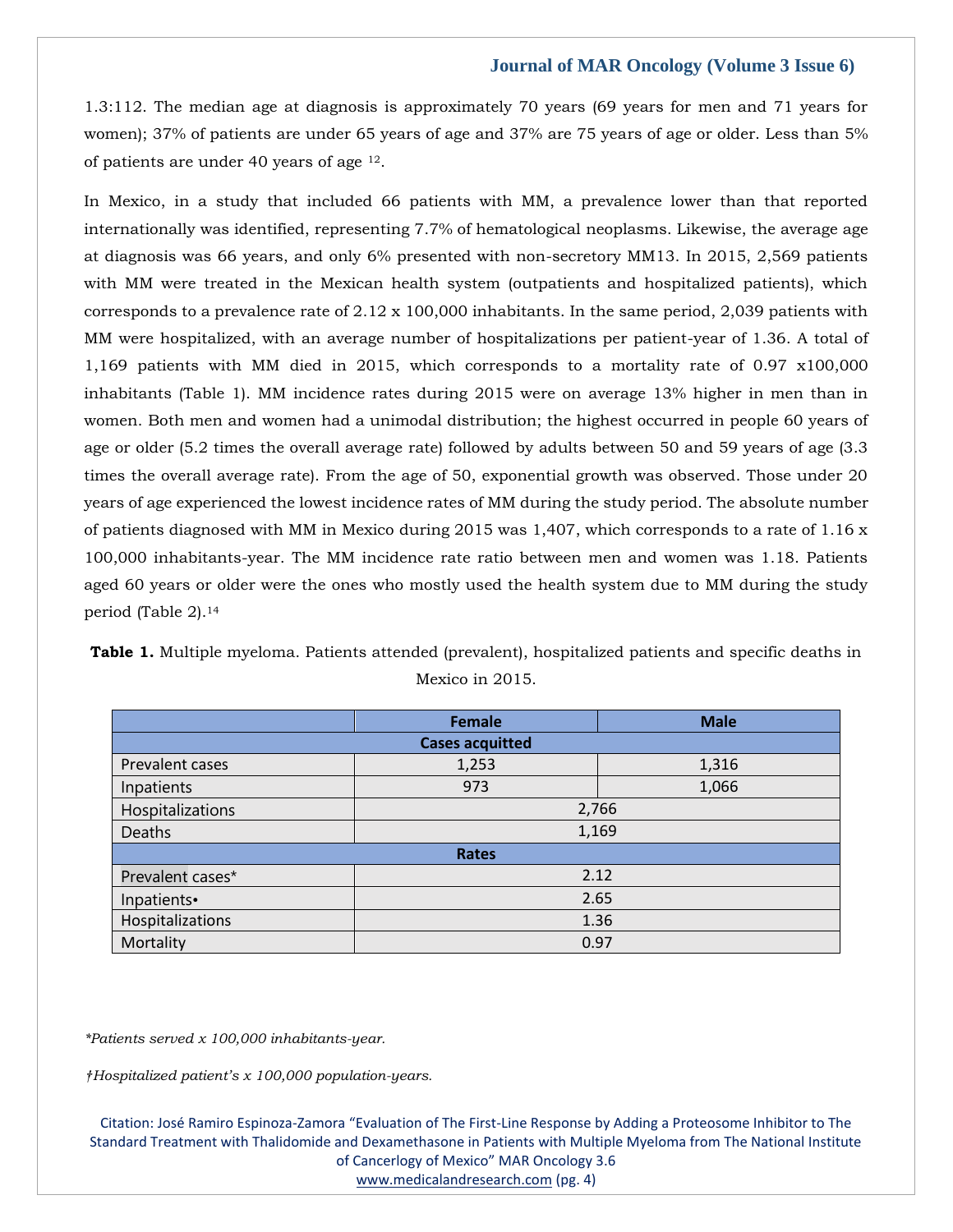*‡Average hospitalizations per patient-year.*

*§Specific deaths per 100,000 inhabitants-year.*

|                       |       | <b>Total</b> |       |           |       |       |       |
|-----------------------|-------|--------------|-------|-----------|-------|-------|-------|
| <b>Patients</b>       | $20$  | $20 - 29$    | 30-39 | $40 - 49$ | 50-59 | > 60  |       |
|                       | vears | vears        | vears | vears     | vears | vears |       |
| <b>Absolute Cases</b> | 28    | 25           | 102   | 402       | 768   | 1,244 | 2,569 |
| Attended              | 1.10  | 0.97         | 3.96  | 15.65     | 29.91 | 48.41 | 100   |
| Percentage (%)        |       |              |       |           |       |       |       |
| Hospitalized          | 20    | 18           | 82    | 327       | 526   | 1,066 | 2,039 |
| <b>Absolute Cases</b> | 0.99  | 0.88         | 4.01  | 16.05     | 25.79 | 52.29 | 100   |
| percentage (%)        |       |              |       |           |       |       |       |
| Incidents             | 23    | 17           | 61    | 176       | 409   | 721   | 1,407 |
| Absolute cases        | 0.05  | 0.08         | 0.34  | 1.16      | 3.77  | 5.97  | 1.16  |
| Incident rates*       |       |              |       |           |       |       |       |

**Table 2.** Multiple myeloma. Cases treated (prevalent), hospitalized and incidents according to age group in Mexico in 2015.

\*Incident cases x 100,000 inhabitants-year.

# **Clinical Manifestations of Multiple Myeloma**

They are a direct consequence of plasma cell infiltration of the bone marrow, monoclonal protein production in serum and urine, and immune deficiency. Symptoms can be nonspecific and diverse. In a retrospective analysis of 1,027 patients diagnosed with MM, they presented with the following initial symptoms <sup>15</sup>:

Bone pain was the most common symptom (58%), considered mild in 29%, moderate in 20%, and severe in 9% of patients. It persisted for less than 6 months in 73% of recorded events. The presence of fatigue related to anemia was recorded in 32%, lasting less than 12 months in 96%, and was more frequent in those patients with hemoglobin <9.9 g/dL

Weight loss in up to 24% of patients, of which half lost more than 9 kilograms. Paresthesias in 5% of patients. Disease-related fever in less than 1% of patients. Of these signs and symptoms, the most relevant are the following:

Extramedullary plasmacytomas: they are observed in 7% of patients with MM at the time of diagnosis, and in some cases, a worse prognosis of the disease has been observed. A percentage of approximately 6% of patients with MM may present plasmacytomas during the course of the disease12.

Citation: José Ramiro Espinoza-Zamora "Evaluation of The First-Line Response by Adding a Proteosome Inhibitor to The Standard Treatment with Thalidomide and Dexamethasone in Patients with Multiple Myeloma from The National Institute of Cancerlogy of Mexico" MAR Oncology 3.6 [www.medicalandresearch.com](http://www.medicalandresearch.com/) (pg. 5)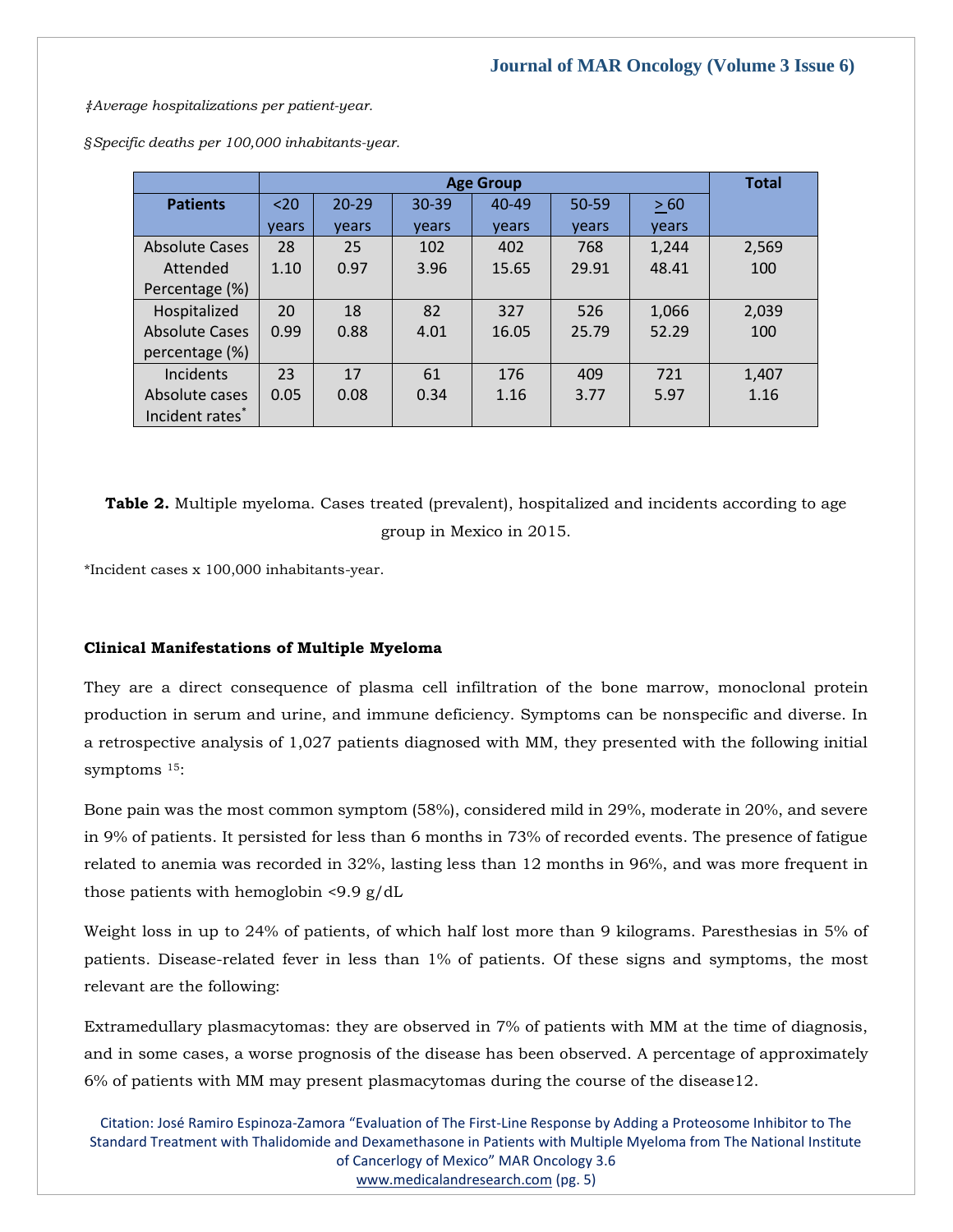Anemia: It is the second most common clinical feature in patients with MM, occurring in 40 to 73% of patients at initial diagnosis. It is partially related to direct infiltration and cell replacement in the bone marrow. The hemoglobin level correlates directly with the percentage of MM cells in the S phase; which suggests that the medullary microenvironment that allows the proliferation of the MM inhibits erythropoiesis (alpha tumor necrosis factor and interleukin 1)<sup>16</sup>,<sup>17</sup>,<sup>18</sup>.

Monoclonal proteins: They are the pathogenic cornerstone of the disease, 97% of patients have them, either an intact immunoglobulin, the production of free light chains, or, sporadically, free heavy chains. These can be detected by immunoelectrophoresis or immunofixation in serum or urine, visible as a band (Figure B).16, 19



**Figure B.** Electrophoresis and serum immunofixation in a patient with IgG Kappa multiple myeloma.

A bone disease of myeloma: Present in two-thirds of patients, mainly in lumbar or coastal locations. It is a devastating complication characterized by destructive (osteolytic) lesions that lead to bone pain with loss of bone mineral matrix and pathological fractures. They are the main cause of disability in patients with MM. They are due to abnormal production of mediators including RANk ligand (RANKL), osteoprotegerin, and Wingless (Wnt), as well as increased bone resorption and occupying lesions (plasmacytomas). There are multiple methods to visualize bone alterations including magnetic resonance imaging, tomography, and positron emission tomography. 20,16,21

Renal failure: Approximately 25% of patients with MM have creatinine levels > 2 mg/dL. Patients with light chain or IgD proteinuria have higher rates of renal failure. The pathological lesion of the myeloma kidney consists of monoclonal light chains that are deposited in the tubules, in the form of dense lamellar cylinders. Light chains are filtered by the glomerulus, reabsorbed, and catabolized in the proximal tubules of the nephron. In patients with MM, this system is exceeded, generating the formation

Citation: José Ramiro Espinoza-Zamora "Evaluation of The First-Line Response by Adding a Proteosome Inhibitor to The Standard Treatment with Thalidomide and Dexamethasone in Patients with Multiple Myeloma from The National Institute of Cancerlogy of Mexico" MAR Oncology 3.6

[www.medicalandresearch.com](http://www.medicalandresearch.com/) (pg. 6)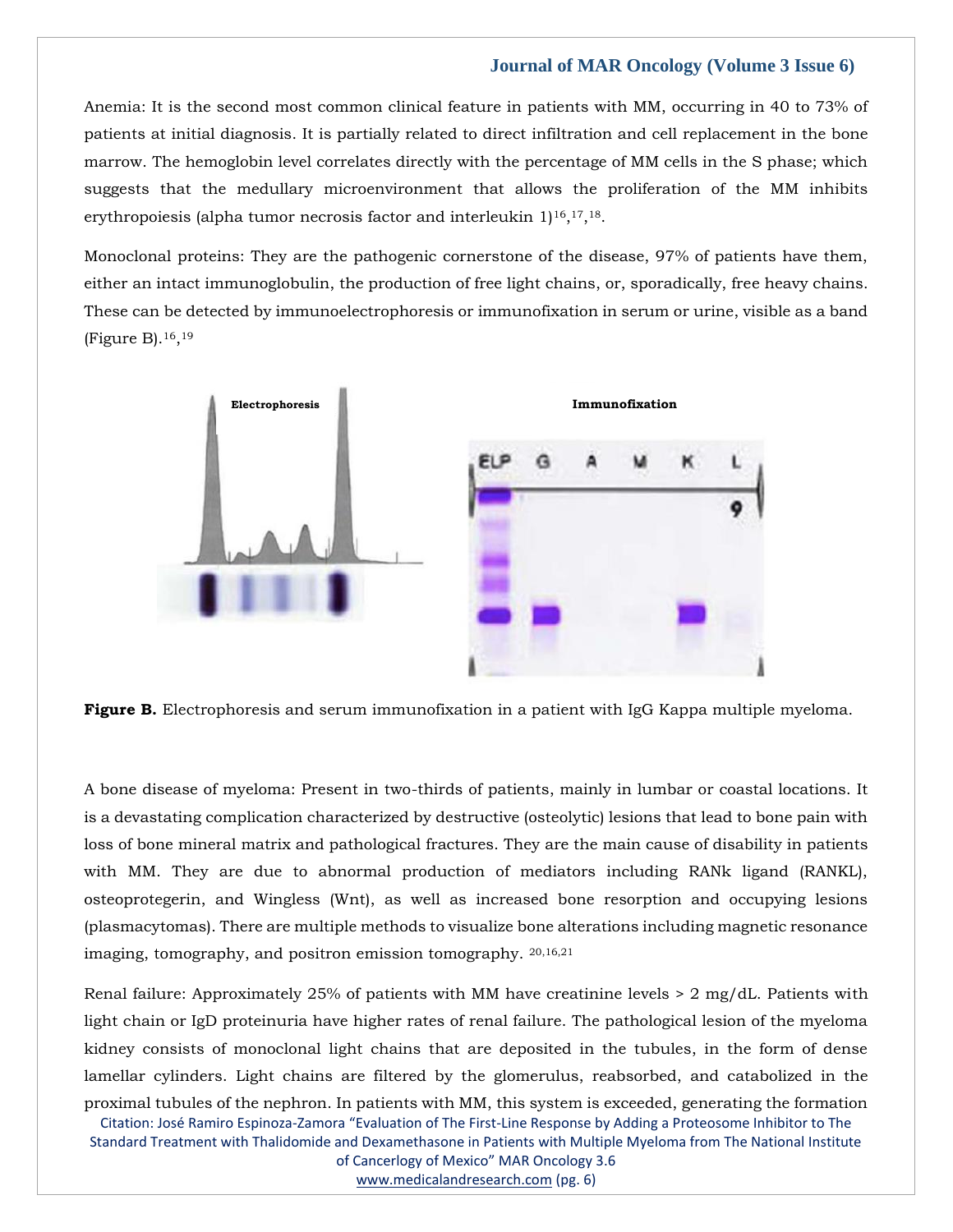of cylinders, which are subsequently deposited, generating a disease that is more tubular than glomerular. Initial support with hydration, cessation of nephrotoxic drugs, limitation of contrast imaging studies, timely treatment of infections, and use of bisphosphonates are important strategies in the initial management to achieve recovery of renal function.22,23,24

Hypercalcemia: Occurs in 30 to 40% of patients. Patients complain of fatigue, constipation, polyuria, nausea, or confusion. Calcium can precipitate in the kidneys and aggravate kidney failure. The origin of hypercalcemia in MM is multifactorial and includes severe osteolysis mediated by pro-inflammatory cytokines, direct induction of bone resorption by M protein, as well as the potential production of parathyroid hormone-related peptide (PTHrP).<sup>11.25</sup>.

Neurological symptoms: These are frequent symptoms that arise as a result of secondary extrinsic compression by plasmacytomas or bone fragments of the spinal cord or spinal nerves. Radicular pain secondary to compressive radiculopathy is the most common neurological disorder in patients with MM. Additionally, patients may present symptoms secondary to treatment. The final effect depends on the location and extension involved and ranges from weakness, pain, paralysis of the limbs, to fecal or urinary incontinence. Peripheral neuropathy associated with amyloidosis is observed. Sporadically, MM cells can invade the central nervous system, causing meningitis, papilledema, and cerebral vascular events. These patients have a dismal prognosis, occurring in patients with high disease burden and those with leukemic transformation.26,27

Amyloidosis: Result of the extramedullary deposit of insoluble fibrillar proteins, 20% of patients diagnosed with amyloidosis have multiple myeloma. In contrast, approximately 3% of patients with MM have amyloidosis. It manifests as carpal tunnel syndrome or generalized edema due to nephrotic syndrome. Other less frequent clinical manifestations are nail dystrophy, cardiomyopathy, macroglossia, and periocular hyperpigmentation/purpura.28,29.

Infections: Mostly due to antibody deficiency/associated hypogammaglobulinemia. This gives patients a reduced capacity for humoral response to infections. In a study that included 771 infectious episodes in patients with MM, a bi-modal peak in the distribution of bacterial and viral infections were observed, with the duration of glucocorticoid therapy and intensive chemotherapy being important factors for its development. Additionally, the associated depletion of immunity generates secondary antibody deficiency. The main isolated microorganisms are Gram-negative bacilli in approximately 60% and encapsulated microorganisms such as S. Pneumoniae and H. Influenzae in 25%30,31.

Hemorrhage: As a complication of MM, it can be present in a third of patients, it is related to uremia, hyperviscosity, and interference in the function of coagulation factors. Bleeding occurs in 15% of IgG MM and 30% of IgA MM due to accompanying platelet dysfunction or acquired coagulopathy. Immunoglobulins or portions of these can interfere with the aggregation of fibrin monomers or serve as specific inhibitors of thrombin, von Willebrand factor, or factor VIII.<sup>32</sup>

Citation: José Ramiro Espinoza-Zamora "Evaluation of The First-Line Response by Adding a Proteosome Inhibitor to The Standard Treatment with Thalidomide and Dexamethasone in Patients with Multiple Myeloma from The National Institute of Cancerlogy of Mexico" MAR Oncology 3.6

[www.medicalandresearch.com](http://www.medicalandresearch.com/) (pg. 7)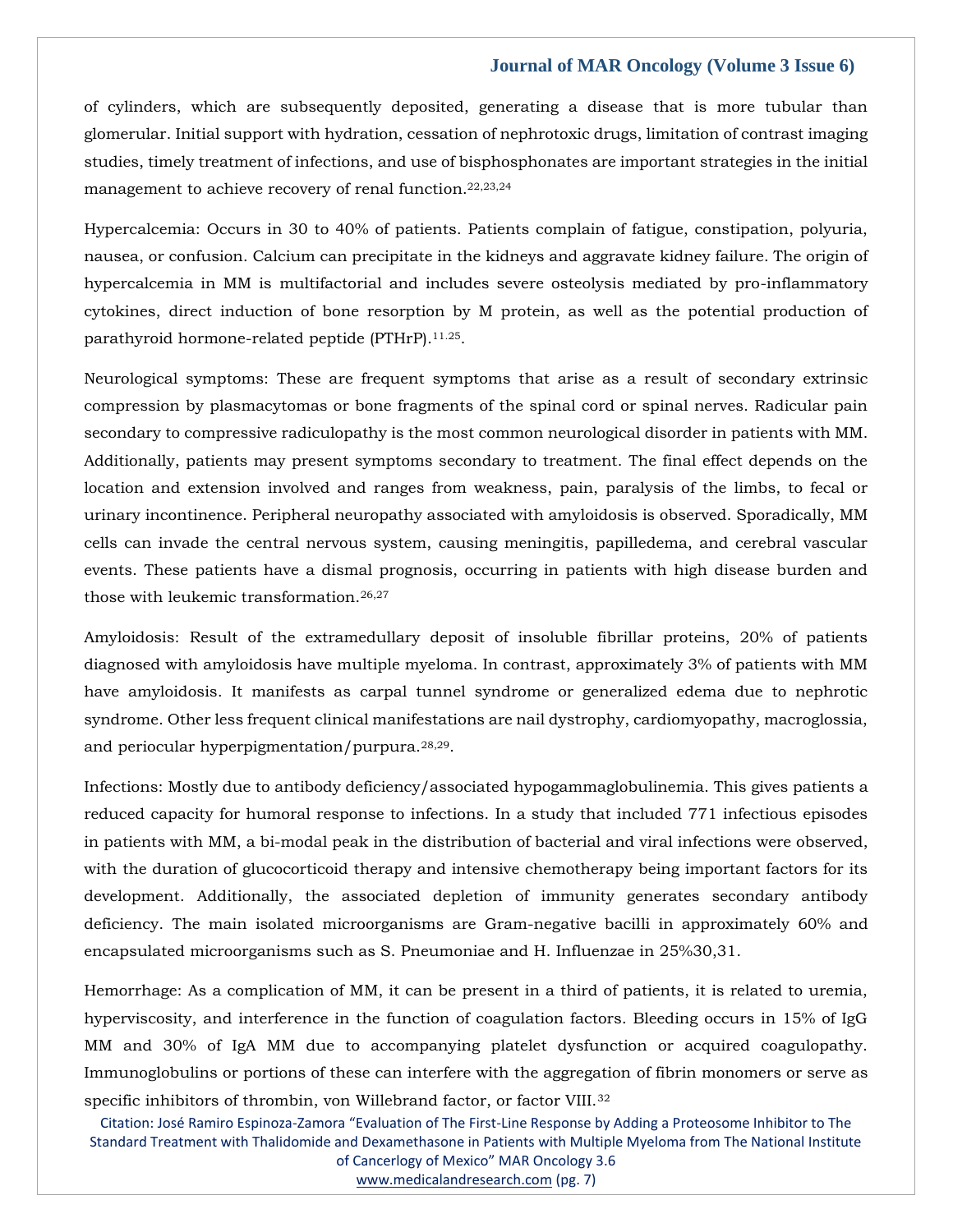Thrombosis: Patients with MM are at increased risk of arterial and venous thrombosis, however, the pathogenesis of this is not fully elucidated. There is a probable role of procoagulant factors such as acquired resistance to activated protein C, as well as the systemic inflammation that accompanies MM. It is important to emphasize that these patients have a multifactorial risk that includes age, immobility, surgeries, as well as other MM-specific factors that may contribute to this risk, increased in patients treated with immunomodulators with thalidomide-type angiogenic activity.32,33

#### **Diagnosis of Multiple Myeloma**

As part of the initial approach in patients with suspected MM, a complete clinical history, complete blood count with differential count, urea nitrogen, creatinine, serum electrolytes, calcium, phosphorus, uric acid, lactic dehydrogenase, alkaline phosphatase, electrophoresis should be performed. protein levels in serum and urine with immunofixation, immunoglobulin levels, determination of β2 microglobulin, Creactive protein, light chains in serum and urine, targeted radiological bone screening, bone marrow aspiration, and biopsy, with the possibility of including baseline flow cytometry. In case of severe low back pain, MRI of the spine or positron emission tomography (PET-CT) should be performed.10,21.

As an operational definition, various diagnostic criteria have been used to try to classify patients with established multiple myeloma, that is, those who require initiation of treatment, against those with indolent myeloma or only monoclonal gammopathy of undetermined significance (MGUS) or monoclonal gammopathy of undetermined significance (MGUS). kidney (GMSR). These have required multiple revisions, since the advent of new therapies in MM has made it possible to improve the prognosis of patients and their survival, thus modifying the definitions of MM that benefit from the initiation of therapy. The latest operational definition of MM was published by the International Myeloma Working Group, and allowed the validation of several biomarkers that were associated with the virtually inevitable development of CRAB disorders (hypercalcemia, kidney damage, anemia, and bone damage). These defining criteria for myeloma are summarized in Table 3.34

Citation: José Ramiro Espinoza-Zamora "Evaluation of The First-Line Response by Adding a Proteosome Inhibitor to The Standard Treatment with Thalidomide and Dexamethasone in Patients with Multiple Myeloma from The National Institute of Cancerlogy of Mexico" MAR Oncology 3.6 [www.medicalandresearch.com](http://www.medicalandresearch.com/) (pg. 8)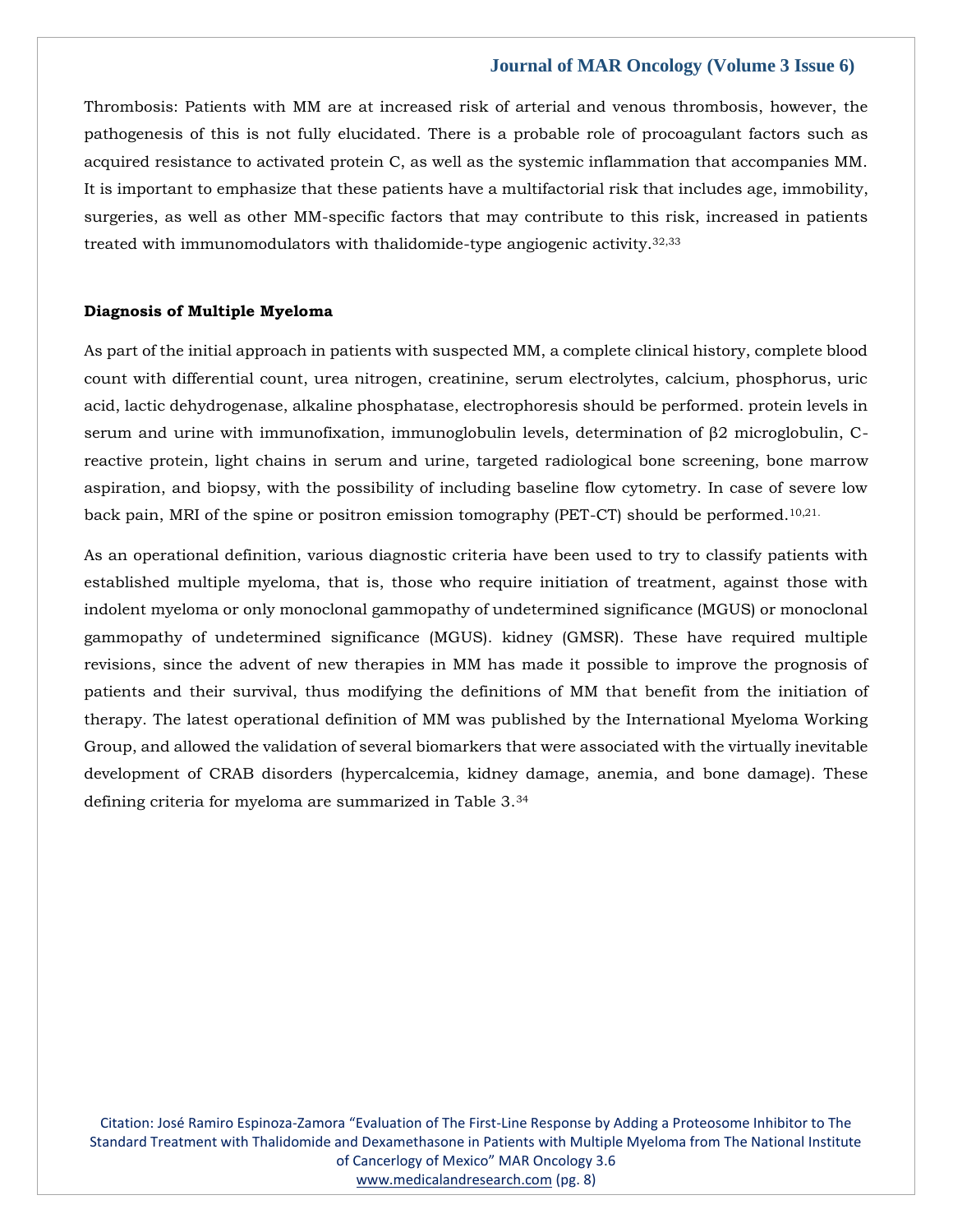# **Multiple Myeloma Definition (IMWG)**

Bone marrow clonal plasma cells ≥10% or bone or extramedullary plasmacytoma confirmed by biopsy, and

The presence of one or more of the myeloma-defining events

Myeloma defining events:

• • Evidence of target organ damage attributable to plasma cell dyscrasia: o Hypercalcemia: serum calcium >1mg/dL above the upper limit of normal or  $>11$ mg/dL

• or Renal insufficiency: Creatinine clearance <40 ml/min or serum creatinine >2mg/dL

• or Anemia: hemoglobin >20 g/L below the lower limit of normal or  $\langle 100 \text{ g/L} \rangle$ • or Bone lesions: one or more osteolytic lesions in plain radiography, tomography, or PET-CT

• • Any of the following positive biomarkers: o Clonal plasma cells ≥60%

• or Involved CLL rate: non-involved ≥100

• or >1 focal lesion on MRI studies



# **Multiple Myeloma Staging**

The prognosis of patients with MM depends on several factors, including those that depend on the patient, such as age, ECOG, and the presence of co-morbidities; of the disease, such as the type of monoclonal immunoglobulin produced, the presence of free light chains, and the tumor burden; and the interaction of both.21 The first system for staging patients with MM was developed by doctors Durie and Salmon in 1975, which correlated parameters such as the presence of anemia and amount of monoclonal protein with tumor burden (Table 4); however, the system has limitations regarding the categorization of bone lesions. The Durie-Salmon system relates the number of myeloma cells to the extent of bone disease, hemoglobin, calcium levels, and serum and urine monoclonal immunoglobulin levels.<sup>36</sup>

| <b>Stage</b> | Criteria                                    |
|--------------|---------------------------------------------|
|              | • Hemoglobin level > 10 g/dL                |
|              | • Normal blood calcium level or <           |
|              | $10.5 \text{ mg/dL}$                        |
|              | • • Bone radiograph and normal bone         |
|              | structure or only solitary bone             |
|              | plasmacytoma                                |
|              | • Low levels of M component                 |
|              | production (IgG < $5$ g/dL; IgA < $3$ g/dL) |
|              | $\cdot$ Bence-Jones proteinuria < 4 g/24 h  |

Citation: José Ramiro Espinoza-Zamora "Evaluation of The First-Line Response by Adding a Proteosome Inhibitor to The Standard Treatment with Thalidomide and Dexamethasone in Patients with Multiple Myeloma from The National Institute of Cancerlogy of Mexico" MAR Oncology 3.6

[www.medicalandresearch.com](http://www.medicalandresearch.com/) (pg. 9)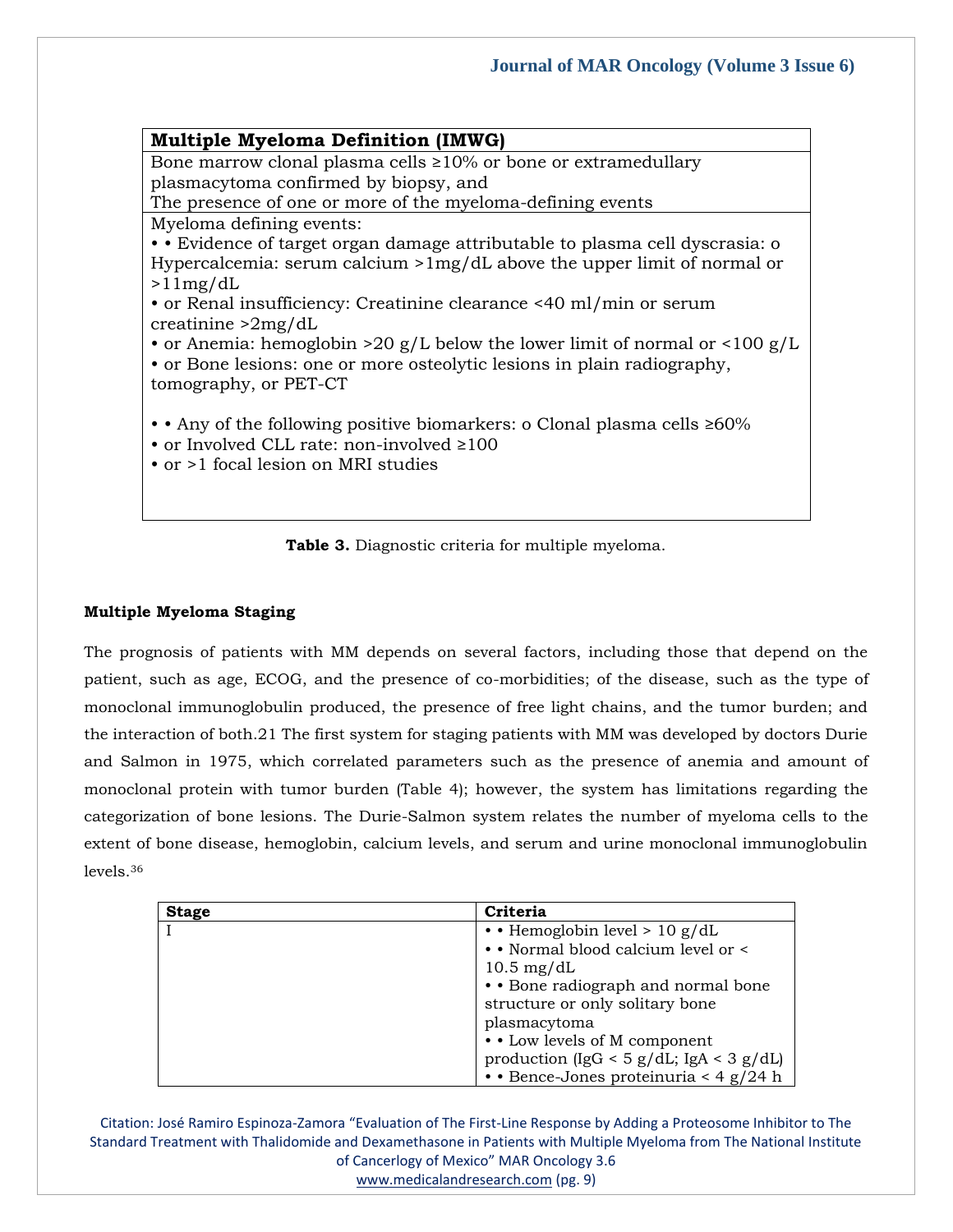| $_{\rm II}$               | Does not meet criteria for I or III                                                                                                                                                                                                                                  |
|---------------------------|----------------------------------------------------------------------------------------------------------------------------------------------------------------------------------------------------------------------------------------------------------------------|
| Ш                         | Meet one of the following:<br>• Hemoglobin level < $8.5$ g/dL •<br>Serum calcium level > 12 mg/dL $\cdot$<br>Advanced lytic bone lesions • High<br>levels of M component production (IgG)<br>$> 7$ g/dL; IgA $> 5$ g/dL)<br>• Bence Jones proteinuria ><br>12 g/24 h |
| Subclassification $(A/B)$ | A: normal kidney function $(Cr < 2.0$<br>mg/dL<br>B: abnormal kidney function $(Cr > 2.0$<br>mg/dL                                                                                                                                                                   |

**Table 4.** Durie-Salmon Staging System; Cr: serum creatinine.

Although this staging system has some prognostic value, the biology of MM reflects new markers of cell kinetics, signaling, cytogenetic aberrations, and apoptosis that have diminished the significance of tumor mass as a predictor of survival. The combination of β2-microglobulin (β 2MG) and serum albumin levels from the new international staging system (ISS) provides the simplest and most reproducible staging method, which allows for classifying the disease and determining its extent (Table 5). The ISS was developed by the Southwest Oncology Group in collaboration with investigators from 17 institutions with data from 11,171 patients. He divided the patients into 3 groups, with survival results of 62, 44, and 29 months for stages I, II, and III; respectively. β2-Microglobulin is thought to correlate with tumor mass and kidney function, and low albumin reflects the effect of IL-6 that occurs in the bone marrow microenvironment with MM, however, this system has a limitation of not including genetic abnormalities.

| Stage | Criteria                  |
|-------|---------------------------|
|       | $\beta$ 2M < 3,5 mg/l +   |
|       | $ALB \geq 3.5$ g/dl       |
| H     | $\beta$ 2M < 3,5 mg/l +   |
|       | ALB $<$ 3,5 g/dl o        |
|       | $\beta$ 2M = 3,5–5,5 mg/l |
|       | $\beta$ 2M > 5,5 mg/l     |

**Table 5.** MM Staging System by ISS (International Score System); β2M: beta-2-microglobulin, ALB: serum albumin

The revised ISS-R model included more than 4,000 patients, with clinical, biochemical, and cytogenetic information for its development, demonstrating clear superiority over Durie-Salmon or ISS staging, categorizing the latter as high risk in case of presenting  $(17p)$  and/or  $(4,14)$  and/or  $t(14,16)$ , see Table 6.

Citation: José Ramiro Espinoza-Zamora "Evaluation of The First-Line Response by Adding a Proteosome Inhibitor to The Standard Treatment with Thalidomide and Dexamethasone in Patients with Multiple Myeloma from The National Institute of Cancerlogy of Mexico" MAR Oncology 3.6 [www.medicalandresearch.com](http://www.medicalandresearch.com/) (pg. 10)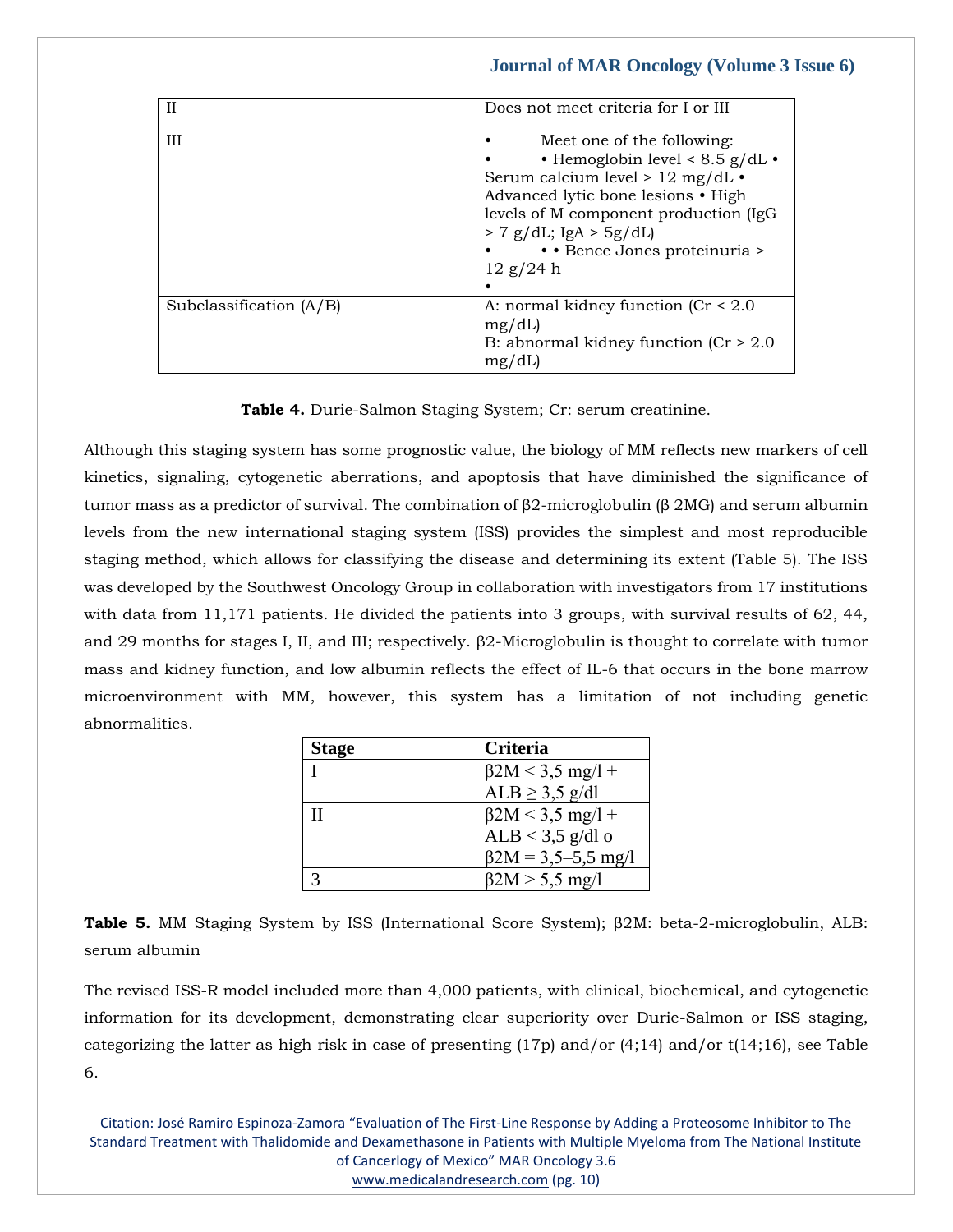| <b>ISS-Revised</b> |                               |
|--------------------|-------------------------------|
| <b>Stage</b>       | Criteria                      |
|                    | ISS stage $I +$ standard      |
|                    | cytogenetic risk + normal DHL |
|                    | Does not meet for R-ISS stage |
|                    | I or III                      |
|                    | $ISS\ stage\ III + high$      |
|                    | cytogenetic risk or elevated  |
|                    |                               |

**Table 6.** R-IPSS prognostic index. DHL: lactic dehydrogenase; ISS: International Scoring System.

#### **Pathogenesis of Multiple Myeloma**

B cell development occurs initially in the bone marrow (BM) and subsequently in the lymphoid tissues. Terminal differentiation of B cells occurs in the bone marrow, hematopoietic progenitor cells differentiate into a pro B cell, the first identifiable cell of the B lineage. The cell undergoes rearrangements in Ig heavy chains and becomes a pro B cell. B; subsequent rearrangement of the light chains allows the cell to express surface IgM and becomes an immature B cell. This cell leaves the BM and enters the peripheral blood, where it begins to express IgD and is called a virgin B cell. Subsequently, it remains in the G0 phase of the cell cycle; it enters lymphoid tissue, where it is exposed to antigen-presenting cells, activated, and differentiates into the short-lived, low-affinity plasma cell or memory B cell. Memory B cells travel from the extrafollicular area of the lymph node to the primary follicle, where they are confronted with antigens presented by follicular dendritic cells, resulting in the development of a secondary immune response. At this stage, the primary follicles change to secondary and contain germinal centers. Upon activation by antigen, memory B cells differentiate into centroblasts, resulting in immunoglobulin isotype switching, to generate high-affinity antibodies; these then progress to centrocytes, with reexpression of surface immunoglobulins. Centrocytes with high-affinity antibodies differentiate into either memory B cells or plasmablasts. The plasmablasts return to the bone marrow where they differentiate into plasma cells. Plasma cells live for about a month.<sup>38</sup>

# **Role of Light Chains in Multiple Myeloma**

The presence of an altered ratio of kappa/lambda free light chains (FLC) was demonstrated by the Mayo Clinic group, who observed in a prospective cohort of 790 patients with MM the prognostic value of an abnormal ratio, since these patients had a lower average overall survival than those with normal rates (30 vs 39 months), likewise, by incorporating the CLL rate to the ISS score, they increased its prognostic performance39. In the same way, a British study that included 483 patients with MM concluded that the serum concentration of FLC was a better indicator of response to therapy than the concentration of

Citation: José Ramiro Espinoza-Zamora "Evaluation of The First-Line Response by Adding a Proteosome Inhibitor to The Standard Treatment with Thalidomide and Dexamethasone in Patients with Multiple Myeloma from The National Institute of Cancerlogy of Mexico" MAR Oncology 3.6 [www.medicalandresearch.com](http://www.medicalandresearch.com/) (pg. 11)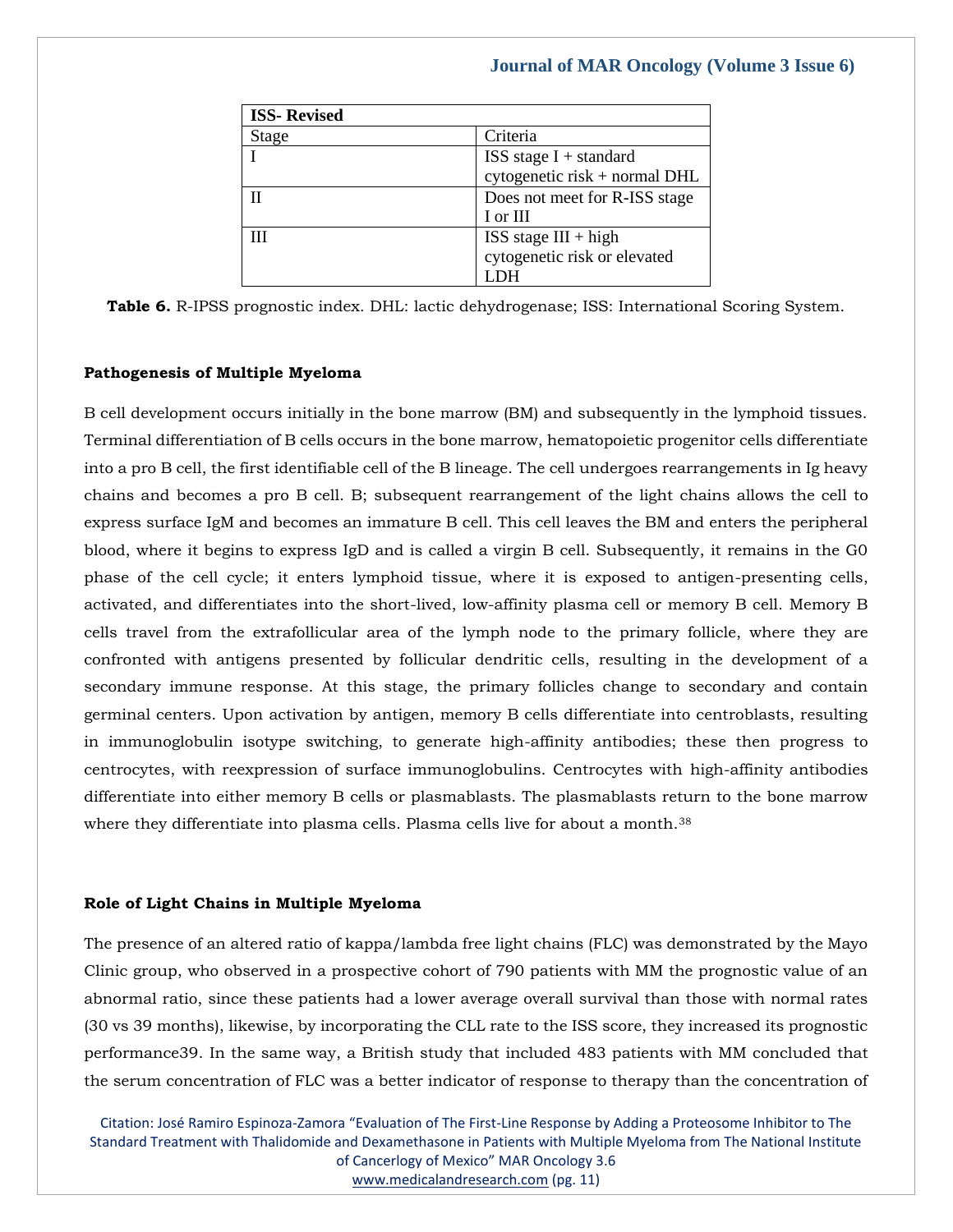immunoglobulin involved (IgG, IgA), and in a different population, it was shown that an FLC concentration greater than 100 mg/L at the end of treatment was related to a poor prognosis.<sup>39</sup>

According to the IMGW guidelines, current assays for the measurement of kappa and lambda FLC should be used in three well-established clinical conditions during the diagnosis and follow-up of patients with MM and related plasma cell dyscrasias:

1. During case screening to assist in the diagnostic process, in combination with protein electrophoresis and immunofixation, it increases sensitivity and obviates the need for 24-hour urine collection; except for light chain amyloidosis.

2. Baseline FLC is a key prognostic factor in virtually any plasma cell dyscrasia.

3. The quantitative FLC assay allows objective monitoring of patients with oligosecretory MM, including those with secondary amyloidosis or oligosecretory MM; demonstrating superior value for follow-up compared to protein electrophoresis and immunofixation.<sup>40,41</sup>

Cast nephropathy is the most common cause of multiple myeloma-induced kidney injury, and its presence has been correlated with serum-free light chains, suggesting a direct pathogenic role.42 In a British study that included 77 patients with MM and kidney failure treated with high-flow hemodialysis, 86.7% had cast nephropathy in the renal biopsy and the factor that predicted independence from renal replacement therapy was the rate of reduction of free light chains (FLC) at 12 and 21 days of treatment. started hemodialysis. In contrast, attempts to reduce serum FLC by plasmapheresis in patients with MM-induced kidney injury have not been successful, although one of these studies corroborated the association of decreased creatinine and dialysis independence with reduced FLC serum.44,42

# **Controversies About the Prognostic Role of Light Chain Test in The Clinical Outcome of Multiple Myeloma**

The variability of prognosis among patients with multiple myeloma has prompted multiple groups to search for factors that can predict therapeutic response, disease relapse, and overall survival in these patients. In addition to the prognostic scores already described, most patients with MM have increased levels of serum-free kappa or lambda chains, or abnormal kappa/lambda ratios. These have served as modalities both in the diagnosis and in the follow-up of patients with MM, especially considering their short half-life that allows rapid changes in therapeutic response to be measured.45,46 There are several studies that indicate a prognostic role in the normalization of the ratio of kappa/lamba light chains:

In a study by Kumar SK et al. which included 840 patients with newly diagnosed multiple myeloma, those with anemia (36% vs 28%), kidney injury (21% vs 9%), ISS stage III (39% vs 27%) or isolated light chain disease (44% vs 20%) had an early response to chemotherapy, however, this was not related to

Citation: José Ramiro Espinoza-Zamora "Evaluation of The First-Line Response by Adding a Proteosome Inhibitor to The Standard Treatment with Thalidomide and Dexamethasone in Patients with Multiple Myeloma from The National Institute of Cancerlogy of Mexico" MAR Oncology 3.6 [www.medicalandresearch.com](http://www.medicalandresearch.com/) (pg. 12)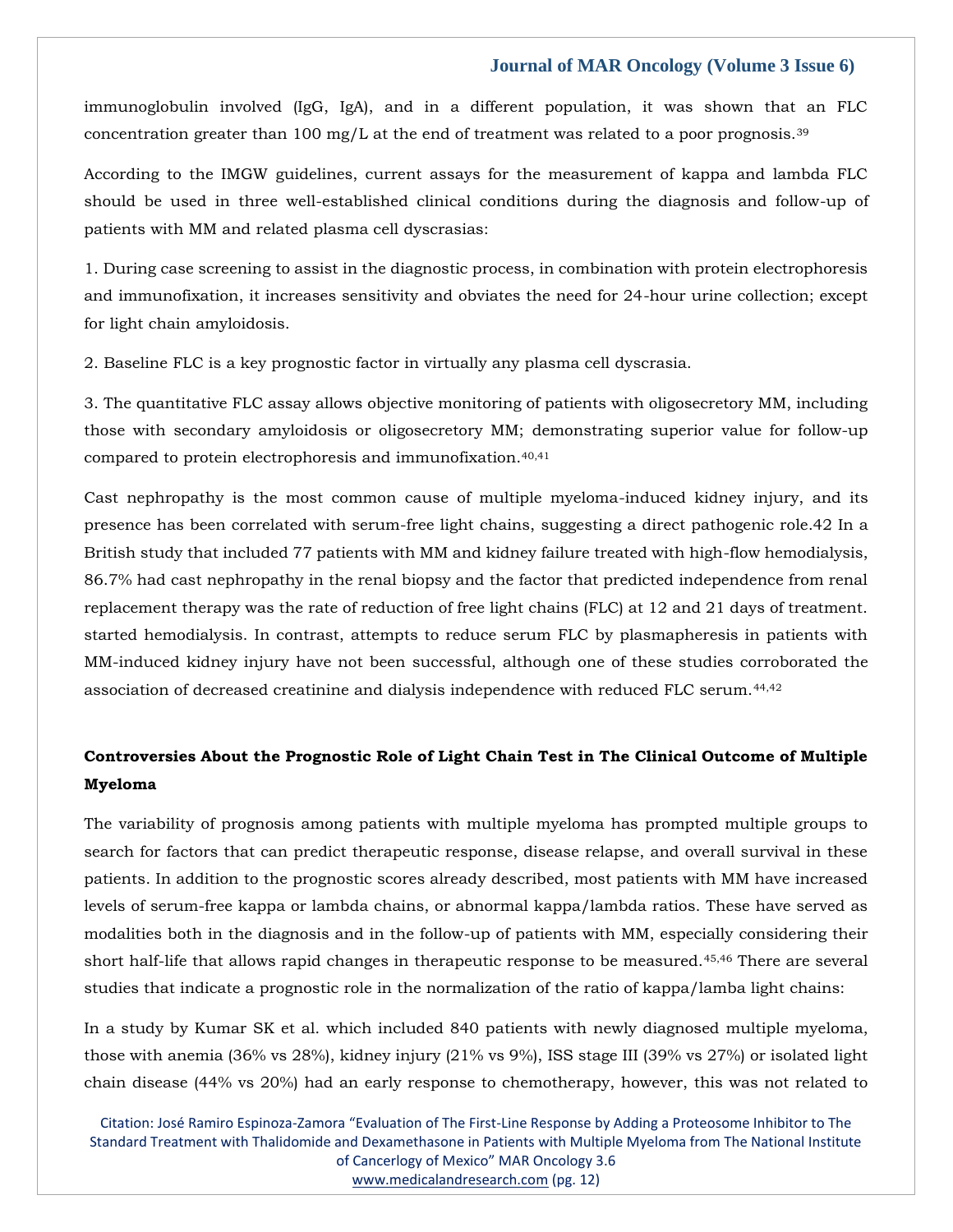differences in disease-free survival or overall survival 47. In a Japanese study that included 126 patients with multiple myeloma, 52 patients (41%) had normalization of the kappa/lambda free light chain ratio. These patients demonstrated superior progression-free survival (PFS) and overall survival (OS) compared with patients who maintained abnormal rates (3-year OS of 94% vs 48%, respectively). This favorable effect was not influenced by the initial serum concentration of free light chains48. Dr. Barloguie's group demonstrated that patients with elevated FLC at diagnosis (>75 mg/dL; 33% of patients) had a greater response to induction (37% vs 20% complete response), however, they presented a PFS (73% vs 90%) and OS at 24 months lower (76% vs 91%). Additionally, the presence of elevated serum FLC was related to isolated light chain disease, kidney injury at diagnosis, elevated beta-2-microglobulin, and bone marrow plasmacytosis greater than 30%.49 A Greek study that included 94 patients with a rate of FLC found that patients with a low rate of FLC had a higher 5-year OS than those with a high rate of abnormal FLC (82% vs 30%), suggesting their independent prognostic value.<sup>50</sup>

In contrast, a retrospective study by the Spanish Multiple Myeloma Group (GEM) analyzed 309 postautologous transplant patients and found no difference in the risk of progression in patients with an abnormal CLL rate at diagnosis, although the persistence of the abnormal rate it was associated with worse PFS and OS51. Taken together, these results indicate an adverse prognostic value in patients who fail to normalize the kappa/lambda FLC rate, as well as lower disease-free survival and overall survival in these patients. However, these results seem to be partially dependent on ethnicity and the use of transplantation as consolidation, since the Spanish group did not report these differences, which highlights the need for a study on the Hispanic population. Finally, the role of an abnormally high rate of CLL in the progression of indolent MM is currently being studied, since a study by Dr. Rajkumar's group at the Mayo Clinic found a 72% probability of progression in patients with a rate greater than or equal to equal to 100, suggesting a potential pathogenic role <sup>52</sup>.

#### **Multiple Myeloma Treatment**

For more than four decades, the standard treatment for MM was the combination of melphalan and prednisone (MP), with which favorable responses are obtained in 40 to 60% of cases; however, patients relapse shortly thereafter, and the median duration of overall survival is 3 years. New treatments for MM have been developed in recent years, with the introduction of targeted therapy, immunotherapy (daratumumab), and treatment with cell therapy/CAR-T cells. These emerging treatments have been found to be highly active against myeloma cells. 10,53

Citation: José Ramiro Espinoza-Zamora "Evaluation of The First-Line Response by Adding a Proteosome Inhibitor to The Standard Treatment with Thalidomide and Dexamethasone in Patients with Multiple Myeloma from The National Institute of Cancerlogy of Mexico" MAR Oncology 3.6 [www.medicalandresearch.com](http://www.medicalandresearch.com/) (pg. 13)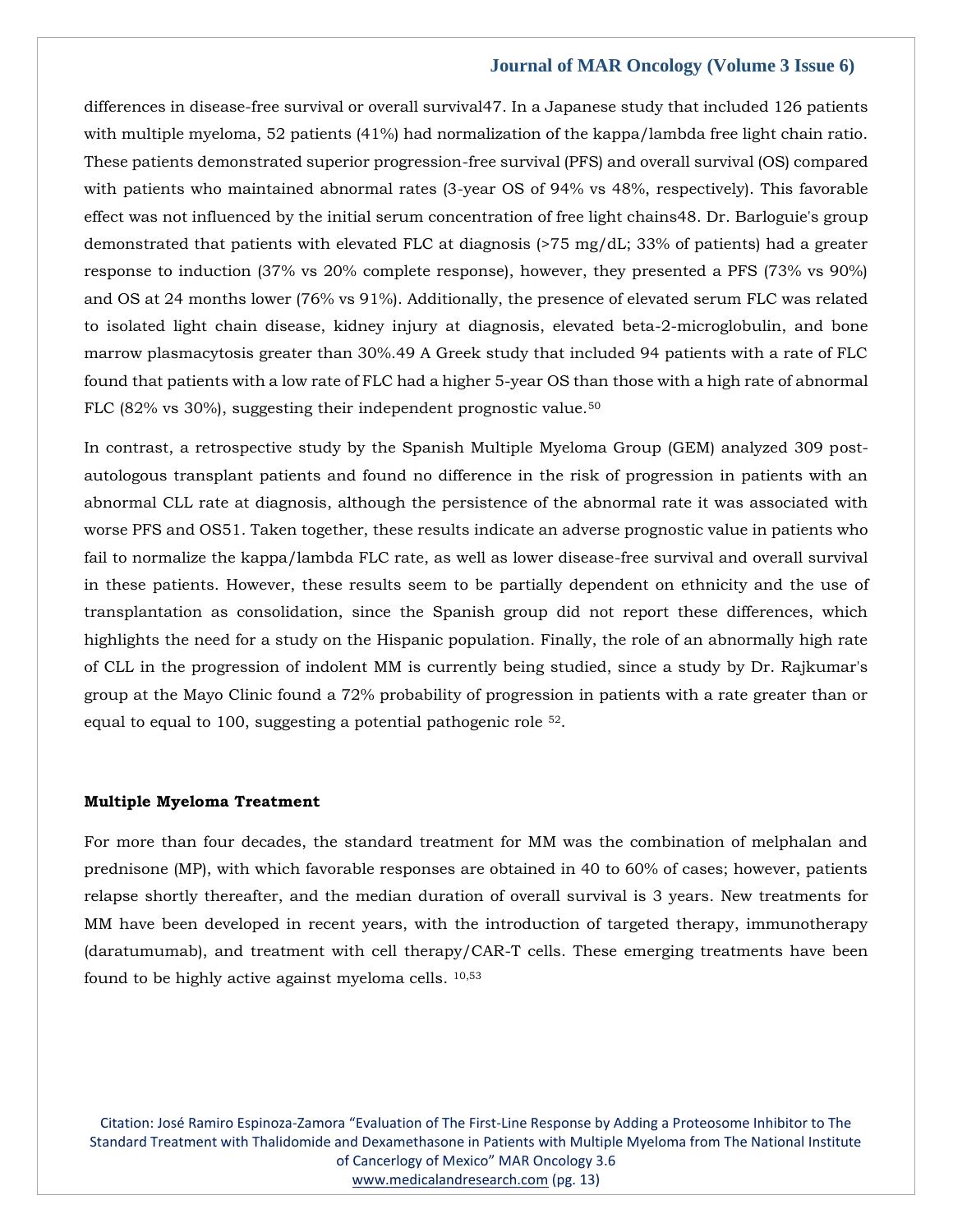# **Thalidomide**

This drug induces responses due to its multiple mechanisms of action: a) antiangiogenic effect; b) it blocks the secretion of some MM cell growth factors (IL-6, vascular endothelial growth factor); c) effect on the adhesion molecules that regulate the contact between the stroma and the MM cells.21,53

# **Bortezomib**

Bortezomib is a derivative of boronic acid and is the first clinically used proteasome inhibitor that has potent cytotoxic and cell growth inhibition effects. The multicatalytic pathway of the proteasome is responsible for the orderly degradation of eukaryotic cellular proteins. Proteosome inhibition leads to cell apoptosis with increased susceptibility of neoplastic cells.21,53

# **Hematopoietic Progenitor Cell Transplantation**

It is a modality that allows prolonged times of remission of the disease. The two major problems with autologous transplantation in MM are the impossibility of eradicating the malignant cells of the MM, even with conditioning regimens that include high doses of chemotherapy, radiotherapy, or both. Today autologous transplant is still a useful tool in the treatment of patients with MM, however, recent studies have tried to prove the usefulness and role of targeted therapies as first-line over transplant.54

ASSESSMENT OF RESPONSE TO TREATMENT The treatment of multiple myeloma has radically changed the survival of patients, thanks to the introduction of new drugs that have improved response rates to treatment, as well as the depth of response. Because of this, refining treatment response categories are relevant. The latest consensus in this regard, published by the International Myeloma Working Group (IMWG) was held in 2016, including recent modalities for a better classification of them  $(Table 7)<sup>7</sup>$ .

| <b>IMWG Criteria for The Assessment of Response and Minimal Residual Disease</b> |                                               |  |  |  |  |
|----------------------------------------------------------------------------------|-----------------------------------------------|--|--|--|--|
| Sustained EMR-negative                                                           | EMR negative medullary (NGS) and confirmed    |  |  |  |  |
|                                                                                  | image for at least one year apart             |  |  |  |  |
| EMR-negative by flow cytometry                                                   | Absence of immunophenotypically aberrant      |  |  |  |  |
|                                                                                  | clonal plasma cells in bone marrow aspiration |  |  |  |  |
|                                                                                  | according to EuroFlow                         |  |  |  |  |
| EMR-negative by sequencing                                                       | Absence of clonal plasma cells by NGS in      |  |  |  |  |
|                                                                                  | bone marrow using the LymphoSIGHT             |  |  |  |  |
|                                                                                  | platform or validated equivalents             |  |  |  |  |
| EMR-negative by image plus                                                       | Negative EMR defined by NGS +                 |  |  |  |  |
|                                                                                  | disappearance of catchment areas in baseline  |  |  |  |  |
|                                                                                  | PET-CT study or uptake less than the          |  |  |  |  |
|                                                                                  | mediastinal pool                              |  |  |  |  |
| <b>IMWG Standard Response Criteria</b>                                           |                                               |  |  |  |  |

Citation: José Ramiro Espinoza-Zamora "Evaluation of The First-Line Response by Adding a Proteosome Inhibitor to The Standard Treatment with Thalidomide and Dexamethasone in Patients with Multiple Myeloma from The National Institute of Cancerlogy of Mexico" MAR Oncology 3.6

[www.medicalandresearch.com](http://www.medicalandresearch.com/) (pg. 14)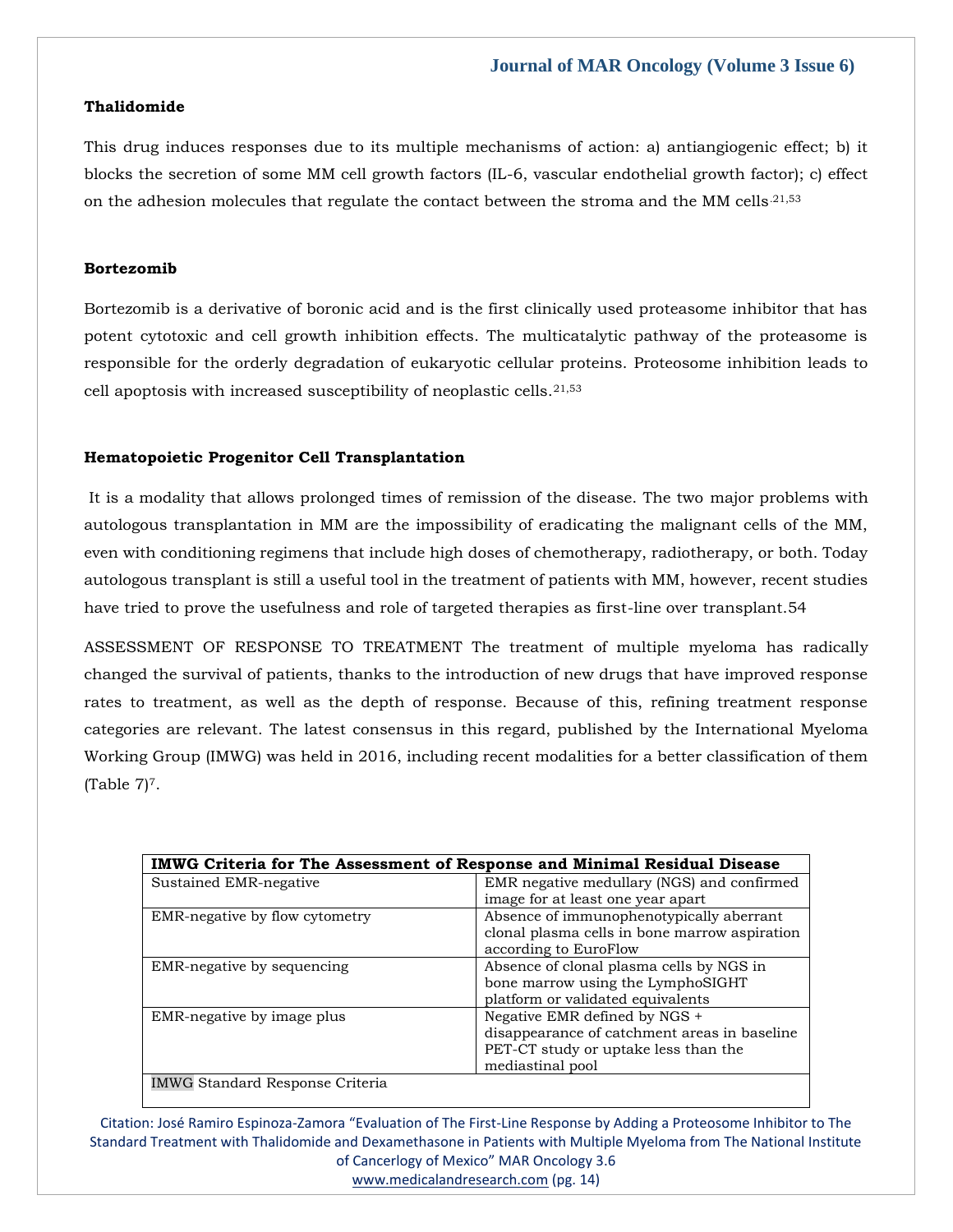| rate and absence of plasma cells by<br>immunohistochemistry in bone marrow<br>Negative serum and urine immunofixation,<br>Full response<br>and<br>Disappearance of plasmocytomas in soft<br>tissues, and<br><5% plasma cells in bone marrow aspiration<br>Very good partial response<br>M protein serine or urinary detectable by<br>immunofixation but not electrophoresis, or<br>$\geq$ 90 reduction M serum protein more<br>Urinary protein M <100 mg in 24 hours<br>$\geq$ 50% reduction of serum protein M plus<br>Partial response<br>reduction of urinary protein M in $\geq 90\%$ or<br>$\leq$ 200 mg per 24 h<br>≥25% but ≤49% in serum M protein reduction<br>Minimum response<br>and 50-89% urinary M protein reduction.<br>Stable disease<br>Not recommended to measure response to<br>treatment, measure time to progression<br>Any of the following:<br>Progressive disease<br>25% increase in the lowest confirmed value<br>of:<br>Serum M protein (absolute increase ≥0.5<br>$g/dL$ ;<br>Increase in serum M protein $\geq 1$ g/dL if the<br>lowest was $\geq 5$ g/dL;<br>Urinary protein M with absolute increase<br>$\geq$ 200 mg/24 h; In patients without non-<br>measurable protein, a difference in the rate of<br>CLL involved/not involved with an increase<br>greater than 10mg/dL<br>In patients without measurable<br>serum/urinary M protein or CLL rate, plasma<br>cells in bone marrow with an increase $\geq 10\%$ ;<br>Appearance of new lesions or increase ≥50%<br>of the nadir;<br>Incremement $\geq 50\%$ in circulating plasma | Deep complete response | Complete response + normalization of CLL |
|---------------------------------------------------------------------------------------------------------------------------------------------------------------------------------------------------------------------------------------------------------------------------------------------------------------------------------------------------------------------------------------------------------------------------------------------------------------------------------------------------------------------------------------------------------------------------------------------------------------------------------------------------------------------------------------------------------------------------------------------------------------------------------------------------------------------------------------------------------------------------------------------------------------------------------------------------------------------------------------------------------------------------------------------------------------------------------------------------------------------------------------------------------------------------------------------------------------------------------------------------------------------------------------------------------------------------------------------------------------------------------------------------------------------------------------------------------------------------------------------------------------------------------------------------------------------|------------------------|------------------------------------------|
|                                                                                                                                                                                                                                                                                                                                                                                                                                                                                                                                                                                                                                                                                                                                                                                                                                                                                                                                                                                                                                                                                                                                                                                                                                                                                                                                                                                                                                                                                                                                                                     |                        |                                          |
|                                                                                                                                                                                                                                                                                                                                                                                                                                                                                                                                                                                                                                                                                                                                                                                                                                                                                                                                                                                                                                                                                                                                                                                                                                                                                                                                                                                                                                                                                                                                                                     |                        |                                          |
|                                                                                                                                                                                                                                                                                                                                                                                                                                                                                                                                                                                                                                                                                                                                                                                                                                                                                                                                                                                                                                                                                                                                                                                                                                                                                                                                                                                                                                                                                                                                                                     |                        |                                          |
|                                                                                                                                                                                                                                                                                                                                                                                                                                                                                                                                                                                                                                                                                                                                                                                                                                                                                                                                                                                                                                                                                                                                                                                                                                                                                                                                                                                                                                                                                                                                                                     |                        |                                          |
|                                                                                                                                                                                                                                                                                                                                                                                                                                                                                                                                                                                                                                                                                                                                                                                                                                                                                                                                                                                                                                                                                                                                                                                                                                                                                                                                                                                                                                                                                                                                                                     |                        |                                          |
|                                                                                                                                                                                                                                                                                                                                                                                                                                                                                                                                                                                                                                                                                                                                                                                                                                                                                                                                                                                                                                                                                                                                                                                                                                                                                                                                                                                                                                                                                                                                                                     |                        |                                          |
|                                                                                                                                                                                                                                                                                                                                                                                                                                                                                                                                                                                                                                                                                                                                                                                                                                                                                                                                                                                                                                                                                                                                                                                                                                                                                                                                                                                                                                                                                                                                                                     |                        |                                          |
|                                                                                                                                                                                                                                                                                                                                                                                                                                                                                                                                                                                                                                                                                                                                                                                                                                                                                                                                                                                                                                                                                                                                                                                                                                                                                                                                                                                                                                                                                                                                                                     |                        |                                          |
|                                                                                                                                                                                                                                                                                                                                                                                                                                                                                                                                                                                                                                                                                                                                                                                                                                                                                                                                                                                                                                                                                                                                                                                                                                                                                                                                                                                                                                                                                                                                                                     |                        |                                          |
|                                                                                                                                                                                                                                                                                                                                                                                                                                                                                                                                                                                                                                                                                                                                                                                                                                                                                                                                                                                                                                                                                                                                                                                                                                                                                                                                                                                                                                                                                                                                                                     |                        |                                          |
|                                                                                                                                                                                                                                                                                                                                                                                                                                                                                                                                                                                                                                                                                                                                                                                                                                                                                                                                                                                                                                                                                                                                                                                                                                                                                                                                                                                                                                                                                                                                                                     |                        |                                          |
|                                                                                                                                                                                                                                                                                                                                                                                                                                                                                                                                                                                                                                                                                                                                                                                                                                                                                                                                                                                                                                                                                                                                                                                                                                                                                                                                                                                                                                                                                                                                                                     |                        |                                          |
|                                                                                                                                                                                                                                                                                                                                                                                                                                                                                                                                                                                                                                                                                                                                                                                                                                                                                                                                                                                                                                                                                                                                                                                                                                                                                                                                                                                                                                                                                                                                                                     |                        |                                          |
|                                                                                                                                                                                                                                                                                                                                                                                                                                                                                                                                                                                                                                                                                                                                                                                                                                                                                                                                                                                                                                                                                                                                                                                                                                                                                                                                                                                                                                                                                                                                                                     |                        |                                          |
|                                                                                                                                                                                                                                                                                                                                                                                                                                                                                                                                                                                                                                                                                                                                                                                                                                                                                                                                                                                                                                                                                                                                                                                                                                                                                                                                                                                                                                                                                                                                                                     |                        |                                          |
|                                                                                                                                                                                                                                                                                                                                                                                                                                                                                                                                                                                                                                                                                                                                                                                                                                                                                                                                                                                                                                                                                                                                                                                                                                                                                                                                                                                                                                                                                                                                                                     |                        |                                          |
|                                                                                                                                                                                                                                                                                                                                                                                                                                                                                                                                                                                                                                                                                                                                                                                                                                                                                                                                                                                                                                                                                                                                                                                                                                                                                                                                                                                                                                                                                                                                                                     |                        |                                          |
|                                                                                                                                                                                                                                                                                                                                                                                                                                                                                                                                                                                                                                                                                                                                                                                                                                                                                                                                                                                                                                                                                                                                                                                                                                                                                                                                                                                                                                                                                                                                                                     |                        |                                          |
|                                                                                                                                                                                                                                                                                                                                                                                                                                                                                                                                                                                                                                                                                                                                                                                                                                                                                                                                                                                                                                                                                                                                                                                                                                                                                                                                                                                                                                                                                                                                                                     |                        |                                          |
|                                                                                                                                                                                                                                                                                                                                                                                                                                                                                                                                                                                                                                                                                                                                                                                                                                                                                                                                                                                                                                                                                                                                                                                                                                                                                                                                                                                                                                                                                                                                                                     |                        |                                          |
|                                                                                                                                                                                                                                                                                                                                                                                                                                                                                                                                                                                                                                                                                                                                                                                                                                                                                                                                                                                                                                                                                                                                                                                                                                                                                                                                                                                                                                                                                                                                                                     |                        |                                          |
|                                                                                                                                                                                                                                                                                                                                                                                                                                                                                                                                                                                                                                                                                                                                                                                                                                                                                                                                                                                                                                                                                                                                                                                                                                                                                                                                                                                                                                                                                                                                                                     |                        |                                          |
|                                                                                                                                                                                                                                                                                                                                                                                                                                                                                                                                                                                                                                                                                                                                                                                                                                                                                                                                                                                                                                                                                                                                                                                                                                                                                                                                                                                                                                                                                                                                                                     |                        |                                          |
|                                                                                                                                                                                                                                                                                                                                                                                                                                                                                                                                                                                                                                                                                                                                                                                                                                                                                                                                                                                                                                                                                                                                                                                                                                                                                                                                                                                                                                                                                                                                                                     |                        |                                          |
|                                                                                                                                                                                                                                                                                                                                                                                                                                                                                                                                                                                                                                                                                                                                                                                                                                                                                                                                                                                                                                                                                                                                                                                                                                                                                                                                                                                                                                                                                                                                                                     |                        |                                          |
|                                                                                                                                                                                                                                                                                                                                                                                                                                                                                                                                                                                                                                                                                                                                                                                                                                                                                                                                                                                                                                                                                                                                                                                                                                                                                                                                                                                                                                                                                                                                                                     |                        |                                          |
|                                                                                                                                                                                                                                                                                                                                                                                                                                                                                                                                                                                                                                                                                                                                                                                                                                                                                                                                                                                                                                                                                                                                                                                                                                                                                                                                                                                                                                                                                                                                                                     |                        |                                          |
|                                                                                                                                                                                                                                                                                                                                                                                                                                                                                                                                                                                                                                                                                                                                                                                                                                                                                                                                                                                                                                                                                                                                                                                                                                                                                                                                                                                                                                                                                                                                                                     |                        |                                          |
|                                                                                                                                                                                                                                                                                                                                                                                                                                                                                                                                                                                                                                                                                                                                                                                                                                                                                                                                                                                                                                                                                                                                                                                                                                                                                                                                                                                                                                                                                                                                                                     |                        |                                          |
|                                                                                                                                                                                                                                                                                                                                                                                                                                                                                                                                                                                                                                                                                                                                                                                                                                                                                                                                                                                                                                                                                                                                                                                                                                                                                                                                                                                                                                                                                                                                                                     |                        |                                          |
|                                                                                                                                                                                                                                                                                                                                                                                                                                                                                                                                                                                                                                                                                                                                                                                                                                                                                                                                                                                                                                                                                                                                                                                                                                                                                                                                                                                                                                                                                                                                                                     |                        |                                          |
|                                                                                                                                                                                                                                                                                                                                                                                                                                                                                                                                                                                                                                                                                                                                                                                                                                                                                                                                                                                                                                                                                                                                                                                                                                                                                                                                                                                                                                                                                                                                                                     |                        |                                          |
|                                                                                                                                                                                                                                                                                                                                                                                                                                                                                                                                                                                                                                                                                                                                                                                                                                                                                                                                                                                                                                                                                                                                                                                                                                                                                                                                                                                                                                                                                                                                                                     |                        |                                          |
|                                                                                                                                                                                                                                                                                                                                                                                                                                                                                                                                                                                                                                                                                                                                                                                                                                                                                                                                                                                                                                                                                                                                                                                                                                                                                                                                                                                                                                                                                                                                                                     |                        |                                          |
|                                                                                                                                                                                                                                                                                                                                                                                                                                                                                                                                                                                                                                                                                                                                                                                                                                                                                                                                                                                                                                                                                                                                                                                                                                                                                                                                                                                                                                                                                                                                                                     |                        |                                          |
|                                                                                                                                                                                                                                                                                                                                                                                                                                                                                                                                                                                                                                                                                                                                                                                                                                                                                                                                                                                                                                                                                                                                                                                                                                                                                                                                                                                                                                                                                                                                                                     |                        |                                          |
|                                                                                                                                                                                                                                                                                                                                                                                                                                                                                                                                                                                                                                                                                                                                                                                                                                                                                                                                                                                                                                                                                                                                                                                                                                                                                                                                                                                                                                                                                                                                                                     |                        |                                          |
|                                                                                                                                                                                                                                                                                                                                                                                                                                                                                                                                                                                                                                                                                                                                                                                                                                                                                                                                                                                                                                                                                                                                                                                                                                                                                                                                                                                                                                                                                                                                                                     |                        | cells (minimum 200 cells/uL)             |
|                                                                                                                                                                                                                                                                                                                                                                                                                                                                                                                                                                                                                                                                                                                                                                                                                                                                                                                                                                                                                                                                                                                                                                                                                                                                                                                                                                                                                                                                                                                                                                     |                        |                                          |

**Table 7.** Criteria for response to treatment in MM according to the IMWG; MRD: Minimal residual disease; NGS: next-generation sequencing.

# **Approach**

At the National Cancer Institute of Mexico (INCan) an average of 66 new patients diagnosed with MM are treated per year. Current treatments are very varied, one of the first line schemes in INCAN is the combination of Bortezomib, thalidomide, and dexamethasone. The evaluation of the response to this treatment is essential to determine if it continues with the same regimen or requires a change of line, with the aim of achieving the best response to the disease and, where appropriate, early bone marrow transplantation. This directly impacts the overall survival and quality of life of patients.

Citation: José Ramiro Espinoza-Zamora "Evaluation of The First-Line Response by Adding a Proteosome Inhibitor to The Standard Treatment with Thalidomide and Dexamethasone in Patients with Multiple Myeloma from The National Institute of Cancerlogy of Mexico" MAR Oncology 3.6 [www.medicalandresearch.com](http://www.medicalandresearch.com/) (pg. 15)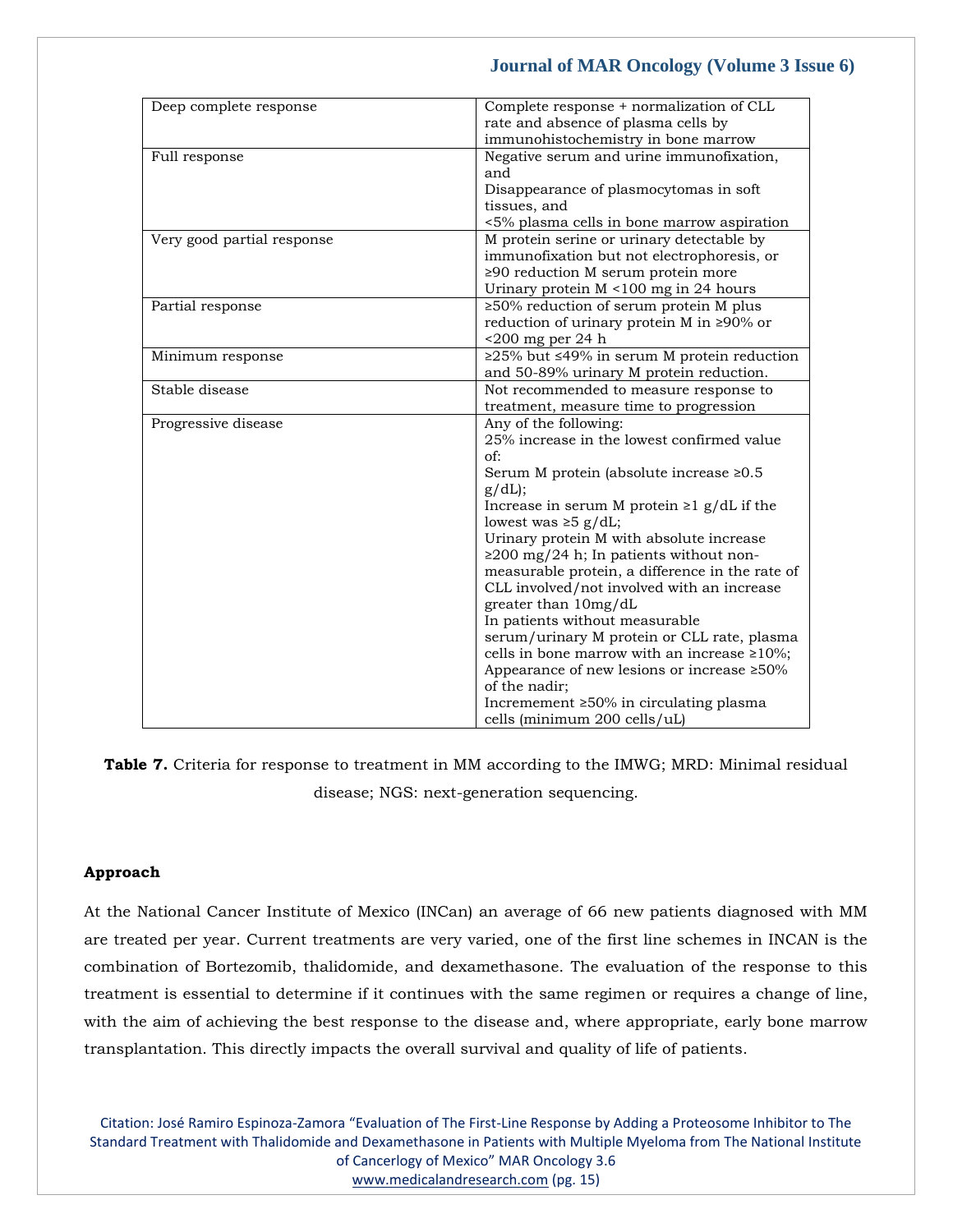# **Hypothesis**

Patients with multiple myeloma from the National Cancer Institute of Mexico treated with a first-line treatment scheme with bortezomib, thalidomide, and dexamethasone obtained a higher response rate compared to patients who received only thalidomide-dexamethasone.

# **Methodology**

- For the maneuver control by the investigator: Observational.
- Because of the relationship between the occurrence of the event and data collection: Retrospective.
- By measuring the phenomenon over time: Transversal
- For information management: Analytical.
- By type of study: Cases and controls
- Universe of the study: INCan patients diagnosed with multiple myeloma
- Period of time: 32 months

# **Objectives**

#### **Primary Objective:**

To evaluate the response to treatment in patients with multiple myeloma who received first-line treatment with proteasome inhibitor, thalidomide, and dexamethasone using the criteria of the International Myeloma Working Group.

# **Secondary objectives:**

• Compare the response obtained with respect to patients who received only thalidomide and dexamethasone.

- Describe the functional status of the patient at the time of diagnosis.
- Describe the number of cycles and doses applied.

• Describe the utility of measuring free kappa and lambda light chains as a method of monitoring responses

Citation: José Ramiro Espinoza-Zamora "Evaluation of The First-Line Response by Adding a Proteosome Inhibitor to The Standard Treatment with Thalidomide and Dexamethasone in Patients with Multiple Myeloma from The National Institute of Cancerlogy of Mexico" MAR Oncology 3.6 [www.medicalandresearch.com](http://www.medicalandresearch.com/) (pg. 16)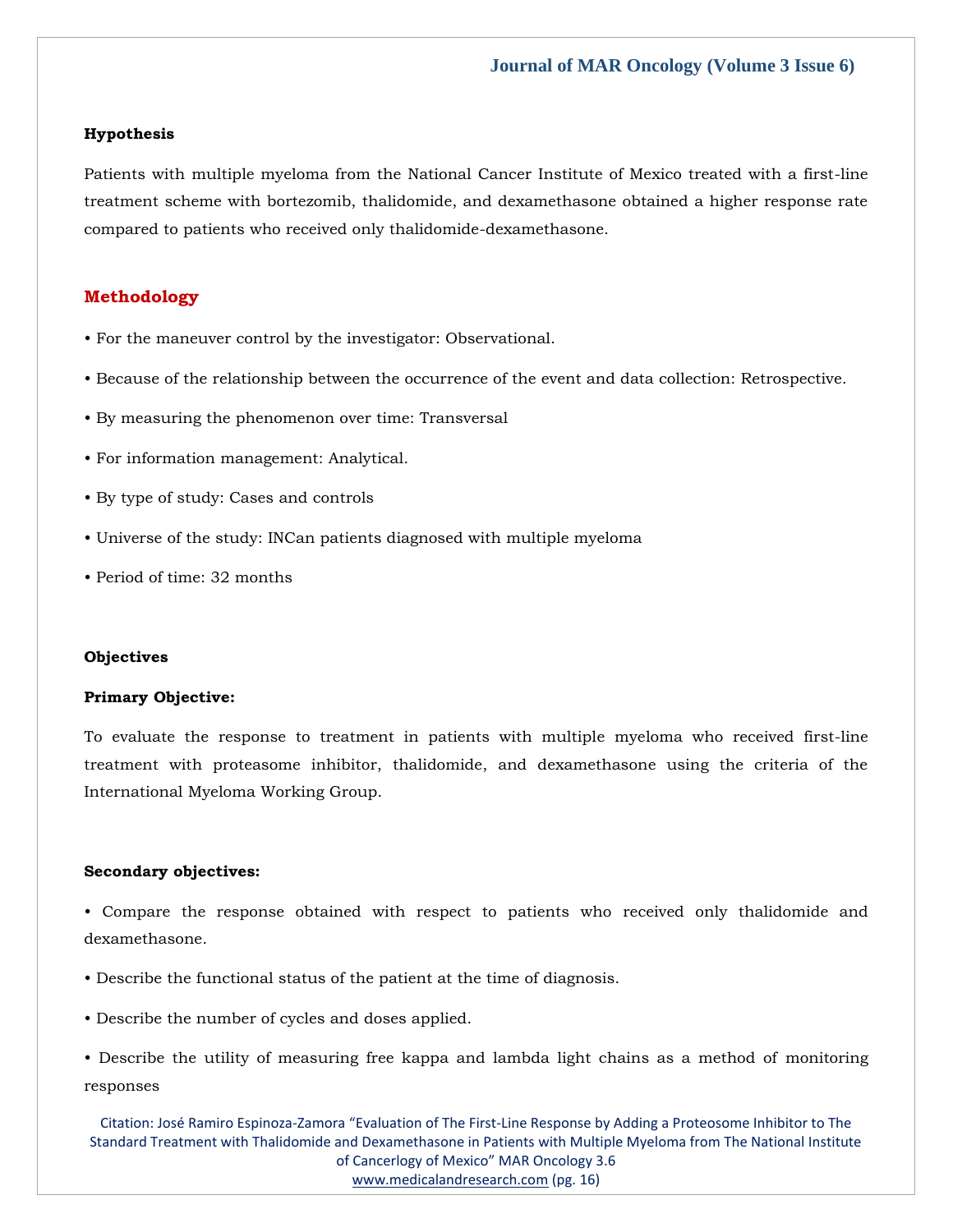- Describe overall survival and disease-free survival.
- Describe the associated comorbidities and their effect on the evolution of treatment.
- Describe adherence to treatment.
- Describe the side effects and causes for suspension and/or abandonment of treatment if they occur.
- Describe the associated comorbidities and their effect on the evolution of treatment.

#### **Study Overview**

Patients with a diagnosis of multiple myeloma who were admitted to the INCan in the period January 2017 - to August 2019 who received first-line treatment with proteasome inhibitors, thalidomide, and dexamethasone will be identified. The background, clinical and biochemical data will be collected, as well as cabinet studies carried out. The number of cycles and doses of chemotherapy received will be determined.

The response will be evaluated at 3,6,9,12 months of treatment, as well as the clinical evolution and secondary effects.

Once the results are obtained, an analysis of the data will be carried out to determine the percentage of strict complete response, complete response, very good partial response, partial response, stable disease, and disease progression. In addition to the analysis of overall survival and disease-free survival. Adherence to treatment and the factors associated with it will be analyzed. Once the results are obtained, they will be compared with the data of the patients who received only thalidomide and dexamethasone and this will be compared with the international literature, analyzing the causes of consistency and/or discrepancy.

#### **Statistic Analysis**

The descriptive analysis of the variables will be carried out through means of central tendency and standard deviations for quantitative variables with normal distribution. Median and interquartile range analysis will be performed for quantitative variables with non-normal distribution. Proportions will be reported for qualitative variables.

For univariate analysis, the Student's t-test or Mann-Whitney's U test will be used for quantitative variables according to their distribution and Chi-square for qualitative variables. For this work, the SPSS version 22 program will be used as an analysis tool.

Citation: José Ramiro Espinoza-Zamora "Evaluation of The First-Line Response by Adding a Proteosome Inhibitor to The Standard Treatment with Thalidomide and Dexamethasone in Patients with Multiple Myeloma from The National Institute of Cancerlogy of Mexico" MAR Oncology 3.6 [www.medicalandresearch.com](http://www.medicalandresearch.com/) (pg. 17)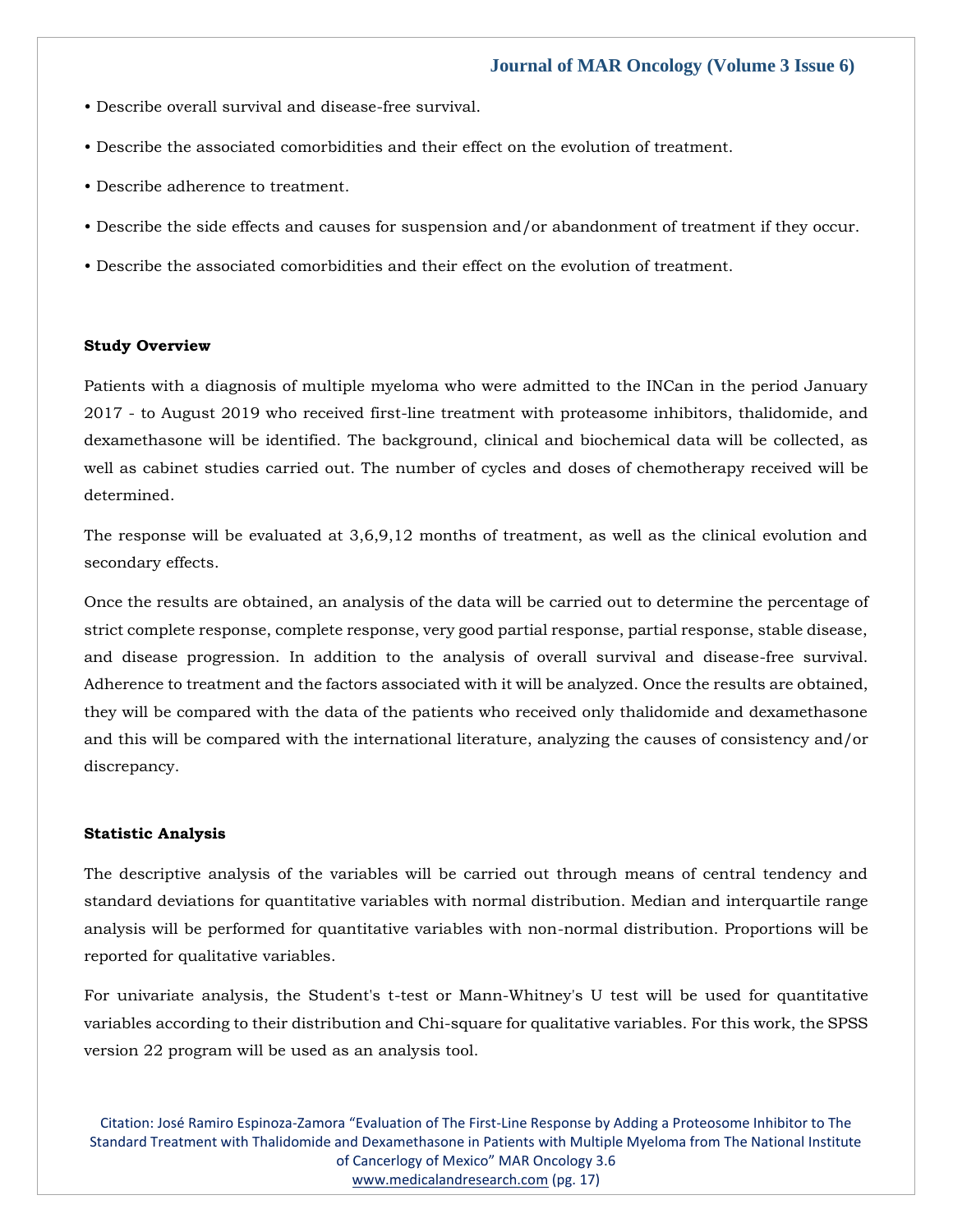#### **Inclusion Criteria**

Adult patients who were admitted to the INCan in the period January 2017-August 2019 with a diagnosis of multiple myeloma received first-line treatment with a scheme based on bortezomib, thalidomide, and dexamethasone.

# **Exclusion Criteria**

Patients who for various reasons could not access the established first-line treatment received an alternative regimen during the study period.

Patients who abandoned treatment.

# **List Of Variables to Use**

#### **Independent variables:**

- Age (years) (discrete quantitative), sex (nominal qualitative).
- Comorbidities (ordinal qualitative) evolution time (continuous quantitative).
- Medications are previously taken (Qualitative ordinal).
- Results of laboratory and cabinet studies: Free light chains in serum kappa, lambda (quantitative continuous), protein electrophoresis (quantitative continuous), immunofixation in serum and urine (quantitative discrete), Bence Jones Protein (qualitative continuous), PET CT (qualitative ordinal).
- Histopathological study report of bone biopsy (qualitative ordinal)
- Bone marrow cytogenetic study report (qualitative ordinal).
- Immunophenotype report in bone marrow (qualitative ordinal).
- Number of cycles applied (discrete quantitative)
- Adverse reactions to treatment according to the Common Terminology Criteria for Adverse Events (CTCAE) (qualitative ordinal).

# **Dependent Variables**:

• Response to treatment according to the criteria of the International Myeloma Working Group: strict complete response, complete response, very good partial response, partial response, stable disease, progression (polytomous qualitative).

• Overall survival and disease-free survival (continuous quantitative).

Citation: José Ramiro Espinoza-Zamora "Evaluation of The First-Line Response by Adding a Proteosome Inhibitor to The Standard Treatment with Thalidomide and Dexamethasone in Patients with Multiple Myeloma from The National Institute of Cancerlogy of Mexico" MAR Oncology 3.6 [www.medicalandresearch.com](http://www.medicalandresearch.com/) (pg. 18)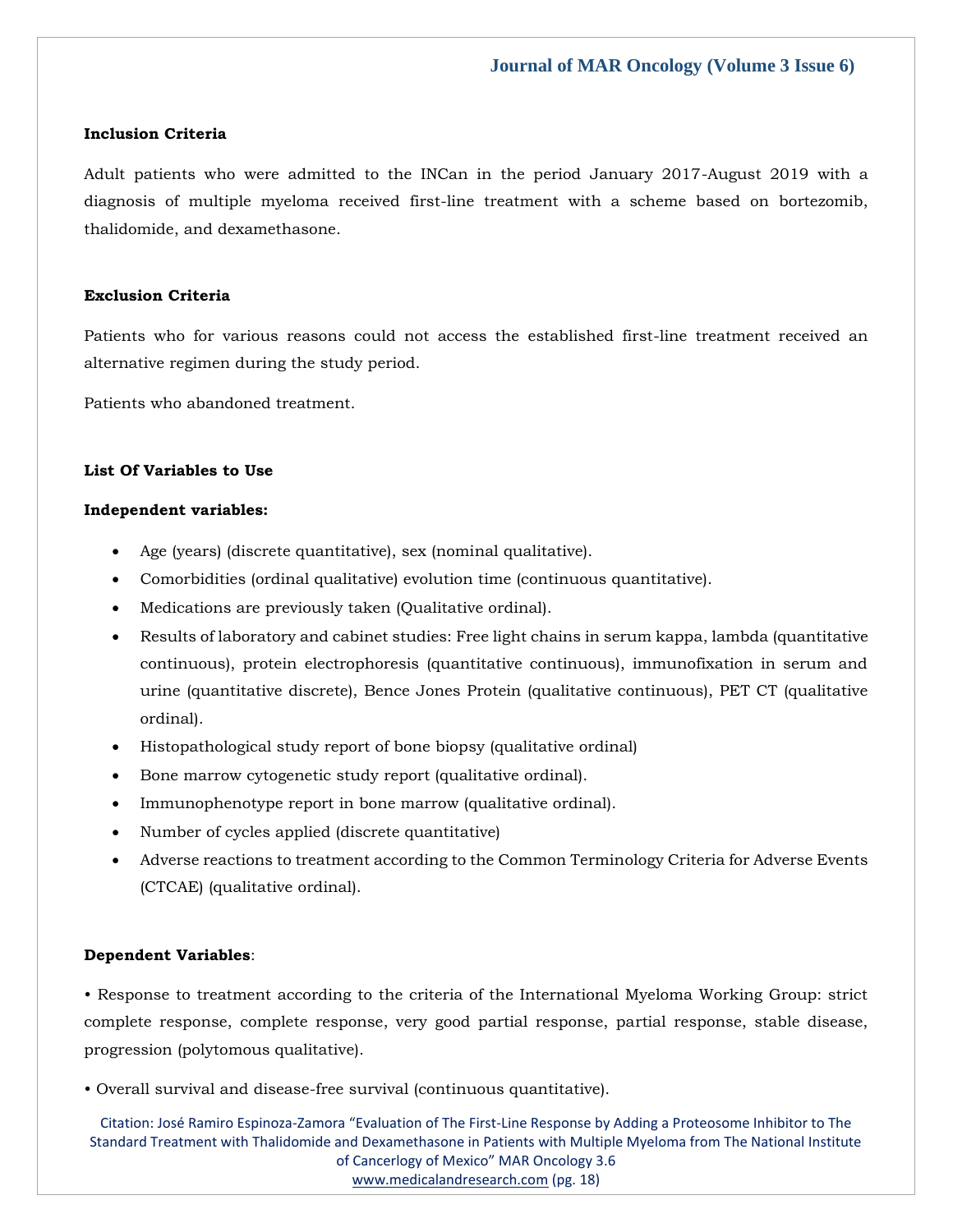# **Resources Financing and Feasibility**

## **Human Resources**

This protocol will be prepared by the authors and their multidisciplinary team, who will be in charge of data collection in Excel spreadsheets. As well as the analysis of the results, the writing of the discussion, conclusions, writing of the final project, who will also coordinate the design of the protocol.

# **Material resources**

- Physical: Electronic medical records from the INCan's Incanet program.
- Computer equipment, Excel spreadsheet, and statistical programs (SPSS version 20) Property of José Carlos Olvera Santamaría.
- Economic: To carry out this study, no external financing is required.

# **Feasibility**

Given the population diagnosed with multiple myeloma that is admitted and receives treatment at the INCan, it is feasible to have patients who meet the characteristics mentioned in this protocol.

#### **Ethical Aspects**

The performance of this study does not contravene the "Declaration of Helsinki of the World Medical Association" of 1964, which establishes the ethical principles for medical research in human beings. This research, in accordance with the "General Health Law" of Mexico and its "Regulations of the General Health Law in Health Research", in Title 2, Chapter 1, Article 17, Section II, is considered as "less than minimal risk research", since data from the clinical file will be reviewed, without putting the health of the patients at risk, for which reason the omission of the use of informed consent is requested.

# **Results**

29 cases were obtained that met the inclusion criteria, of which 18 (62%) were men and 11 (38%) women. Table 8.

The mean age in women was 58 years (42-78), in men, it was 50 years (17-69).

The most frequent type of myeloma in descending order was Kappa light chains with 8 cases (24%), IgG lambda with 7 cases (24%), IgA kappa with 6 cases (20.6%), IgA lambda with 4 cases (13.7%), IgG Kappa 2 cases (6.8%), lambda light chains 2 cases (6.8%), Table 8.

Citation: José Ramiro Espinoza-Zamora "Evaluation of The First-Line Response by Adding a Proteosome Inhibitor to The Standard Treatment with Thalidomide and Dexamethasone in Patients with Multiple Myeloma from The National Institute of Cancerlogy of Mexico" MAR Oncology 3.6 [www.medicalandresearch.com](http://www.medicalandresearch.com/) (pg. 19)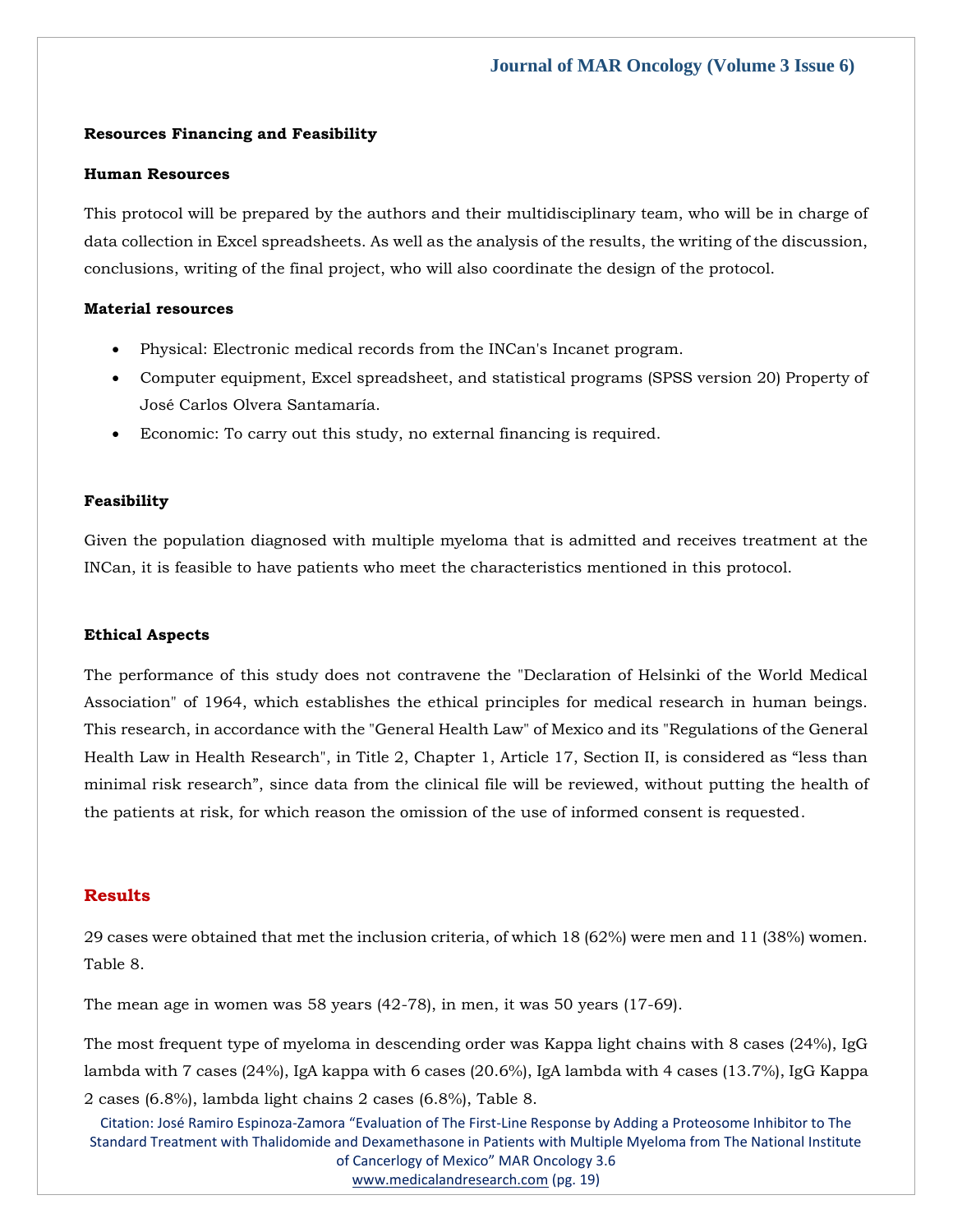The most frequent type of myeloma according to the patient's sex was lambda IgG for men with 6 cases (20.6% p=0.005) and Kappa light chains for women with 4 cases (13.7% p=0.05). All types of myeloma according to distribution by sex were statistically significant ( $p \le 0.05$ ). Table 8.

Regarding the CRAB criteria, 11% of patients with calcium alterations were found, 14.5% with primary glomerular filtration  $\leq 40$  ml/min, 40% with anemia (Hb <10gr/dL) and 62% with lytic lesions (p< 0.05). ). Table 8.

Mean B2 microglobulin was 6.7mg/L; however, a significant increase was observed in men (8.4mg/L vs women 3.9mg/L p=0.036). Table 8.

Albumin levels remained close to the lower limit  $(3.6gr/dL p=0.39)$ ; contrary to this, the value of globulins shows a clear difference between men  $(9.7gr/dL)$  and women  $(3.6gr/dL)$  (p<0.001). On the other hand, this does not seem to affect the values of the monoclonal peak globally (3.16gr/dL) although men present higher values  $(4.2gr/dl)$  compared to women  $(1.76gr/dl)$  (p= 0.080). . Table 8.

High-risk cytogenetic alterations (del(17p), t(4;14), t(14;16) were found in 20.5% of the total number of patients studied. When disaggregating by sex, a significant increase in high-risk alterations for men (17.2%) vs. women 3.4%) (p= 0.003). This closely correlates with the staging according to the International Staging System (ISS) in which a higher percentage of patients in stage III (41.2%) is observed; in turn, the percentage of men in stage III is higher than that of women in the same stage 34.4% vs 6.8% p= 0.0042). Table 8.

The patients received a daily treatment scheme based on thalidomide and dexamethasone, in addition to 1 monthly dose of cyclophosphamide, to which a proteasome inhibitor was added, either Bortezomib (69%) or carfilzomib (31%), these percentages were not statistically significant. The sex distribution of each proteasome inhibitor is described in Table 8.

Figure 1 shows the distribution of treatment according to the type of myeloma and the proteasome inhibitor used, statistically, significant differences were obtained: However, in the univariate analysis, these differences did not show to be factors that influenced the response to treatment or the overall survival.

In the initial evaluation at 3 months of treatment, 6 (21%) patients obtained ROSC, 7 (24%) CR, 15 (52%) VGPR patients and 1 (3%) patient obtained PR, these results were statistically significant between them (p=0.003). In the univariate analysis, the response obtained at 3 months was shown to be a factor that influences the final response (12 months) and overall survival (p=0.012) Table 9, Table 10.

The analysis of the response in the first 3 months according to the treatment used of the 6 patients who obtained ROSC were all treated with bortezomib, no patient treated with carfilzomib obtained ROSC in the first 3 months. 7 patients obtained CR, of which 4 were treated with bortezomib and 3 with

Citation: José Ramiro Espinoza-Zamora "Evaluation of The First-Line Response by Adding a Proteosome Inhibitor to The Standard Treatment with Thalidomide and Dexamethasone in Patients with Multiple Myeloma from The National Institute of Cancerlogy of Mexico" MAR Oncology 3.6 [www.medicalandresearch.com](http://www.medicalandresearch.com/) (pg. 20)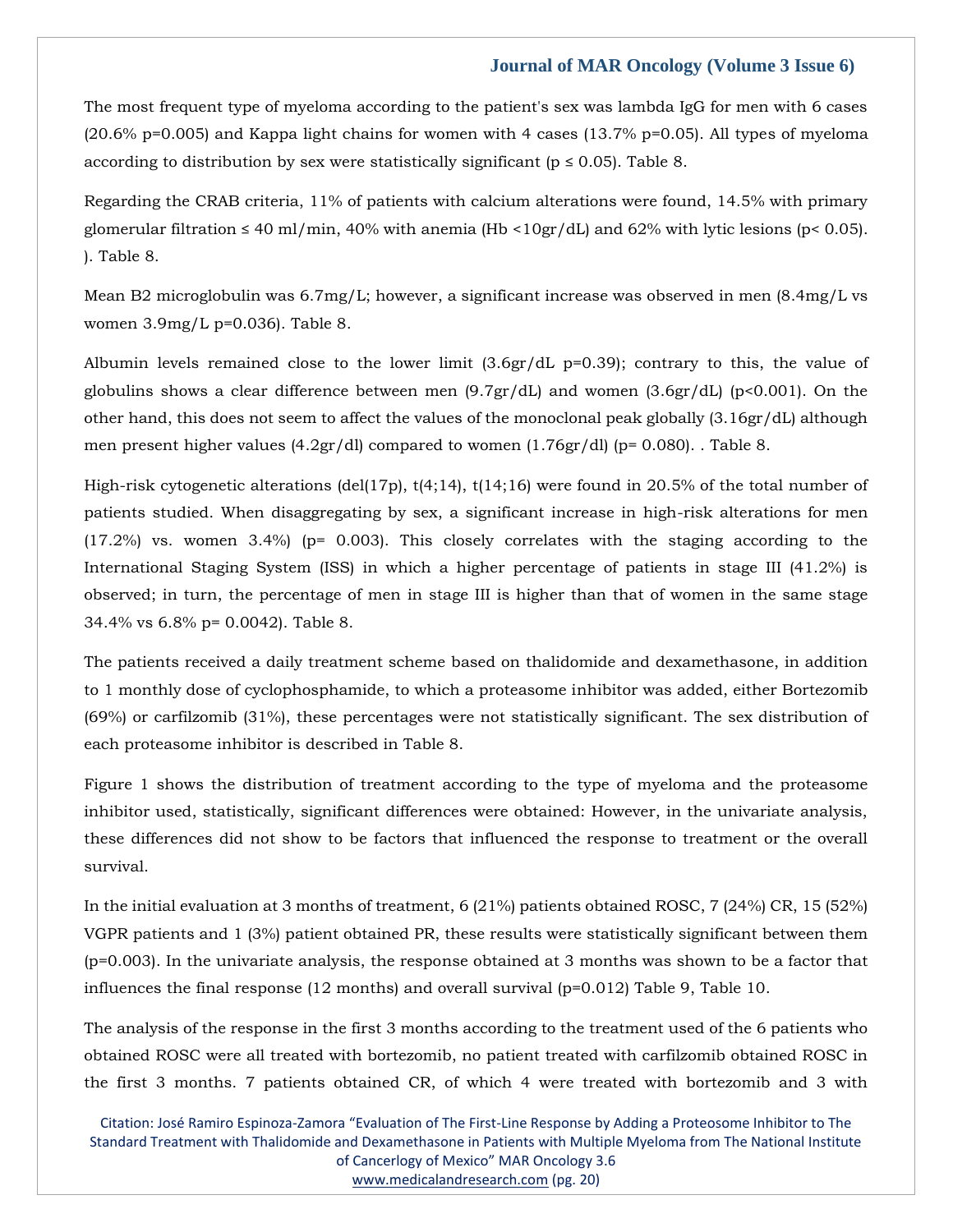carfilzomib. 15 patients obtained VGPR of which 9 were treated with bortezomib and 6 with carfilzomib. 1 patient obtained PR treated with bortezomib. In the univariate analysis of the proteasome inhibitor, the response obtained did not show an effect (p=0.539).

In the evaluation at 6 months of treatment, 8 (27.5%) patients achieved ROSC; of whom, 7 were treated with bortezomib and 1 with carfilzomib, 5 (17%) CR patients (2 with bortezomib and 3 carfilzomib), 14 (48%) VGPR patients (10 bortezomib and 4 carfilzomib), 2 (7%) RP patients (1 bortezomib and 1 carfilzomib); (p=0.0012). Table 9.

Regarding the follow-up 6 months after the initial response, of the 6 patients with initial ROSC, 5 continued with ROSC and 1 patient with VGPR. Of the 7 patients with initial CR, 3 achieved ROSC, and 4 continued with CR. Of the 15 patients with VGPR at baseline, 13 continued with the same status, 1 with PR, and 1 achieved CR. Table 11.

At 9-month follow-up, 9 patients obtained ROSC (7 bortezomib and 2 carfilzomib, 9 patients obtained CR (5 bortezomib and 4 carfilzomib), 9 patients obtained VGPR (7 bortezomib and 2 carfilzomib), 1 patient obtained PR (bortezomib, 1 patient with PR who received bortezomib progressed to progressive disease (p=0.010) Table 9. In the univariate model, the response at 9 months was associated with overall survival Table 10. In the follow-up of the initial response at 9 months of treatment, regarding the patients with initial ROSC, 5 continued in the same status and 1 patient decreased their response to VGPR. Of the patients with initial CR, 1 patient achieved ROSC, 5 patients continued in CR, and 1 patient decreased their response to VGPR. Of the 15 patients with VGPR at baseline, 7 continued with the same status, 3 patients obtained ROSC, 4 patients obtained CR, and 1 patient decreased to PR. 1 patient who achieved PR at baseline progressed to progressive disease. Table 11. At 12-month follow-up, 7 (24%) patients obtained ROSC (6 bortezomib, 1 carfilzomib); 11(38%) patients obtained CR (6 bortezomib, 5 carfilzomib): 6 (20.6%) patients obtained VGPR (4 bortezomib, 2 carfilzomib); 2 (7%) patients obtained PR (1 bortezomib, 1 carfilzomib); 3 (10%) patients had progressive disease (bortezomib); (p=0.067). Table 9.

Regarding the follow-up of the initial response; At 12 months of treatment, the following evolution was obtained: of the patients with ROSC, 5 patients continued with the same status and 1 patient with progressive disease; Of the patients with initial CR, 1 patient achieved ROSC, 5 patients continued with the same status, and 1 patient progressed to progressive disease; Of the patients with initial VGPR, 6 patients continued with the same status, 1 patient achieved ROSC, 6 patients obtained CR, 1 patient decreased to PR, and 1 patient had progressive disease. The only patient with initial PR continued in the same status at 12 months of follow-up. Table 11. The univariate model analysis of overall survival depending on the type of response obtained (ROS, CR, VGPR, PR, EP) and evaluation period (3,6,9,12 months) shows an association between all types of response except RP and EP in all evaluation periods. Table 10.

Citation: José Ramiro Espinoza-Zamora "Evaluation of The First-Line Response by Adding a Proteosome Inhibitor to The Standard Treatment with Thalidomide and Dexamethasone in Patients with Multiple Myeloma from The National Institute of Cancerlogy of Mexico" MAR Oncology 3.6 [www.medicalandresearch.com](http://www.medicalandresearch.com/) (pg. 21)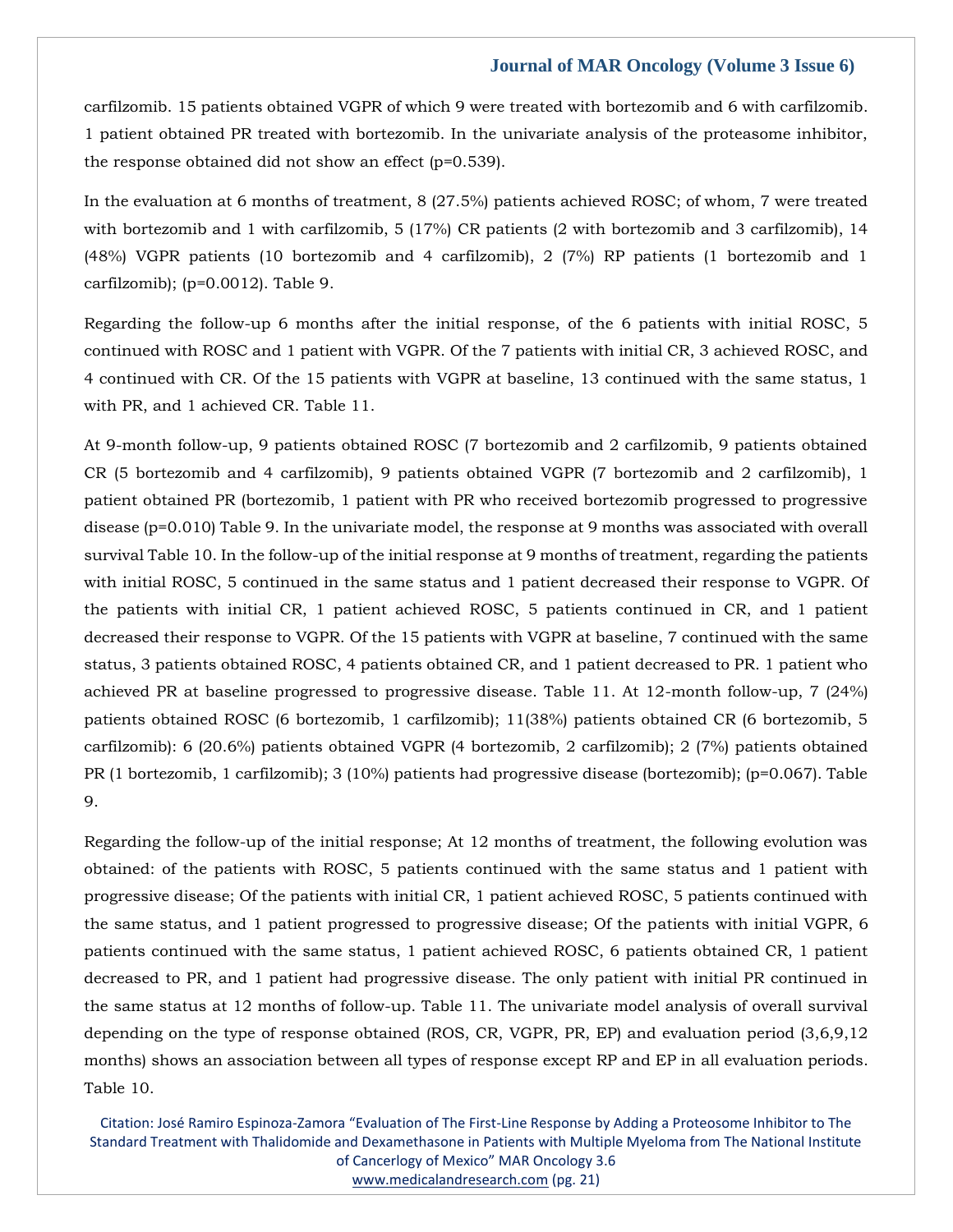The analysis of the initial response at 3 months and the final response at 12 months shows that the 6 patients with initial ROSC remain stable with a slight increase at the end of follow-up p=0.07; an increase is also observed in patients with CR, increasing from 7 at the beginning to 11 at the end p= 0.043. Patients with VGPR decrease from 16 at the beginning to 6 at the end of follow-up p=0.03. 1 patient presented initial PR; however, at the end of follow-up, 2 patients had said disease status p= 0.08. 1 patient presented PE in the initial response, an increase to 3 patients with PE is observed at 12 months p=0.023. Table 11. Figure 1.

Regarding the proteasome inhibitor used according to the type of myeloma, 20 patients received treatment with bortezomib of which 2 patients presented IgG Kappa, 3 patients IgG lambda, 5 patients IgA kappa, 3 patients IgA lambda, 6 patients Kappa light chains, and 1 patient Lambda light chains. 9 patients received treatment with carfilzomib of which 4 patients presented IgG Lambda, 1 patient IgA Kappa, 1 patient IgA lambda, 2 patients Kappa light chains, and 1 patient Lambda light chains. Table 12.

Overall survival (OS) was 29.9 months (95% CI 24.8 – 35.1 months), subgroup analysis showed a lower OS for men at 25.8 months (95% CI 18.6-32.9) compared to women at 34.9 months (95% CI). % 28.4- 41.3), in the Kaplan-Meier analysis no statistically significant difference was observed, Table 13. Figure 3.

Finally, the treatment received with a proteasome inhibitor (carfilzomib vs. bortezomib) did not show a statistically significant difference in overall survival (OS), the patients who received bortezomib had a survival of 30.29 months (95% CI 24.4-30.09, the OS of the patients who received carfilzomib was 20.37 months CI (95% 16.05-24.69). The Kaplan-Meier curve analysis shows no difference in behavior (p=0.731). Figure 2, Table 14

Citation: José Ramiro Espinoza-Zamora "Evaluation of The First-Line Response by Adding a Proteosome Inhibitor to The Standard Treatment with Thalidomide and Dexamethasone in Patients with Multiple Myeloma from The National Institute of Cancerlogy of Mexico" MAR Oncology 3.6 [www.medicalandresearch.com](http://www.medicalandresearch.com/) (pg. 22)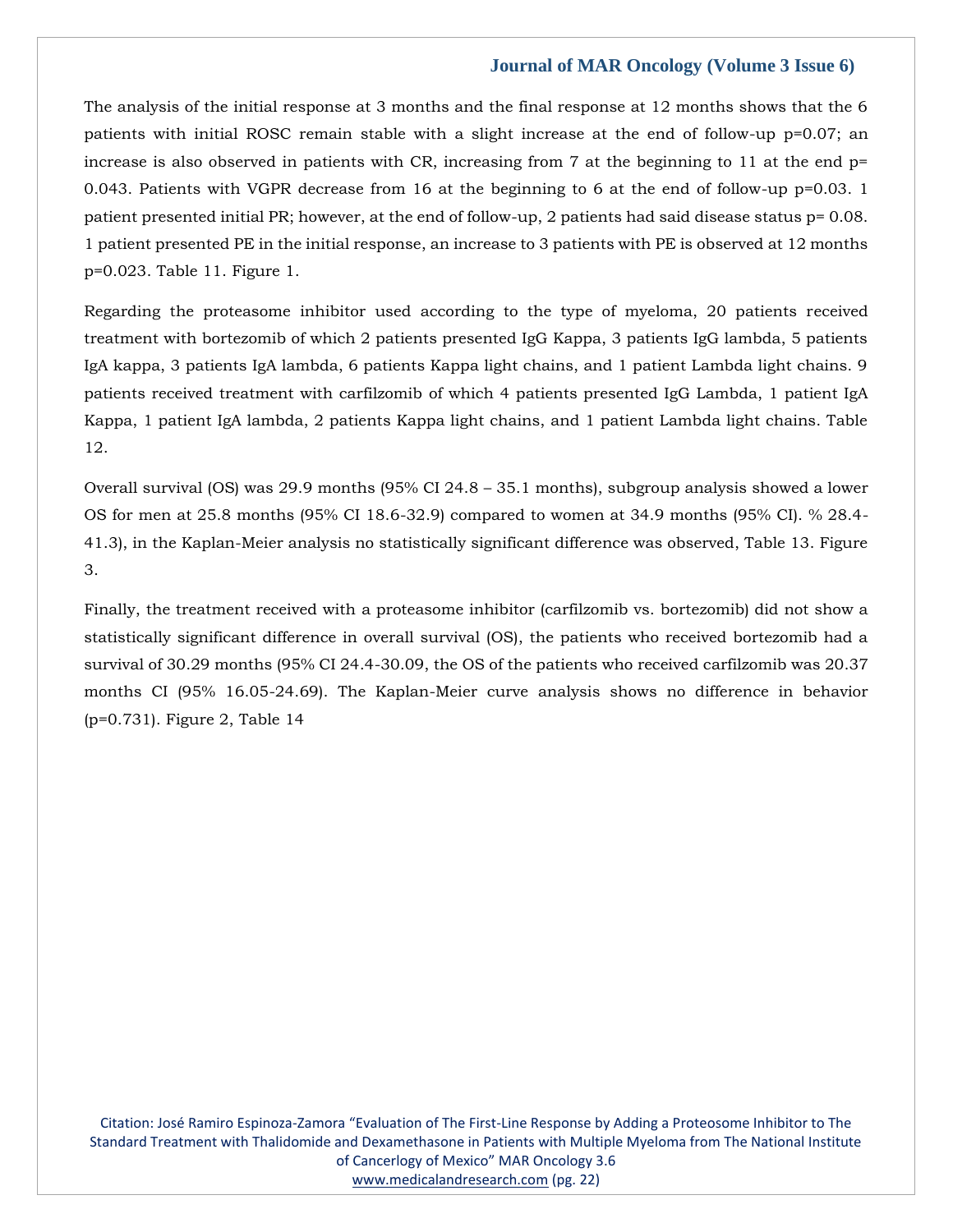| Característica                   | $\mathbf{v}$<br>$\overline{\phantom{a}}$<br><b>Total</b> | <b>Hombre</b>      | <b>Mujer</b>    | <b>Valor P</b> |
|----------------------------------|----------------------------------------------------------|--------------------|-----------------|----------------|
| <b>Sexo</b>                      | 29                                                       | 18 (62%)           | 11(38%)         | 0.265          |
| Edad (años)                      | 54                                                       | 50 (17-69)         | 58 (42-78)      | 0.071          |
| % Cel                            | 43%                                                      | $54(30 - 90)$      | $32(9 - 70)$    | 0.061          |
| plasmáticas MO                   |                                                          |                    |                 |                |
| Tipo de mieloma                  |                                                          |                    |                 |                |
| IgG Kappa                        | 6.80%                                                    | $2(6.8\%)$         | $\mathbf{0}$    | 0.005          |
| IgG Lambda                       | 24%                                                      | 6(20.6%)           | $1(3.4\%)$      | 0.005          |
| IgA Kappa                        | 20.60%                                                   | 5(17.2%)           | $1(3.4\%)$      | 0.008          |
| IgA Lambda                       | 13.70%                                                   | $1(3.4\%)$         | 3(10.3%)        | 0.04           |
| Kappa                            | 27.50%                                                   | 4(13.7%)           | 4(13.7%)        | 0.05           |
| Lambda                           | 6.80%                                                    | 0                  | $2(6.8\%)$      | 0.05           |
| <b>CRAB</b>                      |                                                          |                    |                 |                |
| $C$ (Calcio $>11$ mg<br>/dL      | 11%                                                      | 11%                | $0\%$           | < 0.001        |
| $\mathbf{R}$ (FGP                | 14.5%                                                    | 5.50%              | 9%              | < 0.001        |
| $\leq 40$ ml/min)                |                                                          |                    |                 |                |
| $A(Hb \le 10gr/dL)$              | 40%                                                      | 22%                | 18%             | 0.003          |
| <b>B</b> (lesiones               | 62%                                                      | 44%                | 18%             | 0.039          |
| líticas)                         |                                                          |                    |                 |                |
| B2                               | $6.71.5-43)$                                             | $8.4(1.5-43)$      | $3.9(1.7-8.9)$  | 0.036          |
| microglobulina                   |                                                          |                    |                 |                |
| (mg/L)                           |                                                          |                    |                 |                |
| Albúmina                         | $3.68(2.8-4.7)$                                          | $3.6(3.1-4.7)$     | $3.6(2.8-4-2)$  | 0.39           |
| gr/dL)                           |                                                          |                    |                 |                |
| <b>Globulinas</b>                | $7.4(2.1 - 76)$                                          | $9.7(2.5 - 76)$    | $3.6(2.1-7.4)$  | < 0.001        |
| gr/dL)                           |                                                          |                    |                 |                |
| Proteína M                       | $3.16(0 - 22.7)$                                         | $4.2(0-15 - 22.7)$ | $1.76(0 - 5.6)$ | 0.080          |
| gr/dL)                           |                                                          |                    |                 |                |
| Citogenética alto                | 6(20.6%)                                                 | 5(17.2%)           | $1(3.4\%)$      | 0.003          |
| riesgo: $del(17p)$ ,             |                                                          |                    |                 |                |
| $\underline{t}(4;14)$ , t(14;16) |                                                          |                    |                 |                |
| ISS al inicio de tx.             |                                                          |                    |                 |                |
| Ι                                | 6(20.5%)                                                 | $2(6.8\%)$         | 4(13.7%)        | 0.188          |
| П                                | 11 (37.8%)                                               | 6(20.6%)           | 5 (17.2%)       | 0.07           |
| Ш                                | 12 (41.2%)                                               | $10(34.4\%)$       | $2(6.8\%)$      | 0.042          |
| Inhibidor de proteosoma          |                                                          |                    |                 |                |
| Carfilzomib                      | 9(31%)                                                   | 6(20.6%            | $3(10.3\%)$     | 0.402          |
| Bortezomib                       | 20 (69%)                                                 | 12 (41.3%)         | 8(27.5%)        | 0.308          |

Table 8. Demographic variables and characteristics of the disease

Citation: José Ramiro Espinoza-Zamora "Evaluation of The First-Line Response by Adding a Proteosome Inhibitor to The Standard Treatment with Thalidomide and Dexamethasone in Patients with Multiple Myeloma from The National Institute of Cancerlogy of Mexico" MAR Oncology 3.6

[www.medicalandresearch.com](http://www.medicalandresearch.com/) (pg. 23)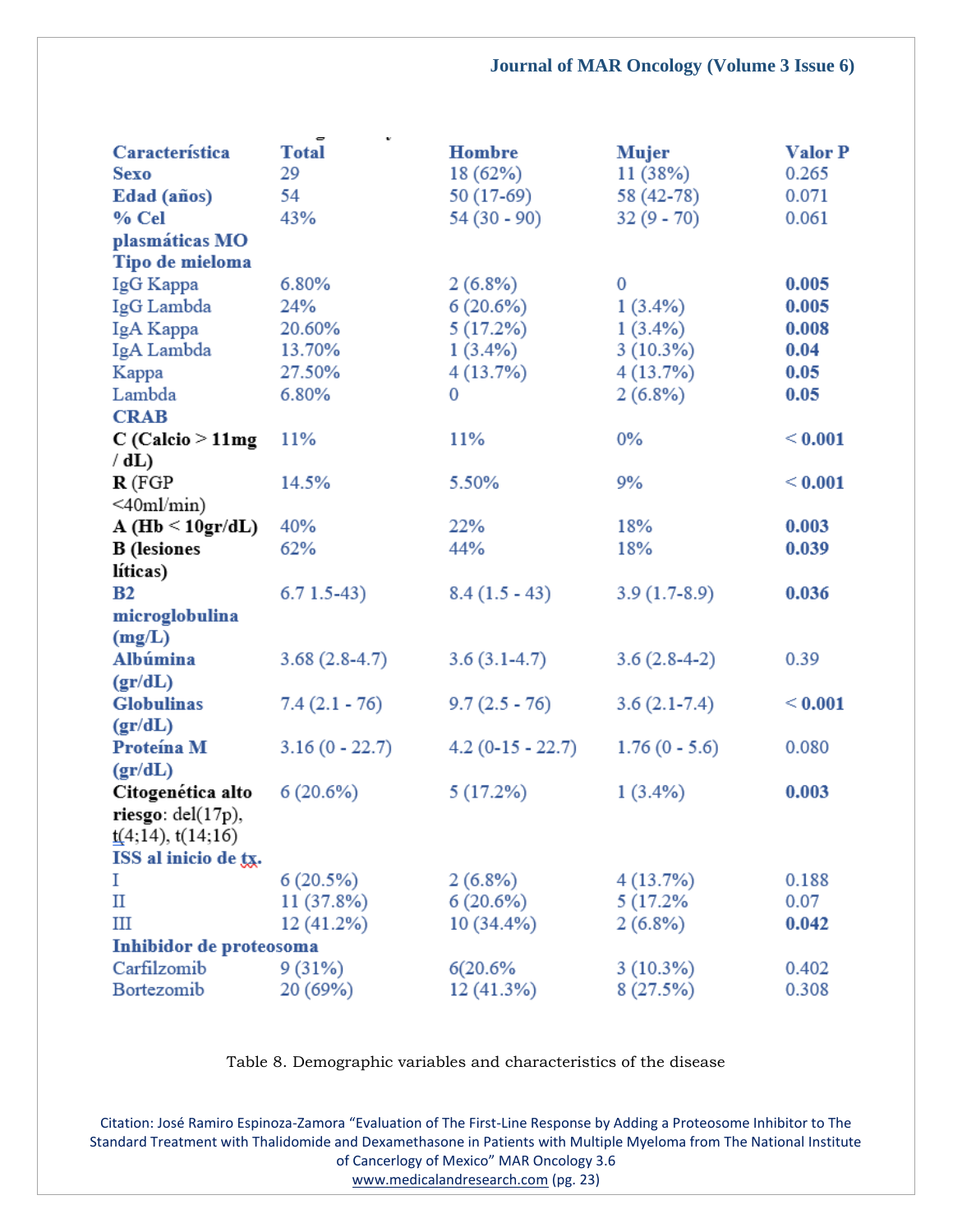| <b>RCE</b> | RC | VGPR |    | RP | ЕP      | Valor p |
|------------|----|------|----|----|---------|---------|
| 3Months    |    |      |    |    |         | 0.003   |
| 6Months    |    |      | 14 |    |         | 0.012   |
| 9Months    |    | Q    | u  |    |         | 0.010   |
| 12Months   |    |      |    |    | $\prec$ | 0.067   |

**Table 9.** Evaluation of the type of response obtained

| 3 Months    | 6 Months | 9 Months | 12 Months |         |
|-------------|----------|----------|-----------|---------|
| <b>RCE</b>  | 0.001    | 0.001    | < 0.001   | 0.001   |
| <b>RC</b>   | 0.009    | 0.007    | 0.002     | < 0.001 |
| <b>VGPR</b> | < 0.001  | < 0.001  | < 0.001   | 0.008   |
| <b>RP</b>   | NS       | 0.134    | NS        | 0.134   |
| ЕP          | NS       | NS       | NS        | 0.009   |

**Table 10.** Univariate model for overall survival according to the type of response obtained in the

# evaluation period

| 3 Months    | 6 Months     | 9 Months              | 12 Months                                     | -----            |
|-------------|--------------|-----------------------|-----------------------------------------------|------------------|
| <b>RCE</b>  | <b>6 RCE</b> | <b>5 RCE</b> / 1 VGPR | $5$ RCE / 1 VGPR $5$ RCE / 1 EP               |                  |
| <b>RC</b>   | <b>7 RC</b>  | 4 RC/3 RCE            | $5 RC / 1 RCE / 1$ $5 RC / 1 RCE / 1$         |                  |
|             |              |                       | VGPR                                          | EP               |
| <b>VGPR</b> | 15 VGPR      |                       | 13 VGPR/ 1 RC / 7 VGPR / 3 RCE 6 VGPR / 1 RCE |                  |
|             |              | 1 RP                  | / 4 RC/ 1 RP                                  | /6 RC / 1 RP / 1 |
|             |              |                       |                                               | EP               |
| <b>RP</b>   | 1 RP         | 1 RP                  | - EP                                          | 1 RP             |

# **Table 11.** Evolution of the initial response

| <b>Bortezomib</b>   |                | <b>Carfilzomib</b> | $\frac{0}{0}$  | Valor p |         |
|---------------------|----------------|--------------------|----------------|---------|---------|
| <b>IgG</b>          | $\overline{2}$ | $_{0}$             | $\overline{2}$ | 6.80%   | 0.24    |
| <b>Kappa</b>        |                |                    |                |         |         |
| <b>IgG</b>          | 3              | 4                  | 7              | 24%     | < 0.001 |
| Lambda              | 5              |                    | 6              | 20.60%  | 0.001   |
| IgA<br><b>Kappa</b> |                |                    |                |         |         |
| IgA                 | 3              |                    | 4              | 13.70%  | 0.15    |
| Lambda              |                |                    |                |         |         |
| <b>Kappa</b>        | 6              | 2                  | 8              | 27.50%  | < 0.001 |
| Lambda              |                |                    | $\overline{2}$ | 6.80%   | 0.205   |

**Table 12.** Proteasome inhibitor by myeloma type

Citation: José Ramiro Espinoza-Zamora "Evaluation of The First-Line Response by Adding a Proteosome Inhibitor to The Standard Treatment with Thalidomide and Dexamethasone in Patients with Multiple Myeloma from The National Institute of Cancerlogy of Mexico" MAR Oncology 3.6

[www.medicalandresearch.com](http://www.medicalandresearch.com/) (pg. 24)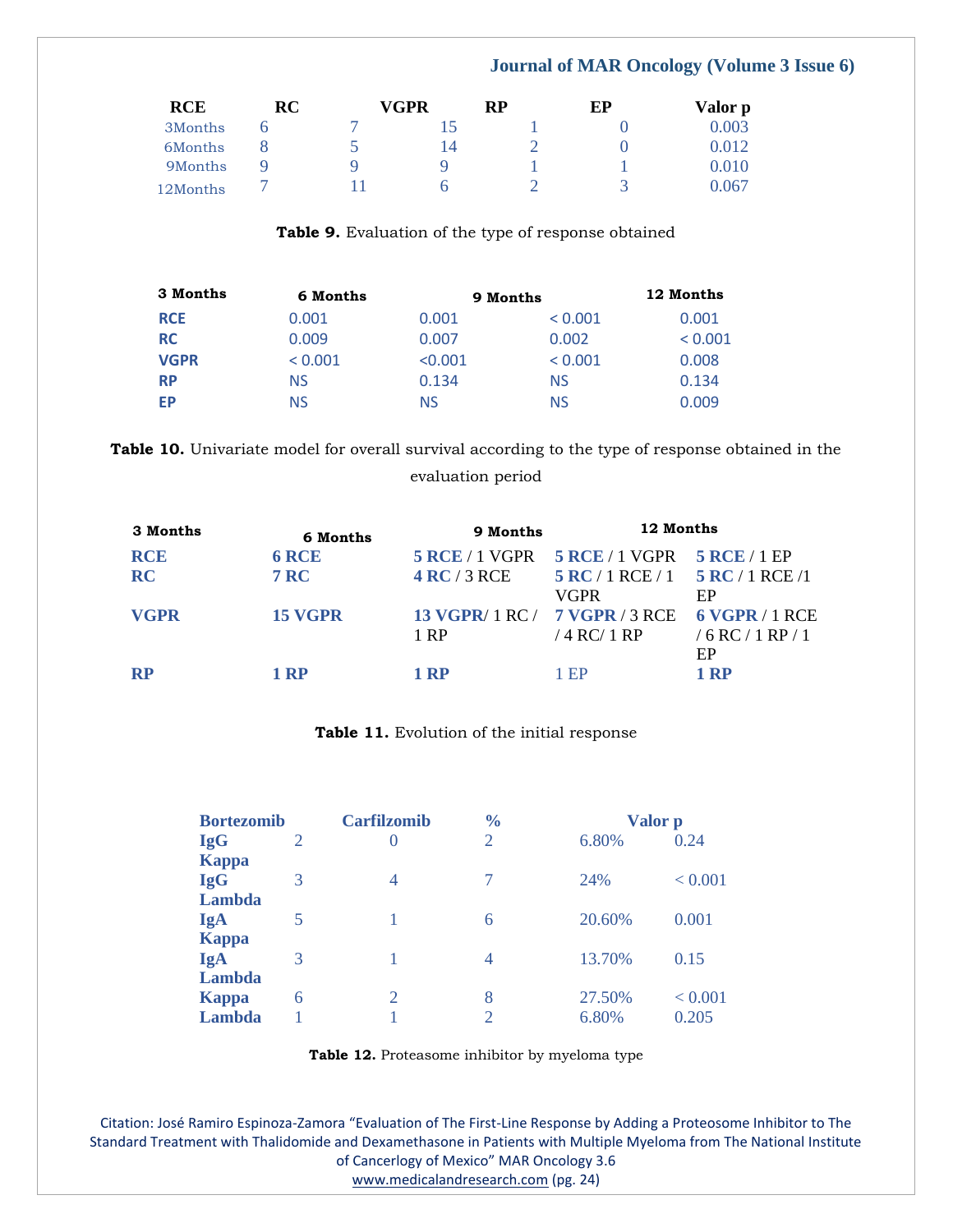| IC $95\%$            |      |             |                    |  |
|----------------------|------|-------------|--------------------|--|
| <b>Time (Months)</b> |      | Lower Limit | <b>Upper Limit</b> |  |
| <b>Global</b>        | 29.9 | 24.8        | 35.1               |  |
| <b>Man</b>           | 25.8 | 18.6        | 32.9               |  |
| Women                | 34.9 | 28.4        | 41.3               |  |

Table 13. Overall survival (OS)

| Inhibitor of proteosome Survival months |       |             | IC $95%$ |  |
|-----------------------------------------|-------|-------------|----------|--|
| Lower limit                             |       | Upper limit |          |  |
| <b>BORTEZOMIB</b>                       | 30.29 | 24.4        | 36.09    |  |
| <b>CARFILZOMIB</b>                      | 20.37 | 16.05       | 24.69    |  |

**Table 14.** Proteasome inhibitor survival

| <b>Feature</b>              | Value p |
|-----------------------------|---------|
| Calcium                     | 0.003   |
| Renal                       | 0.009   |
| Anemia                      | 0.17    |
| <b>Bone</b> (Lytic Lesions) | 0.037   |
| <b>ISS II-III</b>           | 0.037   |
| IgA Kappa                   | 0.004   |
| <b>Globulins</b>            | 0.03    |
| > 50% MO Plasma Cells       | 0.038   |
| Man                         | 0.0.17  |

**Table 15.** Variables associated with lower overall survival

Citation: José Ramiro Espinoza-Zamora "Evaluation of The First-Line Response by Adding a Proteosome Inhibitor to The Standard Treatment with Thalidomide and Dexamethasone in Patients with Multiple Myeloma from The National Institute of Cancerlogy of Mexico" MAR Oncology 3.6

[www.medicalandresearch.com](http://www.medicalandresearch.com/) (pg. 25)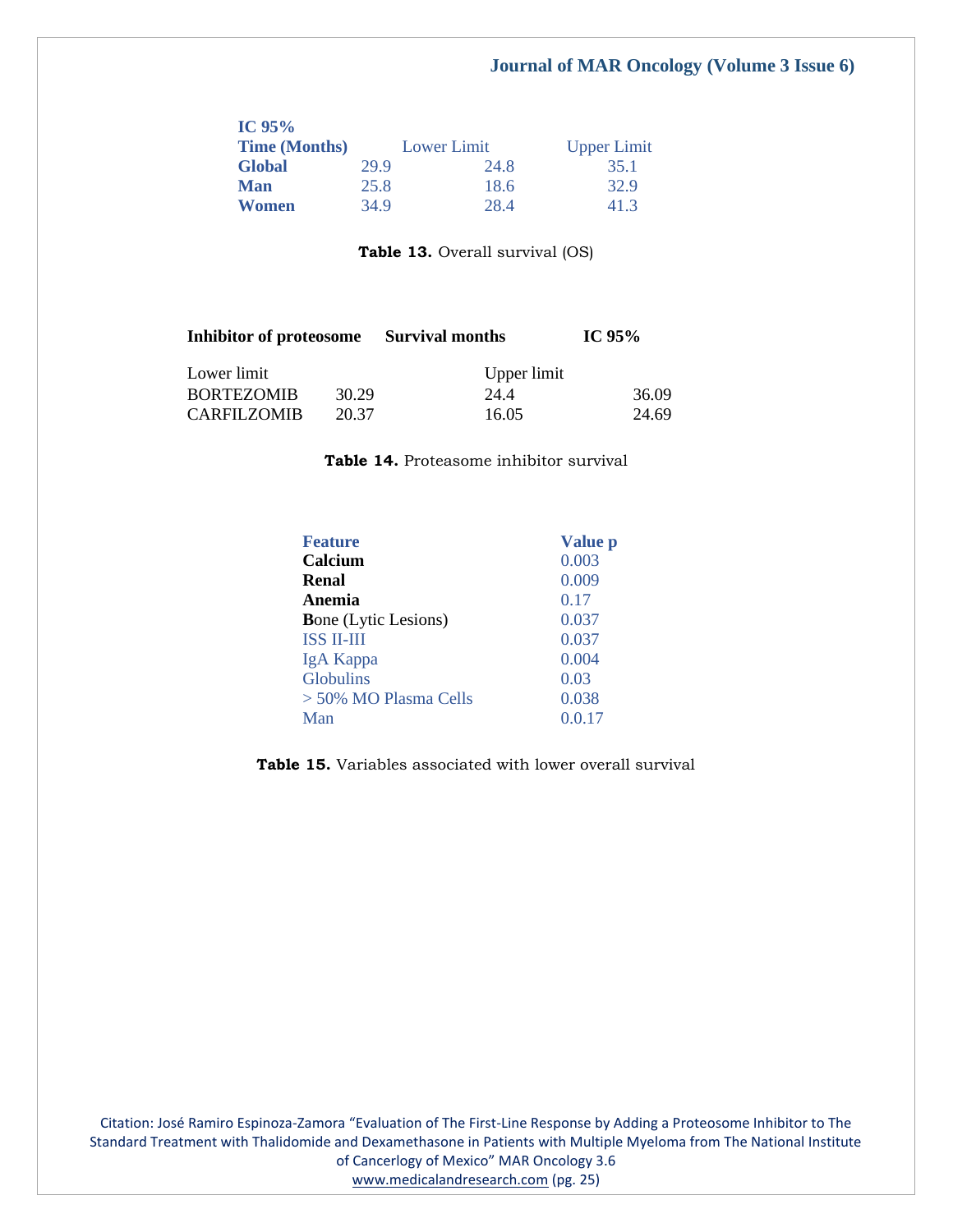

**Figure 2. survival according to the proteasome Inhibitor Received**



Standard Treatment with Thalidomide and Dexamethasone in Patients with Multiple Myeloma from The National Institute of Cancerlogy of Mexico" MAR Oncology 3.6

[www.medicalandresearch.com](http://www.medicalandresearch.com/) (pg. 26)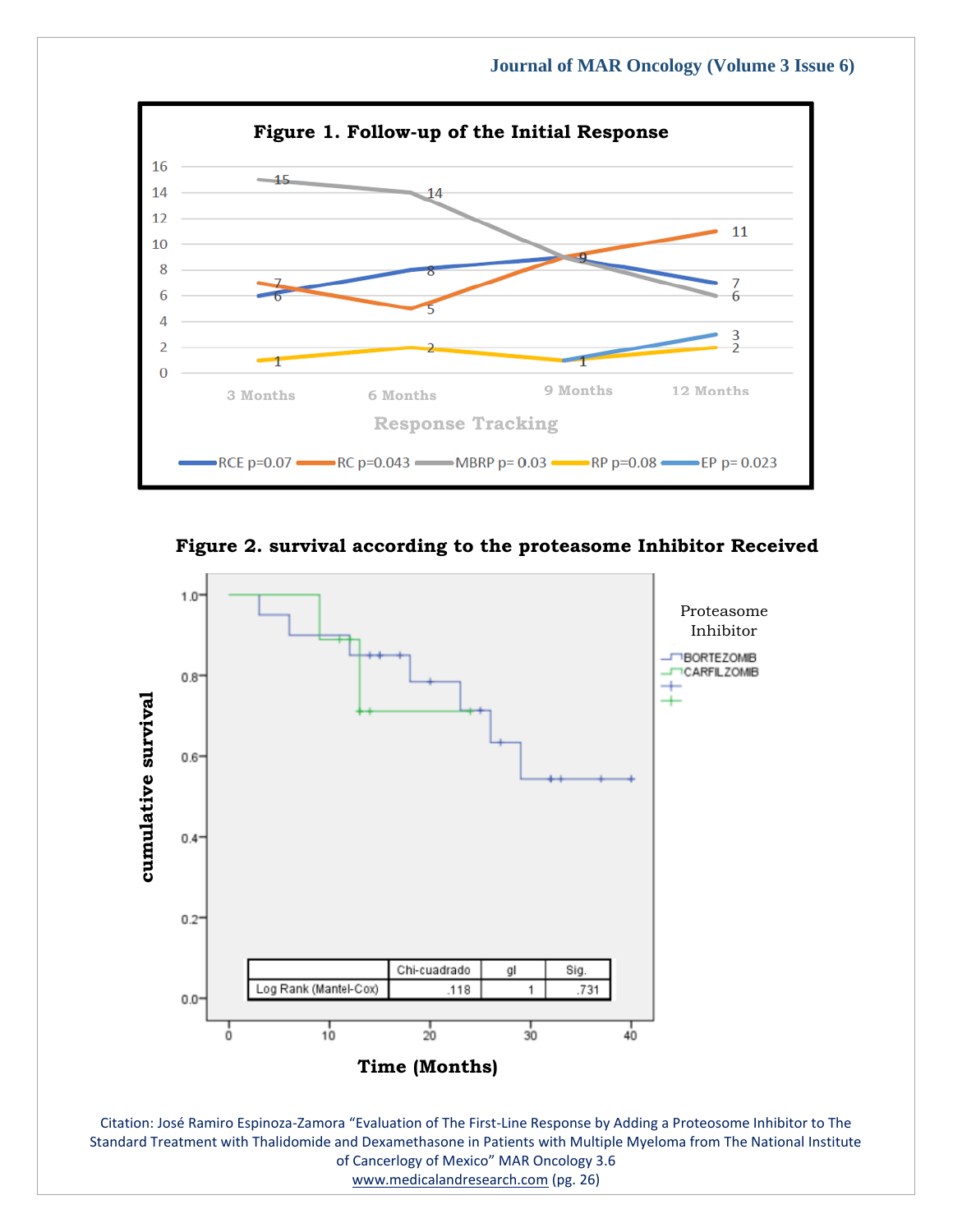

# **Figure 3. Global survival by sex**

# **Discussion**

The literature reports a higher prevalence of myeloma in men vs. women (1.1:1),55 In our study, a higher proportion of male vs. female patients was observed, which was not statistically significant, despite the fact that the subgroup of male patients corresponds to 62%. (p=0.265); Since the patients studied were only those who met the inclusion criteria, this must be taken into account when interpreting the results. In our study, the male gender was associated with lower overall survival  $(p=0.17)$ ; on the other hand, the male gender is associated with other variables that confer a poorer prognosis, Table 8, Table 15.

The general mean age at diagnosis was 54 years, in the analysis by sex, men have a lower age at diagnosis than women 50 vs 58 years ( $p=0.071$ ), this is close to what has been published in the literature where the reported mean is 58 years.<sup>56</sup>.

Citation: José Ramiro Espinoza-Zamora "Evaluation of The First-Line Response by Adding a Proteosome Inhibitor to The Standard Treatment with Thalidomide and Dexamethasone in Patients with Multiple Myeloma from The National Institute of Cancerlogy of Mexico" MAR Oncology 3.6 [www.medicalandresearch.com](http://www.medicalandresearch.com/) (pg. 27)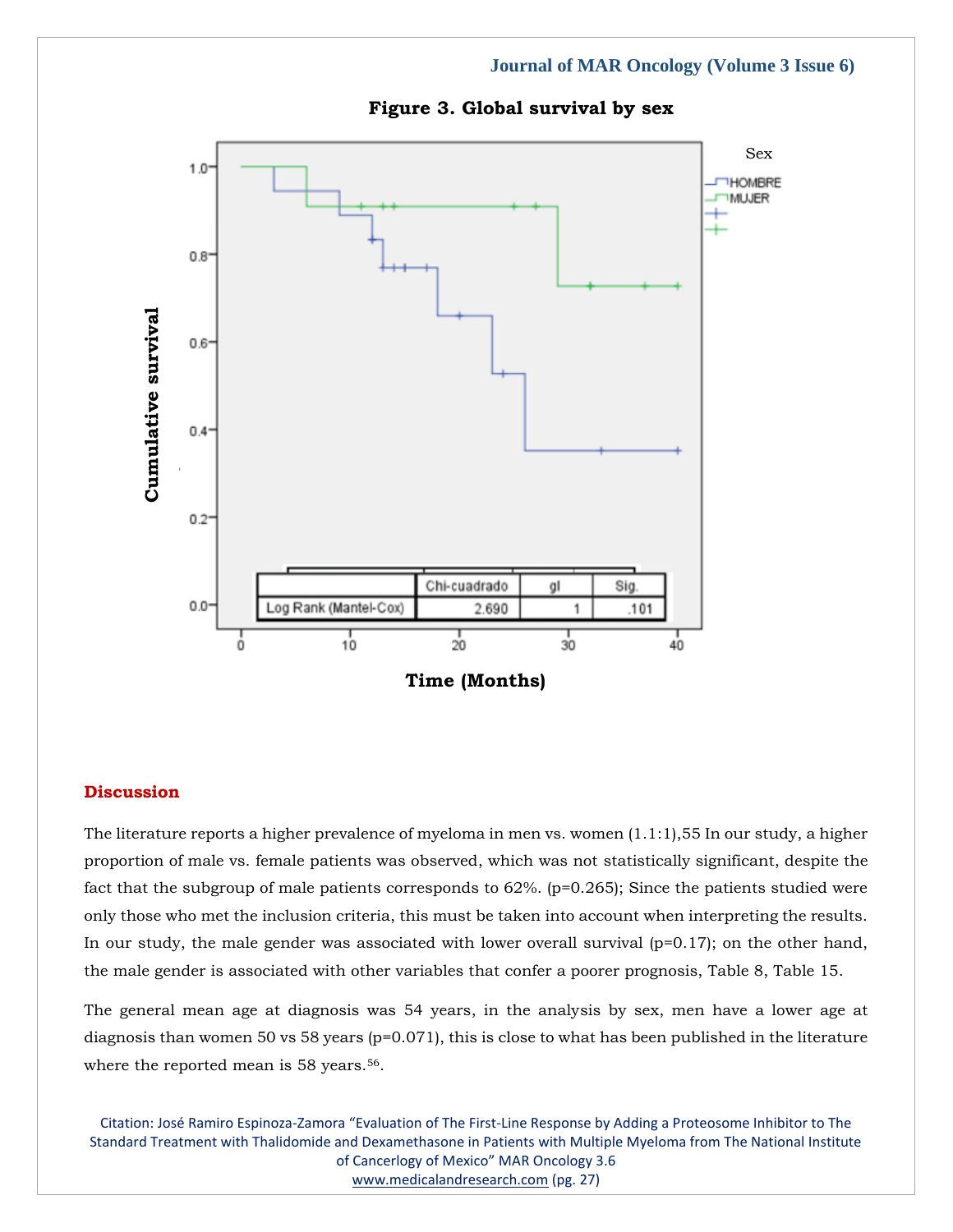The percentage of plasma cells at diagnosis was 43% slightly higher than the average reported in the literature; however, an increase in this percentage is observed in men compared to the average number of plasma cells in women (54% vs 32% p=0.061), it has been suggested that patients with a percentage greater than 50% of cells plasma cells in bone marrow have lower overall survival.57 In a study of 389 patients, it was observed that  $81\%$  had  $>10\%$  plasma cells in BM (39.5%  $\pm$  23.4%), this was related to an increase in creatinine levels, total proteins, and a decrease in albumin58. In our study, no difference was observed in relation to the percentage of plasma cells and albumin values (mean 3.6 mg/dL) in both women and men; however, we found that in the group of men the mean plasma cell count is 54%, and this was also associated with lower overall survival Table 8, Table 15.

In the case of renal function, women presented a lower rate of FGP, and paradoxically, women present a lower percentage of plasma cells at diagnosis Table 8.

The most frequent type of myeloma was Kappa light chains  $(27\% \text{ p}=0.05)$ ; furthermore, it is also the main type of myeloma seen in women. In men, the most frequent myeloma was IgG lambda (20.6% p=0.05). It is likely that since it is not a random sample, the results are not compatible with the international literature that reports IgG kappa myeloma as the most frequent with 50%-65% of cases.55 In the case of IgA myeloma, we found a total percentage of 34.3%; furthermore, IgA myeloma was associated with lower overall survival Table 8. In the IgA kappa subgroup in our study, we found a frequency of 20.6% (p=0.008); on the other hand, in the case of free light chain myeloma we found a total frequency of 34.3% with  $27.5\%$  for kappa chains and  $6.8\%$  for lambda chains ( $p=0.05$ ), this differs from the international literature where 20% is described for both IgA myeloma and light chain myeloma.<sup>55</sup>

CRAB criteria with >10% plasma cells are recognized as myeloma-defining events2. In our study we found significant alterations (p<0.05) in calcium 11%, kidney failure 14.5%, anemia 40%, lytic lesions 62%. The results are very similar to those reported in a study conducted with 1,027 patients at the Mayo Clinic, where alterations compatible with CRAB criteria were reported in the following percentages: calcium 13%, creatinine 19%, anemia 35%, lytic lesions 66%.15 has suggested that the presence of lytic lesions and hypercalcaemia confers a decrease in survival, while patients with renal failure and anemia did not show differences in survival.59 We observed that the differences in CRAB criteria for men and women are statistically significant Table 8. On the other hand, in the linear model we observed that all the CRAB criteria were related to lower overall survival, higher tumor load and severity of the disease, Table 15.

Citation: José Ramiro Espinoza-Zamora "Evaluation of The First-Line Response by Adding a Proteosome Inhibitor to The Standard Treatment with Thalidomide and Dexamethasone in Patients with Multiple Myeloma from The National Institute of Cancerlogy of Mexico" MAR Oncology 3.6 [www.medicalandresearch.com](http://www.medicalandresearch.com/) (pg. 28)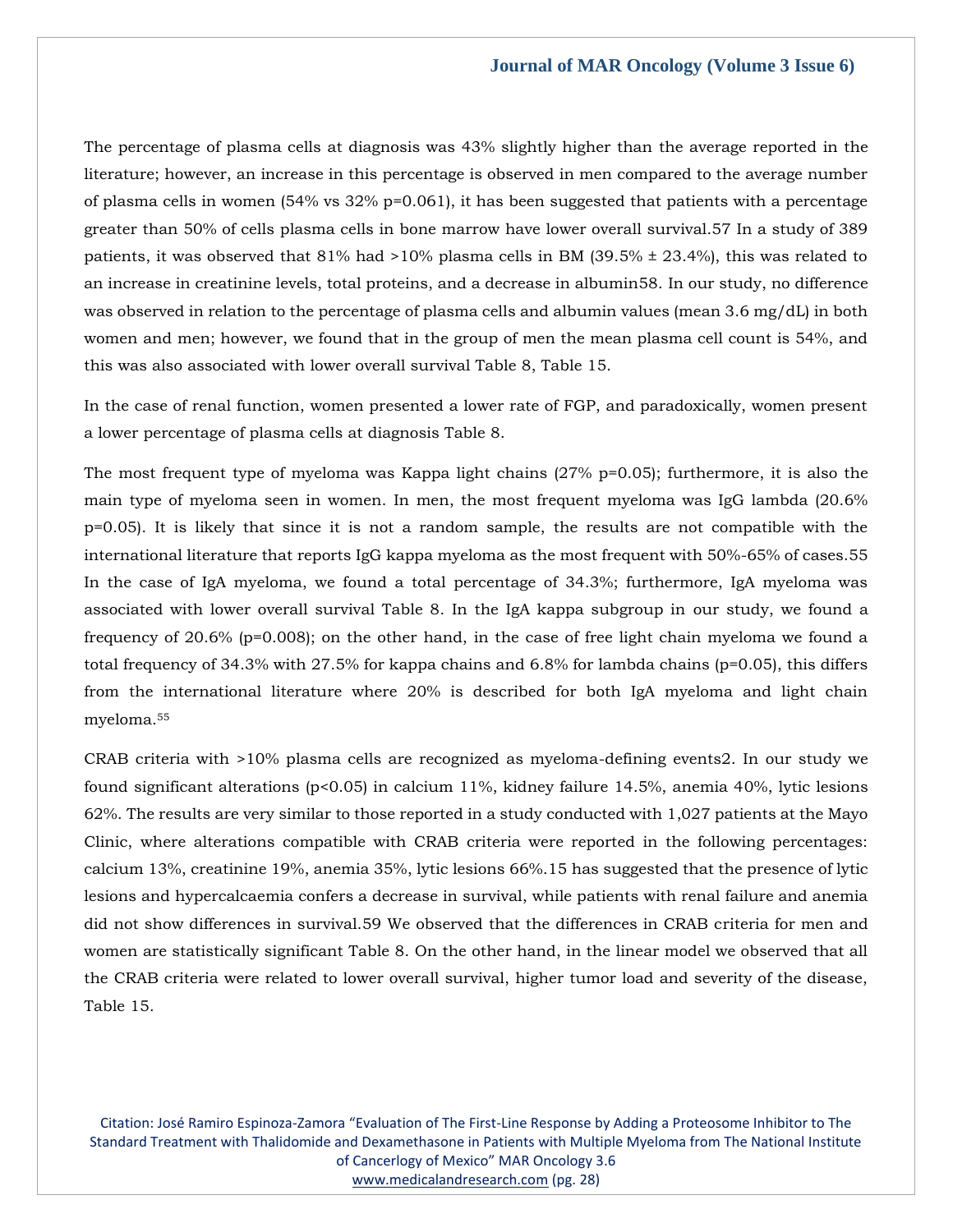In the analysis of B2 microglobulin, a mean of 8.4 mg/L was reported in men vs 3.9 mg/L in women. It is known that patients with multiple myeloma and/or kidney failure have high levels of B2 microglobulin; however, values above 7mg/L have been related to a high tumor burden and a deleterious impact on survival.60 We can observe in our study that men have higher levels of B2 microglobulin compared to women (p<0.036), we did not find a direct association between B2 microglobulin levels with decreased survival.

The mean albumin for men and women was 3.6 gr/dL, in the univariate and bivariate models we found no associations with decreased survival. It has been reported that levels below 3.5 gr/dL are more frequent in patients with advanced age, poor functional status, and low hemoglobin levels, was also identified as a pretreatment prognostic factor, in general, the low level of albumin reflects more severe disease.<sup>61</sup>

We can observe in our study that the mean of globulins for men and women was  $7.4 \text{ gr/d}$ L. In the analysis by patient sex, we identified higher globulin levels in men compared to women, 9.7 gr/dL vs. 3.6 gr/dL, respectively (p<0.001). High globulin levels have been associated with hyperviscosity syndrome, mainly in Waldenstrom's macroglobulinemia (30%) and in multiple myeloma (2%-6%). The main type of immunoglobulin associated with hyperviscosity is IgA62; In a study with a small cohort, a mean of 4.98 gr/dL (2.3-11.6) was observed, this does not seem to negatively affect the response to treatment or overall survival.63 We can observe in our study that there is an evident increase in globulin levels probably related to higher percentages of patients with IgA (34.3%), in addition, we also observed that the higher globulin load in men is related to more aggressive disease and higher tumor burden and decreased overall survival, Table 8, Table fifteen.

The monoclonal peak, also called M protein, had a general mean of 3.16 gr/dL; In the analysis by sex of the patients, a greater elevation is again observed in men compared to women  $(4.2\text{gr}/dL \text{ vs } 1.76 \text{ gr}/dL)$ , this was not statistically significant ( $p = 0.313$ ). Approximately 40% of patients with symptomatic multiple myeloma have M protein levels less than 3 g/dL.64 On the other hand, it is evident that the greater increase in plasma levels of M protein in men is associated with greater tumor burden and severity. disease in this group of patients.

Cytogenetic alterations that confer adverse outcomes have been reported to include  $t(4;14)$ ,  $t(14;16)$ , $t(14:20)$ , aneuploidy, del(13), del(17p), gain(1q21), and these they are found in 25% of patients with multiple myeloma.65,66 We took for this study the translocations considered high risk in the Revised International Staging System for Multiple Myeloma {t(4;14), t(14;16) , del(17p)}.37 We found a general average of 20.6% of high-risk cytogenetic alterations, in the analysis of patients by sex, men presented a higher percentage compared to women, which was statistically significant (17.2% vs 3.4 % p=0.003), this coincides with what is reported in the international literature We can observe that highrisk cytogenetic alterations occur mainly in the subgroup of men who also have high levels of other

Citation: José Ramiro Espinoza-Zamora "Evaluation of The First-Line Response by Adding a Proteosome Inhibitor to The Standard Treatment with Thalidomide and Dexamethasone in Patients with Multiple Myeloma from The National Institute of Cancerlogy of Mexico" MAR Oncology 3.6 [www.medicalandresearch.com](http://www.medicalandresearch.com/) (pg. 29)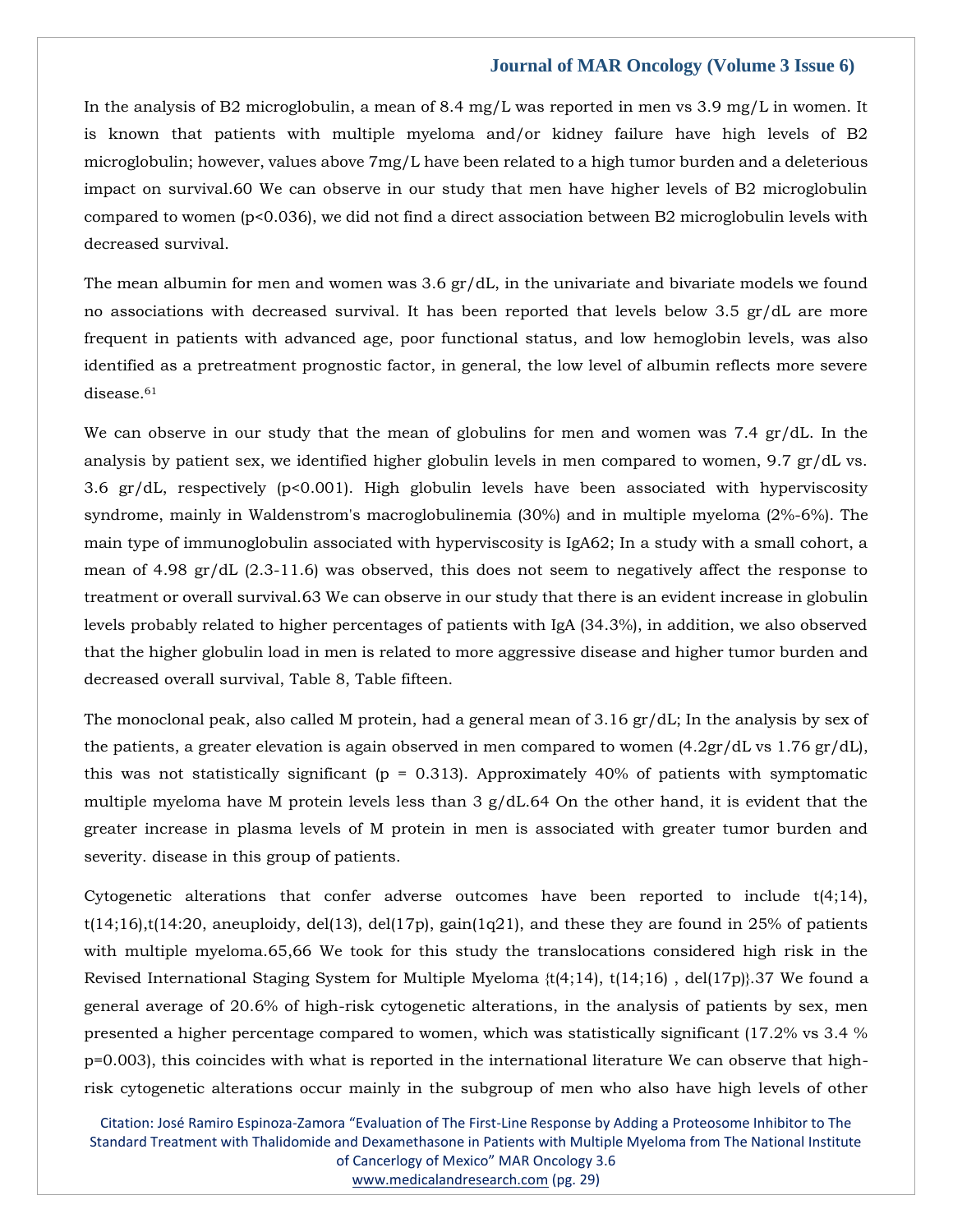biochemical characteristics associated with greater tumor burden and severity of disease (B2 microglobulin, plasma cells in OM, lytic lesions). In a recently published study, it was observed that t(4;14), t(14;16), and some others were associated with B2microglobulin levels  $> 5.5$  mg/L and more than 50% of plasma cells in MO, in addition to t (4;14) was associated with higher serum monoclonal peak; on the other hand, this same study associated better responses with proteasome inhibitors to translocations that include the immunoglobulin heavy chain (IgH).67 We can consider that the cytogenetic alterations found in this study clearly correlate with a greater aggressiveness of the disease in the male subgroup; however, we did not find a decrease in overall survival associated with high-risk cytogenetic alterations.

The ISS was published in 2005 based on B2-microglobulin and albumin levels, 25% of patients were classified as stage I, 35% as stage II, and 40% as stage III; stage III patients have a much shorter survival (29 months) vs stages I and II (62 and 44 months, respectively).68 We report a frequency of ISS in stage I of 20.5%, stage II at 37.8%, and stage III at 41.2 % also corresponding to albumin and B2microglobulin levels. When we analyze the subgroups by patient sex, we again observe that the percentage of men in stage III at diagnosis is significantly higher than women (34.4% vs. 6.8%, respectively, p= 0.042). It is interesting to observe that the mean albumin level remains the same in both groups; however, the mean of B2 microglobulin is significantly higher in men than in women (p= 0.036), which has already been explained in previous paragraphs. Therefore, we can conclude that according to the international literature, men have a more advanced stage at diagnosis that is associated with a higher tumor burden, more aggressive disease, and lower overall survival compared to women, Table 8, Table 15.

Currently recommended first-line treatment regimens include 3 drugs, in the NCCN guideline the combination of bortezomib, lenalidomide, dexamethasone (category 1) is recommended as first-line for transplant candidates and non-candidates;69 other regimens with bortezomib, cyclophosphamide and dexamethasone have shown benefit for patients with acute renal failure and those who do not have access to lenalidomide. The use of carfilzomib, cyclophosphamide, and dexamethasone is also recommended for patients with kidney failure and/or neuropathy.69 In our setting, access to lenalidomide and bortezomib is limited due to high cost; therefore, therapy with bortezomib and/or carfilzomib, thalidomide, and dexamethasone in addition to monthly cyclophosphamide is of choice for most patients.<sup>69</sup>

In this study, an overall response rate of 100% was observed after 3 cycles of treatment, 21% obtained ROSC, 24% CR, 52% VGPR, 3% PR. At 12-month follow-up, 24 patients obtained ROSC, 11% CR, 20% VGPR, 7% PR, 3% EP. This agrees with the international literature; In a study conducted in 66 patients with bortezomib, lenalidomide, and dexamethasone, an overall response rate of 100% was obtained with 29% CR, 11% near complete response (nCR), 27% VGPR, and 22% PR.56

Citation: José Ramiro Espinoza-Zamora "Evaluation of The First-Line Response by Adding a Proteosome Inhibitor to The Standard Treatment with Thalidomide and Dexamethasone in Patients with Multiple Myeloma from The National Institute of Cancerlogy of Mexico" MAR Oncology 3.6 [www.medicalandresearch.com](http://www.medicalandresearch.com/) (pg. 30)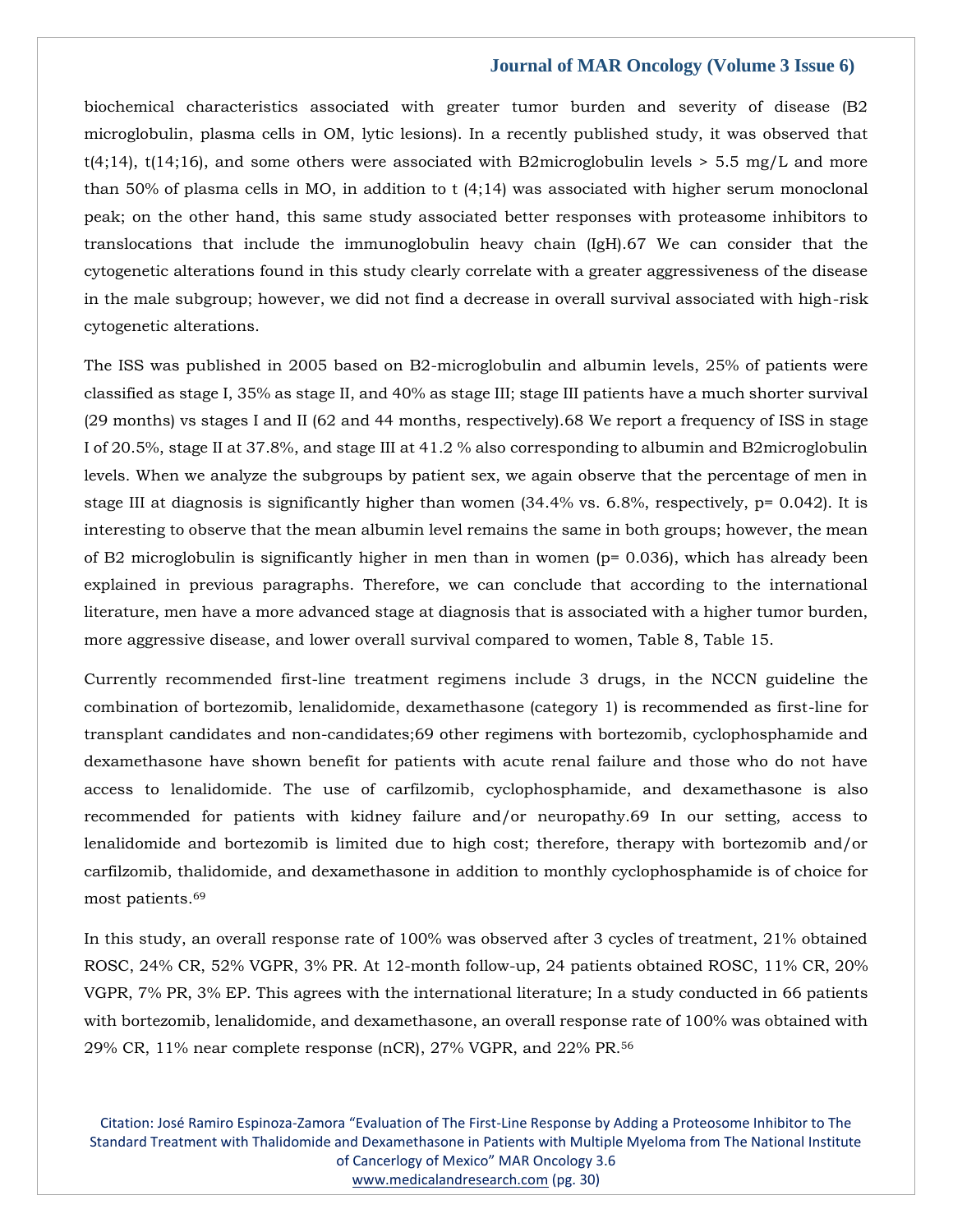In the study EVOLUTION in 2008, at the 4th cycle of treatment with bortezomib, dexamethasone and cyclophosphamide (VDC) a rate of ROSC 0%, CR 3%, VGPR 13%, PR 63% was found. In the same study, the best response at the end of 6 cycles was ROSC 9%, CR 22%, VGPR 41%, PR 75%, EP 3%.70 The regimen with bortezomib, lenalidomide and dexamethasone (VRD) vs lenalidomide, dexamethasone RD showed PFS of 43 months vs 30 months and an overall survival rate of 75 months vs 64 months, respectively; CR rate was 15%, MB PR 27.8%, PR 38%, EE 15.7%, progressive disease 2.8%. This led to the treatment of first choice being VRD.70 These results agree with those obtained in this study at the end of the 12-month follow-up With the introduction of new treatments including proteasome inhibitors (PIs) and immunomodulators (IMDs), the overall survival of patients with multiple myeloma has improved in the last 15 years.71 Evidence has grown around the idea that a profound response early confers a greater benefit to patients with MM.72 One of the current objectives to obtain a prolonged response is to obtain a rapid decrease in the monoclonal peak at the 4th. Treatment cycle eligible and ineligible patients for transplantation.<sup>72</sup>

In our study, it was observed that after 6 months of treatment, the rate of patients with VGPR decreases from 52% to 48%, in contrast to patients with CR, which decreases from 24% to 17%. This suggests that patients with an early profound response will not necessarily achieve better overall results.

It is possible that a rapid reduction in tumor burden indicates that there is a population of cells that are sensitive to therapy, however, this can also generate resistant plasma cell clones with poor late results, which is consistent with reports in the literature. In a recent study at the Mayo Clinic, patients with high cytogenetic risk as well as those with ISS III were more likely to have a rapid response, it was found that patients who had early responses  $(\leq 3 \text{ months})$  experienced inferior results compared to those obtaining gradual or partial responses before 3 months (OS 126 vs 30 months).<sup>47</sup>

We observed that most of the patients who died obtained VGPR after 3 months of treatment; however, in the univariate, multivariate and linear regression analysis it was not significant ( $p<0.05$ ). When the types of response obtained in the evaluation periods (3, 6, 9, and 12 months) and their association with overall survival were analyzed, it was observed that patients with ROSC, CR, and VGPR had higher overall survival Table 10.

It is important to note that the group of male patients has lower overall survival than women. However, this was not statistically significant ( $p=0.101$ ). Table 13, Figure 3. Due to the fact that it is not a random sample, it must be taken into account for the analysis of the results; On the other hand, it is evident that the group of men has more poor prognostic factors. In addition, patients at the National Cancer Institute of Mexico present in advanced stages of the disease. In the multivariate model, the characteristics associated with lower overall survival were: CRAB criteria, ISS II-III, IgA Kappa myeloma, elevated globulins, > 50% of plasma cells in BM, and male sex. Table 15.

Citation: José Ramiro Espinoza-Zamora "Evaluation of The First-Line Response by Adding a Proteosome Inhibitor to The Standard Treatment with Thalidomide and Dexamethasone in Patients with Multiple Myeloma from The National Institute of Cancerlogy of Mexico" MAR Oncology 3.6 [www.medicalandresearch.com](http://www.medicalandresearch.com/) (pg. 31)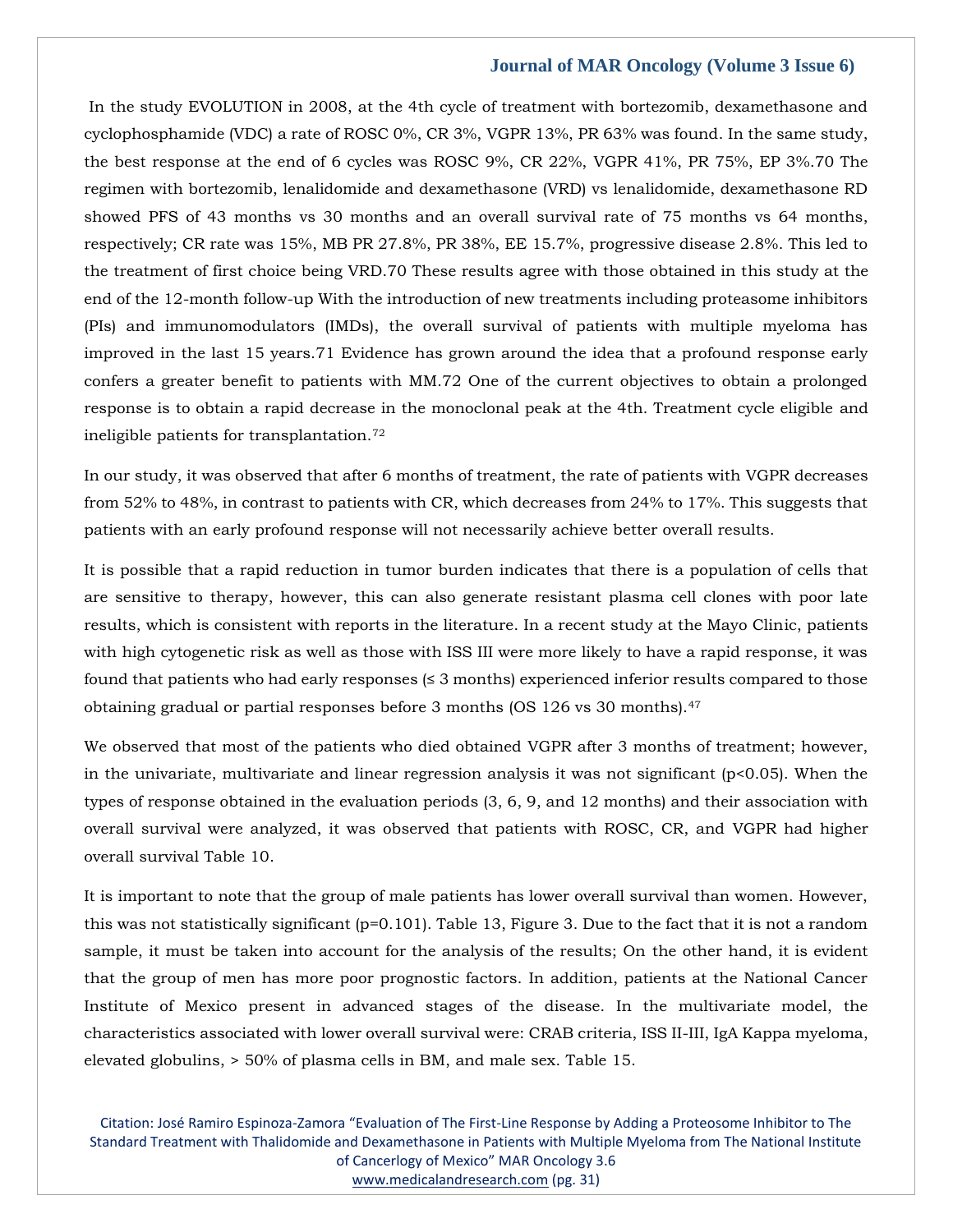Regarding the analysis of survival by type of proteasome inhibitor, no statistically significant differences were observed between patients who received carfilzomib and/or bortezomib Table 14, Figure 2. This is consistent with current treatment regimens where both types of proteasome are part of the treatment of first choice.<sup>69</sup>

# **Conclusion**

Patients with multiple myeloma at the National Cancer Institute present in more advanced stages of the disease, which confers a poor prognosis.

Male patients have clinical and biochemical characteristics that are associated with a higher tumor burden and severity of the disease; In addition, they have lower overall survival.

The best responses obtained in the first cycles of treatment do not determine better survival.

In this study, treatment with the proteasome inhibitors carfilzomib vs. bortezomib is not superior to one another. Prospective studies comparing first-line proteasome inhibitors are required in Mexico to adopt the best treatment for our population.

It is necessary to carry out actions to recruit patients in the early stages of the disease and improve access to new drug treatments that have shown greater efficacy in order to improve the survival rate of patients with multiple myeloma.

# **Reference**

1. Palumbo AKA. Multiple myeloma. N Engl J Med. 2013;59(7):627-630.

2. Rajkumar SV, Dimopoulos MA, Palumbo A, et al. International Myeloma Working Group updated criteria for the diagnosis of multiple myeloma. Lancet Oncol. 2014;15(12):e538-e548. doi:10.1016/S1470-2045(14)70442-5

3. Siegel RL, Miller KD, Jemal A. Cancer statistics, 2020. CA Cancer J Clin. 2020;70(1):7-30. doi:10.3322/caac.21590

4. Kyle RA, Therneau TM, Rajkumar SV, Larson DR, Plevak MF, Melton LJ. Incidence of multiple myeloma in Olmsted County, Minnesota: Trend over 6 decades. Cancer. 2004;101(11):2667-2674. doi:10.1002/cncr.20652

5. Dispenzieri A, Kyle R, Merlini G, et al. International Myeloma Working Group guidelines for serumfree light chain analysis in multiple myeloma and related disorders. Leukemia. 2009;23(2):215-224. doi:10.1038/leu.2008.307

Citation: José Ramiro Espinoza-Zamora "Evaluation of The First-Line Response by Adding a Proteosome Inhibitor to The Standard Treatment with Thalidomide and Dexamethasone in Patients with Multiple Myeloma from The National Institute of Cancerlogy of Mexico" MAR Oncology 3.6 [www.medicalandresearch.com](http://www.medicalandresearch.com/) (pg. 32)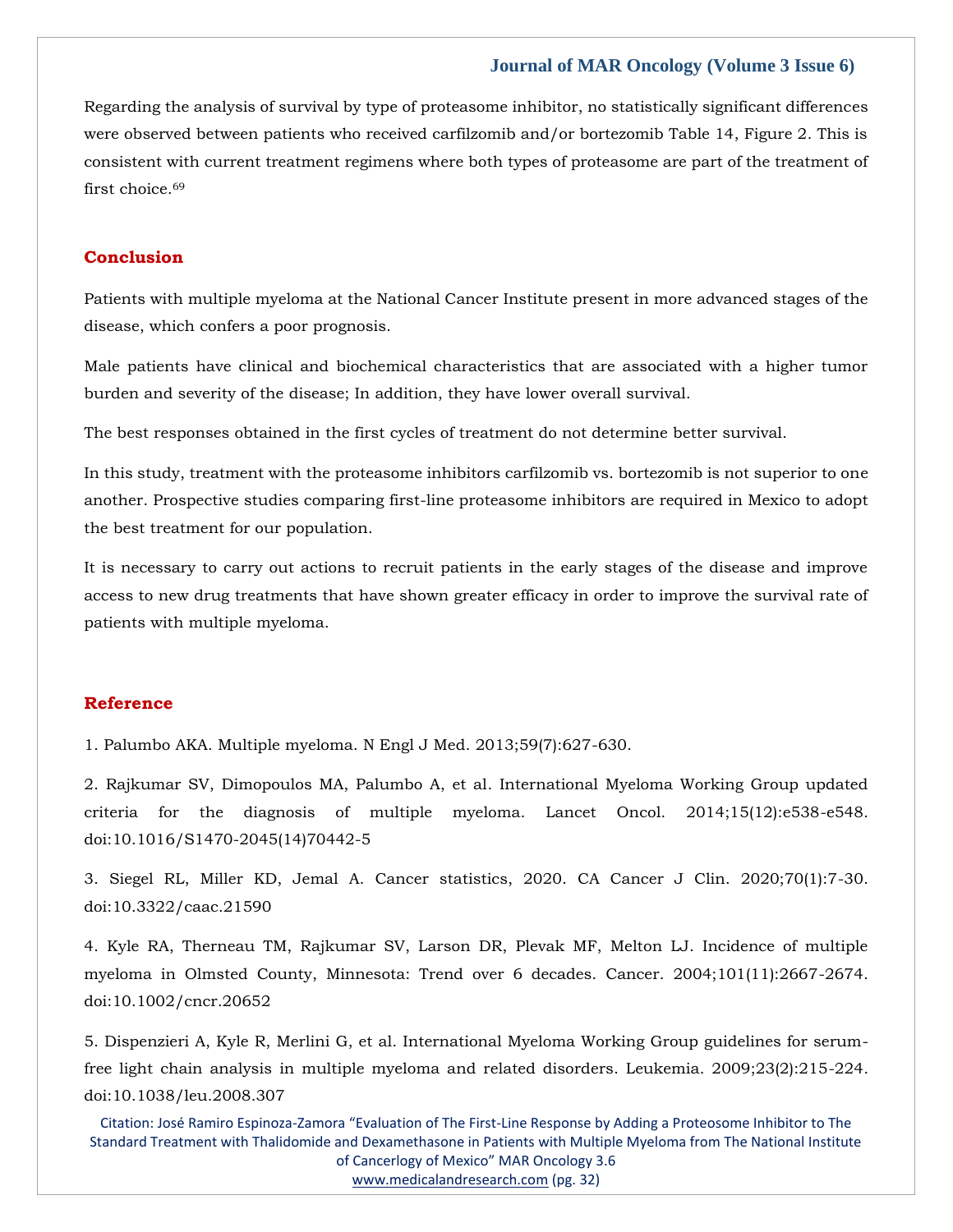6. Katzmann JA, Dispenzieri A, Kyle RA, et al. Elimination of the need for urine studies in the screening algorithm for monoclonal gammopathies by using serum immunofixation and free light chain assays. Mayo Clin Proc. 2006;81(12):1575-1578. doi:10.4065/81.12.1575

7. Kumar S, Paiva B, Anderson KC, et al. International Myeloma Working Group consensus criteria for response and minimal residual disease assessment in multiple myeloma. Lancet Oncol. 2016;17(8):e328-e346. doi:10.1016/S1470-2045(16)30206-6

8. Rajkumar SV, Richardson PG, Hideshima T, Anderson KC. Proteasome inhibition as a novel therapeutic target in human cancer. J Clin Oncol. 2005;23(3):630-639. doi:10.1200/JCO.2005.11.030

9. Rosiñol L, Oriol A, Teruel AI, et al. Superiority of bortezomib, thalidomide, and dexamethasone (VTD) as induction pretransplantation therapy in multiple myeloma: A randomized phase 3 PETHEMA/GEM study. Blood. 2012;120(8):1589-1596. doi:10.1182/blood-2012-02-408922

10. Kumar SK, Rajkumar V, Kyle RA, et al. Multiple myeloma. Nat Rev Dis Prim. 2017;3:1-20. doi:10.1038/nrdp.2017.46

11. Laubach J, Richardson P, Anderson K. Multiple myeloma. Annu Rev Med. 2011;62:249-264. doi:10.1146/annurev-med-070209-175325

12. Kyle R a., Rajkumar SV. ASH 50th anniversary review. Blood. 2008;111(6):2962–2972.

13. Ruiz-Argüelles GJ, Gómez-Rangel JD, Ruiz-Delgado GJ, Aguilar-Romero L. Multiple Myeloma in Mexico: A 20-year experience at a single institution. Arch Med Res. 2004;35(2):163-167. doi:10.1016/j.arcmed.2003.09.013

14. J Ramiro Espinoza-Zamora, Rhadames Figueroa-Acosta et al. La carga del mieloma múltiple en México; una investigación epidemiológica del Sistema Nacional de Salud. Gas Mex Oncol. 2020;02(1):1- 8.

15. Kyle RA, Gertz MA, Witzig TE, et al. Review of 1027 patients with newly diagnosed multiple myeloma. Mayo Clin Proc. 2003;78(1):21-33. doi:10.4065/78.1.21

16. Bouchnita A, Eymard N, Moyo TK, Koury MJ, Volpert V. Bone marrow infiltration by multiple myeloma causes anemia by reversible disruption of erythropoiesis. Am J Hematol. 2016;91(4):371-378. doi:10.1002/ajh.24291

17. Fairfield H, Falank C, Avery L, Reagan MR. Multiple myeloma in the marrow: Pathogenesis and treatments. Ann N Y Acad Sci. 2016;1364(1):32-51. doi:10.1111/nyas.13038

Citation: José Ramiro Espinoza-Zamora "Evaluation of The First-Line Response by Adding a Proteosome Inhibitor to The Standard Treatment with Thalidomide and Dexamethasone in Patients with Multiple Myeloma from The National Institute of Cancerlogy of Mexico" MAR Oncology 3.6 [www.medicalandresearch.com](http://www.medicalandresearch.com/) (pg. 33)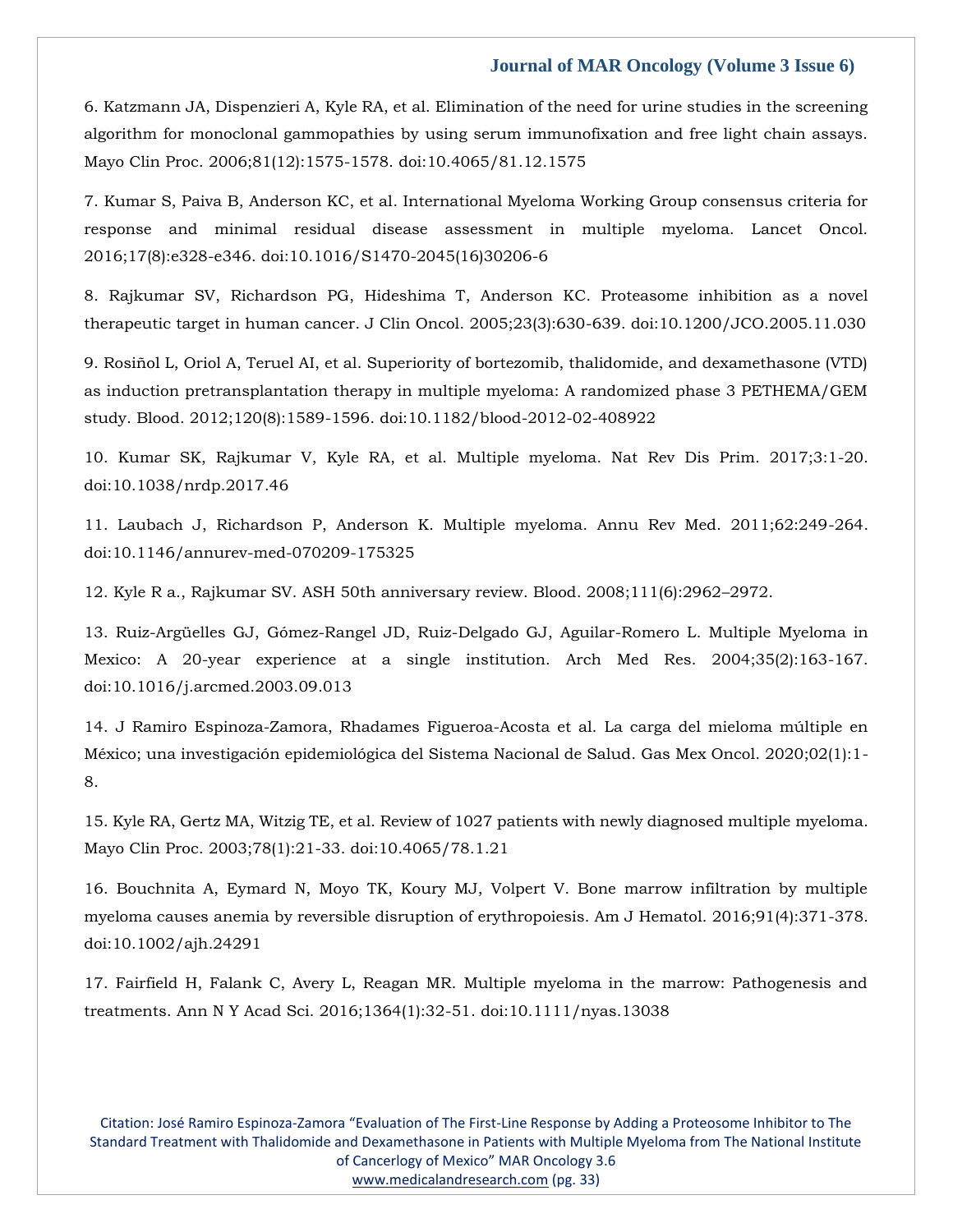18. Birgegård G, Gascón P, Ludwig H. Evaluation of anaemia in patients with multiple myeloma and lymphoma: Findings of the European Cancer Anaemia Survey. Eur J Haematol. 2006;77(5):378-386. doi:10.1111/j.1600-0609.2006.00739.x

19. Westhrin M. Monoclonal immunoglobulins promote bone loss in multiple myeloma Affiliations : Centre of Molecular Inflammation Research ( CEMIR ), Department of Clinical and Molecular Department of Central Laboratory , Peking Union Medical College Department of Hematol. Blood. 2021;Tracking n.

20. Hameed A, Brady JJ, Dowling P, Clynes M, O'Gorman P. Bone Disease in Multiple Myeloma: Pathophysiology and Management. Cancer Growth Metastasis. 2014;7:CGM.S16817. doi:10.4137/cgm.s16817

21. Rajkumar SV. Multiple myeloma: 2020 update on diagnosis, risk-stratification and management. Am J Hematol. 2020;95(5):548-567. doi:10.1002/ajh.25791

22. Chu P. Managing multiple myeloma patients with renal failure. Hong Kong J Nephrol. 2013;15(2):62- 67. doi:10.1016/j.hkjn.2013.09.001

23. Walk JC, Ayati BP, Holstein SA. Modeling the Effects of Multiple Myeloma on Kidney Function. Sci Rep. 2019;9(1):1-10. doi:10.1038/s41598-018-38129-7

24. Hutchison CA, Batuman V, Behrens J, et al. The pathogenesis and diagnosis of acute kidney injury in multiple myeloma. Nat Rev Nephrol. 2012;8(1):43-51. doi:10.1038/nrneph.2011.168

25. Sargent JTS, Smith OP. Haematological emergencies managing hypercalcaemia in adults and children with haematological disorders: State of the art review. Br J Haematol. 2010;149(4):465-477. doi:10.1111/j.1365-2141.2010.08173.x

26. Velasco R, Bruna J. Neurologic Complications in Multiple Myeloma and Plasmacytoma. Eur Assoc Neurooncol Mag. 2012;2(22):2224-3453.

27. Varga G, Mikala G, Gopcsa L, et al. Multiple Myeloma of the Central Nervous System: 13 Cases and Review of the Literature. J Oncol. 2018;2018(1):1-8. doi:10.1155/2018/3970169

28. Wechalekar AD, Gillmore JD, Hawkins PN. Systemic amyloidosis. Lancet. 2016;387(10038):2641- 2654. doi:10.1016/S0140-6736(15)01274-X

29. Vela-Ojeda J, García-Ruiz Esparza MA, Padilla-González Y, et al. Multiple myeloma-associated amyloidosis is an independent high-risk prognostic factor. Ann Hematol. 2009;88(1):59-66. doi:10.1007/s00277-008-0554-0

Citation: José Ramiro Espinoza-Zamora "Evaluation of The First-Line Response by Adding a Proteosome Inhibitor to The Standard Treatment with Thalidomide and Dexamethasone in Patients with Multiple Myeloma from The National Institute of Cancerlogy of Mexico" MAR Oncology 3.6 [www.medicalandresearch.com](http://www.medicalandresearch.com/) (pg. 34)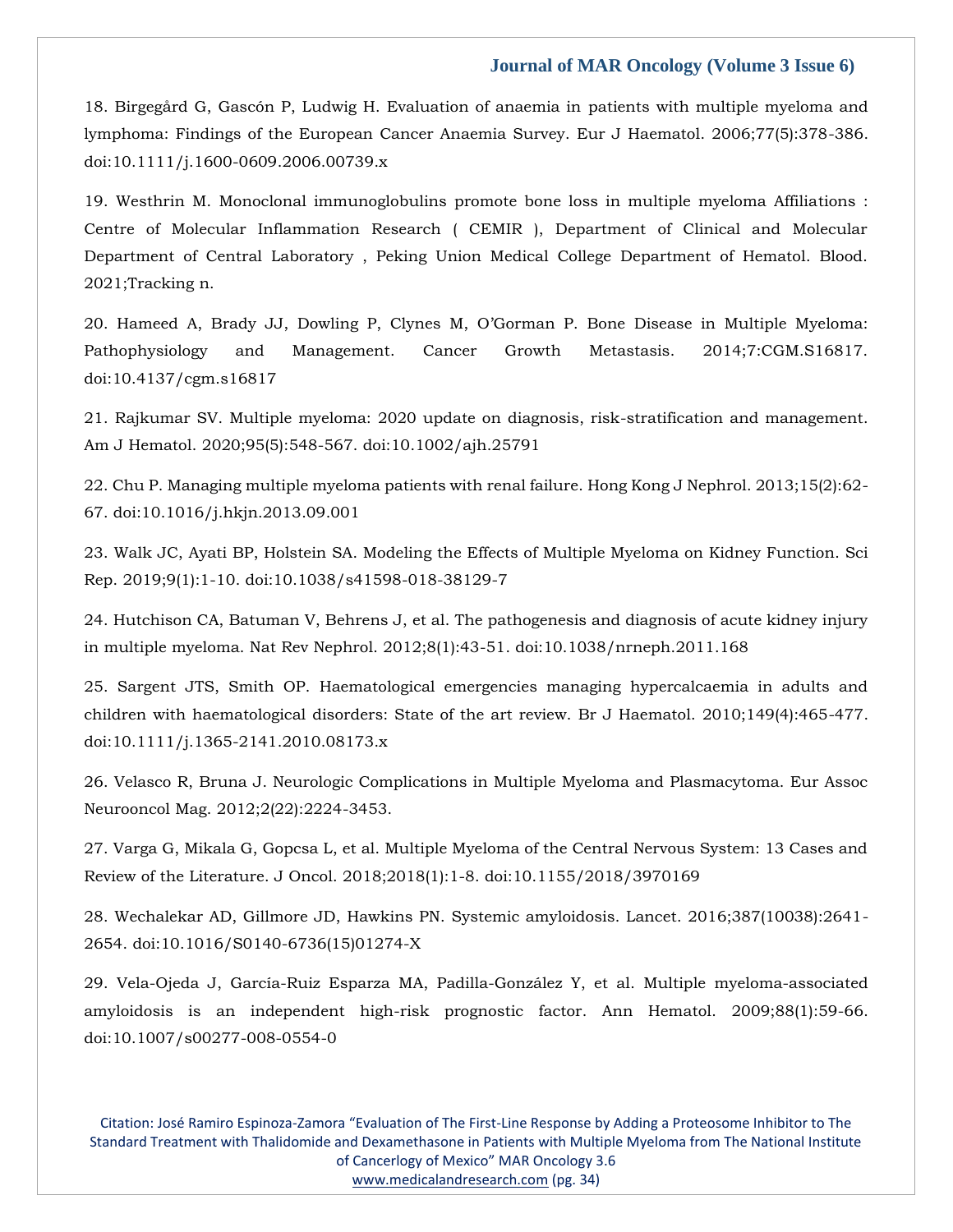30. Teh BW, Harrison SJ, Worth LJ, Spelman T, Thursky KA, Slavin MA. Risks, severity and timing of infections in patients with multiple myeloma: A longitudinal cohort study in the era of immunomodulatory drug therapy. Br J Haematol. 2015;171(1):100-108. doi:10.1111/bjh.13532

31. Blimark C, Holmberg E, Mellqvist UH, et al. Multiple myeloma and infections: A population-based study on 9253 multiple myeloma patients. Haematologica. 2015;100(1):107-113. doi:10.3324/haematol.2014.107714

32. Coppola A, Tufano A, Di Capua M, Franchini M. Bleeding and thrombosis in multiple myeloma and related plasma cell disorders. Semin Thromb Hemost. 2011;37(8):929-945. doi:10.1055/s-0031- 1297372

33. Cesarman-Maus G, Braggio E, Fonseca R. Thrombosis in multiple myeloma (MM). Hematology. 2012;17(SUPPL. 1):437-444. doi:10.1179/102453312X13336169156933

34. Rajkumar SV, Dimopoulos MA, Palumbo A, et al. International Myeloma Working Group updated criteria for the diagnosis of multiple myeloma. Lancet Oncol. 2014;15(12):e538-e548. doi:10.1016/S1470-2045(14)70442-5

35. Soh KT, Tario JD, Wallace PK. Diagnosis of Plasma Cell Dyscrasias and Monitoring of Minimal Residual Disease by Multiparametric Flow Cytometry. Clin Lab Med. 2017;37(4):821-853. doi:10.1016/j.cll.2017.08.001

36. Durie BG, Salmon SE. A clinical staging system for multiple myeloma. Cancer. 1975;36(3):842-854.

37. Palumbo A, Avet-Loiseau H, Oliva S, et al. Revised international staging system for multiple myeloma: A report from international myeloma working group. J Clin Oncol. 2015;33(26):2863-2869. doi:10.1200/JCO.2015.61.2267

38. Barwick BG, Gupta VA, Vertino PM, Boise LH. Cell of origin and genetic alterations in the pathogenesis of multiple myeloma. Front Immunol. 2019;10(MAY). doi:10.3389/fimmu.2019.01121

39. Snozek CLH, Katzmann JA, Kyle RA, et al. Prognostic value of the serum free light chain ratio in newly diagnosed myeloma: Proposed incorporation into the international staging system. Leukemia. 2008;22(10):1933-1937. doi:10.1038/leu.2008.171

40. Dispenzieri A, Kyle R, Merlini G, et al. International Myeloma Working Group guidelines for serumfree light chain analysis in multiple myeloma and related disorders. Leukemia. 2009;23(2):215-224. doi:10.1038/leu.2008.307

41. Abdallah N, Kapoor P, Murray DL, et al. Utility of serum free light chain ratio in response definition in patients with multiple myeloma. Blood Adv. 2020;4(2):322-326. doi:10.1182/bloodadvances.2019001099

Citation: José Ramiro Espinoza-Zamora "Evaluation of The First-Line Response by Adding a Proteosome Inhibitor to The Standard Treatment with Thalidomide and Dexamethasone in Patients with Multiple Myeloma from The National Institute of Cancerlogy of Mexico" MAR Oncology 3.6

[www.medicalandresearch.com](http://www.medicalandresearch.com/) (pg. 35)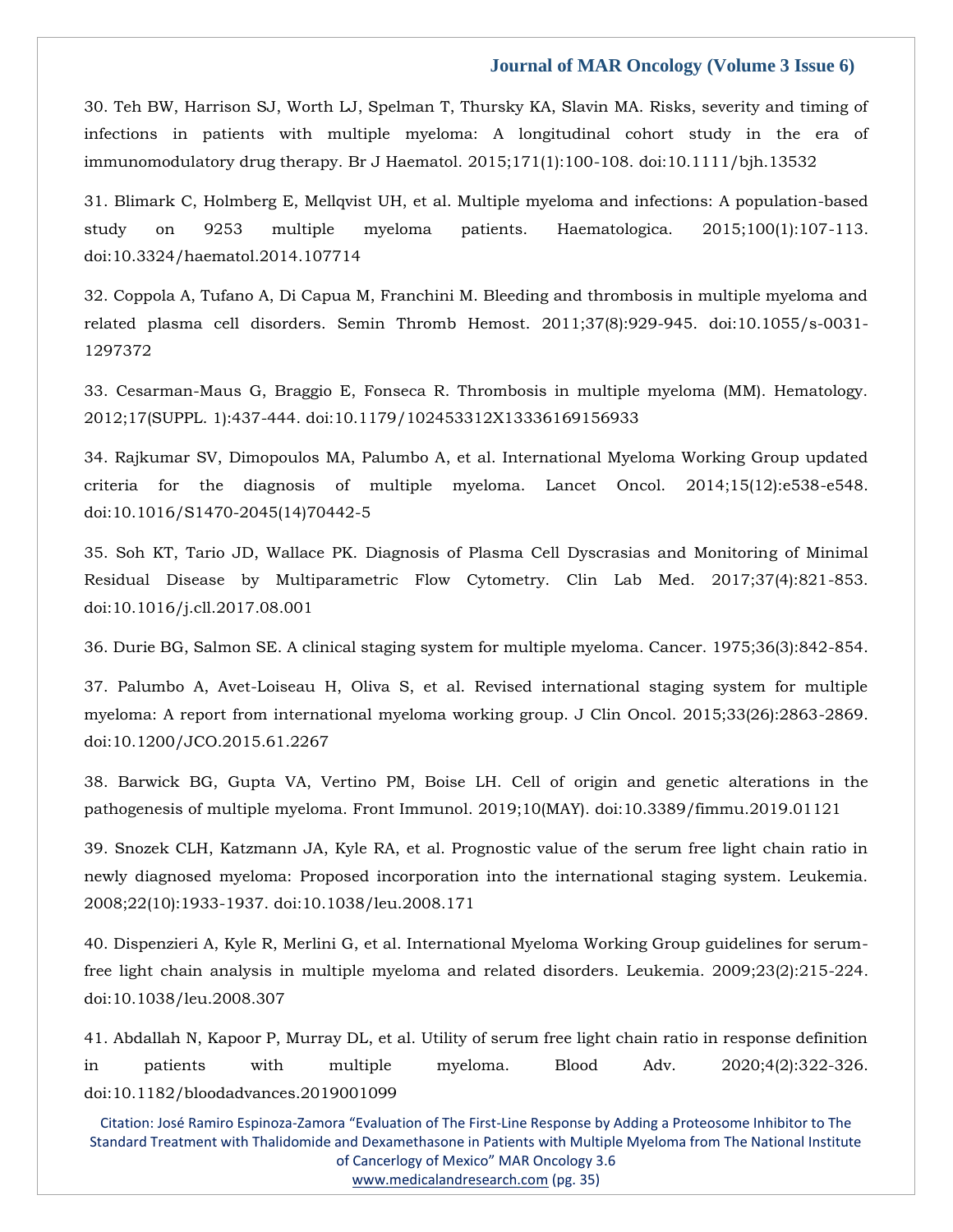42. Leung N, Gertz MA, Zeldenrust SR, et al. Improvement of cast nephropathy with plasma exchange depends on the diagnosis and on reduction of serum free light chains. Kidney Int. 2008;73(11):1282- 1288. doi:10.1038/ki.2008.108

43. Hutchison CA, Heyne N, Airia P, et al. Immunoglobulin free light chain levels and recovery from myeloma kidney on treatment with chemotherapy and high cut-off haemodialysis. Nephrol Dial Transplant. 2012;27(10):3823-3828. doi:10.1093/ndt/gfr773

44. Cserti C, Haspel R, Stowell C, Dzik W. Light-chain removal by plasmapheresis in myeloma-associated renal failure. Transfusion. 2007;47(3):511-514. doi:10.1111/j.1537-2995.2006.01143.x

45. Mead GP, Carr-Smith HD, Drayson MT, Morgan GJ, Child JA, Bradwel AR. Serum free light chains for monitoring multiple myeloma. Br J Haematol. 2004;126(3):348-354. doi:10.1111/j.1365- 2141.2004.05045.x

46. Nm S, Huang C. Significance of Serum Free Light Chains in Prognosis and Monitoring of Multiple Myeloma : A Review Blood Disorders & Transfusion. :1-4.

47. Tandon N, Sidana S, Vincent Rajkumar S, et al. Outcomes with early response to first-line treatment in patients with newly diagnosed multiple myeloma. Blood Adv. 2019;3(5):744-750. doi:10.1182/bloodadvances.2018022806

48. Iwama KI, Chihara D, Tsuda K, et al. Normalization of free light chain kappa/lambda ratio is a robust prognostic indicator of favorable outcome in patients with multiple myeloma. Eur J Haematol. 2013;90(2):134-141. doi:10.1111/ejh.12050

49. Van Rhee F, Bolejack V, Hollmig K, et al. High serum-free light chain levels and their rapid reduction in response to therapy define an aggressive multiple myeloma subtype with poor prognosis. Blood. 2007;110(3):827-832. doi:10.1182/blood-2007-01-067728

50. Kyrtsonis MC, Vassilakopoulos TP, Kafasi N, et al. Prognostic value of serum free light chain ratio at diagnosis in multiple myeloma. Br J Haematol. 2007;137(3):240-243. doi:10.1111/j.1365- 2141.2007.06561.x

51. Lopez-Anglada L, Cueto-Felgueroso C, Rosiñol L, et al. Prognostic utility of serum free light chain ratios and heavy-light chain ratios in multiple myeloma in three PETHEMA/GEM phase III clinical trials. PLoS One. 2018;13(9):1-14. doi:10.1371/journal.pone.0203392

52. Larsen JT, Kumar SK, Dispenzieri A, Kyle RA, Katzmann JA, Rajkumar S V. Serum free light chain ratio as a biomarker for high-risk smoldering multiple myeloma. Leukemia. 2013;27(4):941-946. doi:10.1038/leu.2012.296

Citation: José Ramiro Espinoza-Zamora "Evaluation of The First-Line Response by Adding a Proteosome Inhibitor to The Standard Treatment with Thalidomide and Dexamethasone in Patients with Multiple Myeloma from The National Institute of Cancerlogy of Mexico" MAR Oncology 3.6 [www.medicalandresearch.com](http://www.medicalandresearch.com/) (pg. 36)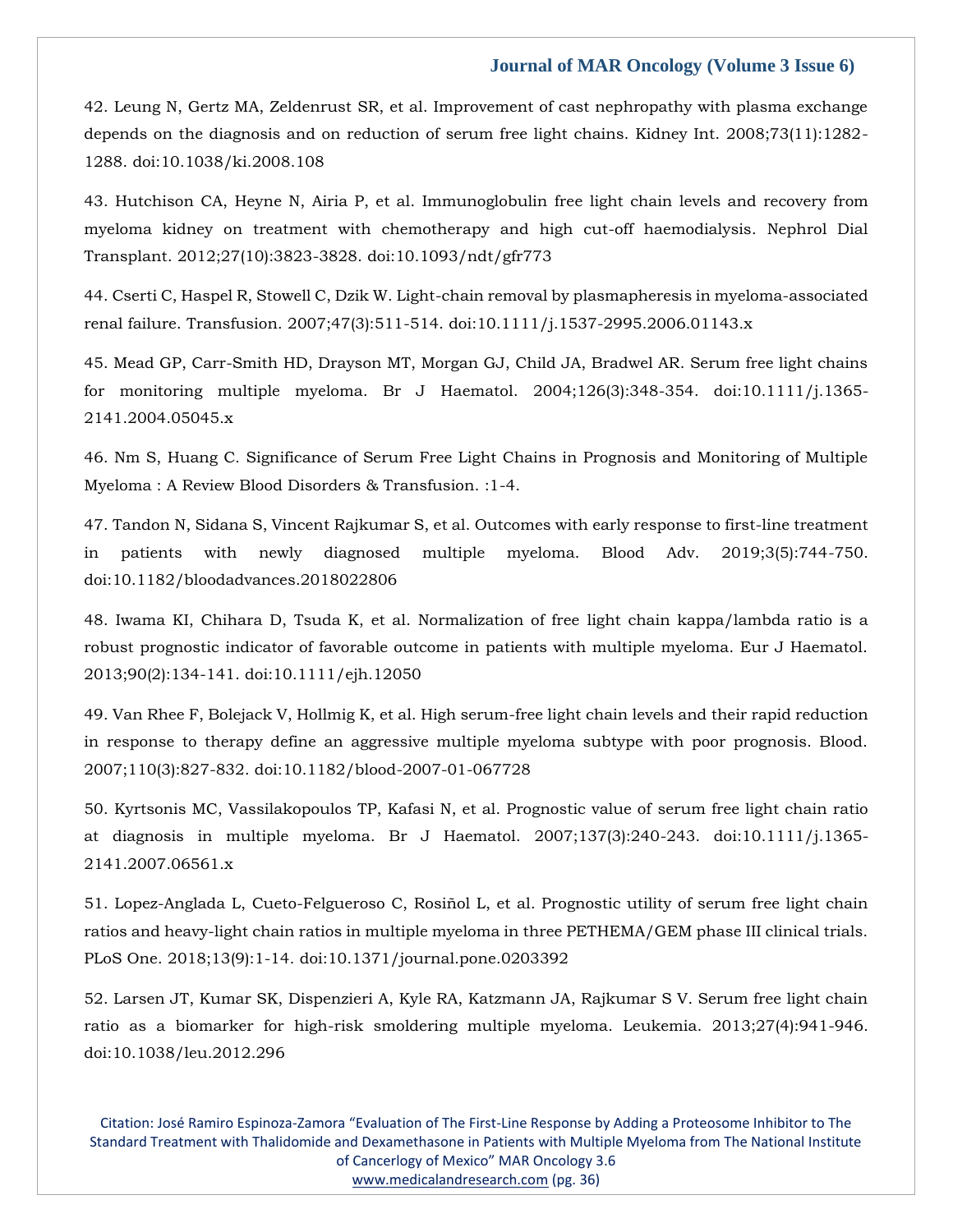53. Kyle RA, Rajkumar SV. Treatment of multiple myeloma: a comprehensive review. Clin Lymphoma Myeloma. 2009;9(4):278-288. doi:10.3816/CLM.2009.n.056

54. Kumar SK, Buadi FK, Vincent Rajkumar S. Pros and cons of frontline autologous transplant in multiple myeloma: The debate over timing. Blood. 2019;133(7):652-659. doi:10.1182/blood-2018-08- 825349

55. Steven H. Swerdlow, Elias Campo, Nancy Lee Harris ESJ. WHO Classificatión of Tumors of Haematopoietic and Lym. In: WHO. doi:10.1038/jhg.2010.42

56. Richardson PG, Weller E, Lonial S, et al. Lenalidomide, bortezomib, and dexamethasone combination therapy in patients with newly diagnosed multiple myeloma. Blood. 2010;116(5):679-686. doi:10.1182/blood-2010-02-268862

57. Lalayanni C, Iskas M, Vadikoliou C, et al. Prognostic Value of Diagnostic Bone Marrow Plasma Cell Percentage in Multiple Myeloma. Clin Lymphoma Myeloma Leuk. 2017;17(1):e43. doi:10.1016/j.clml.2017.03.076

58. Lee N, Moon SY, Lee JH, et al. Discrepancies between the percentage of plasma cells in bone marrow aspiration and BM biopsy: Impact on the revised IMWG diagnostic criteria of multiple myeloma. Blood Cancer J. 2017;7(2):1-4. doi:10.1038/bcj.2017.14

59. Nakaya A, Fujita S, Satake A, et al. Impact of CRAB symptoms in survival of patients with symptomatic myeloma in novel agent era. Hematol Rep. 2017;9(1):16-18. doi:10.4081/hr.2017.6887

60. Alexanian R, Barlogie B, Fritsche H. Beta2 microglobulin in multiple myeloma. Am J Hematol. 1985;20(4):345-351. doi:10.1002/ajh.2830200405

61. Kim JE, Yoo C, Lee DH, Kim SW, Lee JS, Suh C. Serum albumin level is a significant prognostic factor reflecting disease severity in symptomatic multiple myeloma. Ann Hematol. 2010;89(4):391-397. doi:10.1007/s00277-009-0841-4

62. Chandy KG, Stockley RA, Leonard RCF, Crockson RA, Burnett D, MacLennan IC. Relationship between serum viscosity and intravascular IgA polymer concentration in IgA myeloma. Clin Exp Immunol. 1981;46(3):653-661.

63. Eren R. The association of globulin levels with treatment response and survival in multiple myeloma patients. Eurasian J Med Oncol. 2017;2(2):61-64. doi:10.14744/ejmo.2017.63835

64. Kyle RA, Child JA, Anderson K, et al. Criteria for the classification of monoclonal gammopathies, multiple myeloma and related disorders: A report of the International Myeloma Working Group. Br J Haematol. 2003;121(5):749-757. doi:10.1046/j.1365-2141.2003.04355.x

Citation: José Ramiro Espinoza-Zamora "Evaluation of The First-Line Response by Adding a Proteosome Inhibitor to The Standard Treatment with Thalidomide and Dexamethasone in Patients with Multiple Myeloma from The National Institute of Cancerlogy of Mexico" MAR Oncology 3.6 [www.medicalandresearch.com](http://www.medicalandresearch.com/) (pg. 37)